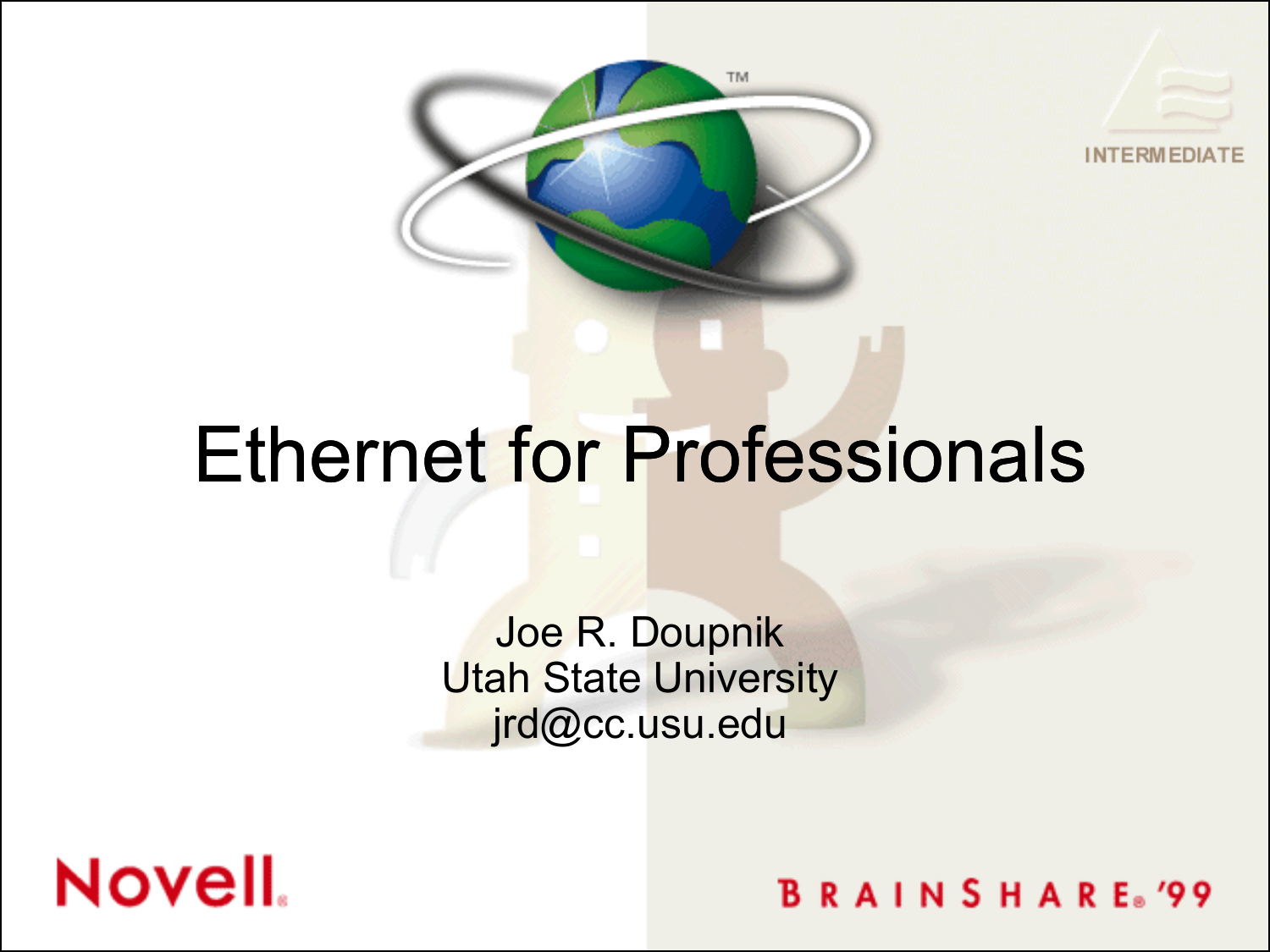## Goals of this talk

- Review basics of Ethernet which we have either forgotten or never quite grasped
- Recognize common myths as fiction
- FDX versus HDX
- How to judge when a net is really busy

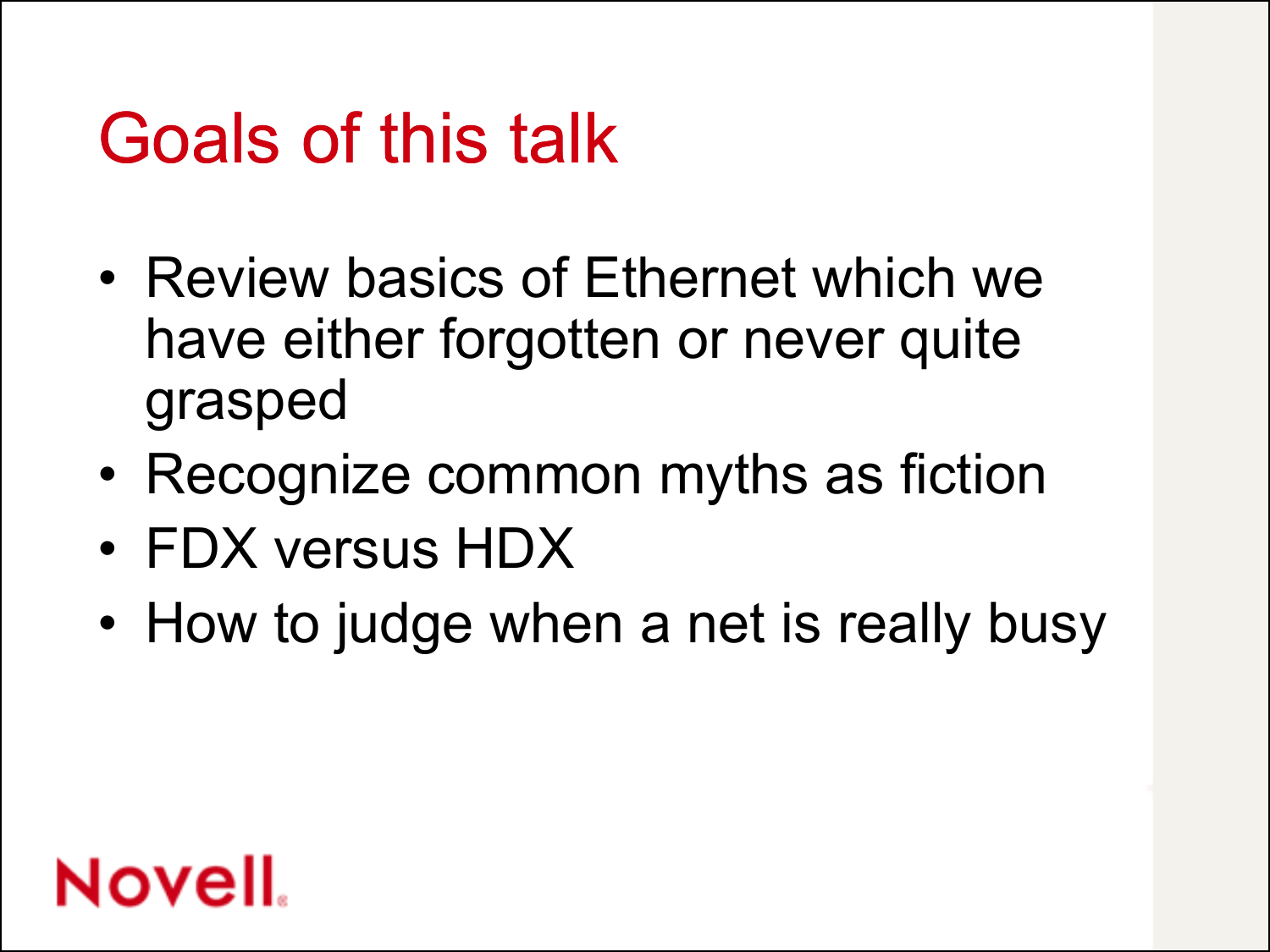#### Ethernet frames, overview

• There are four frames, alas, but their general form looks like this:

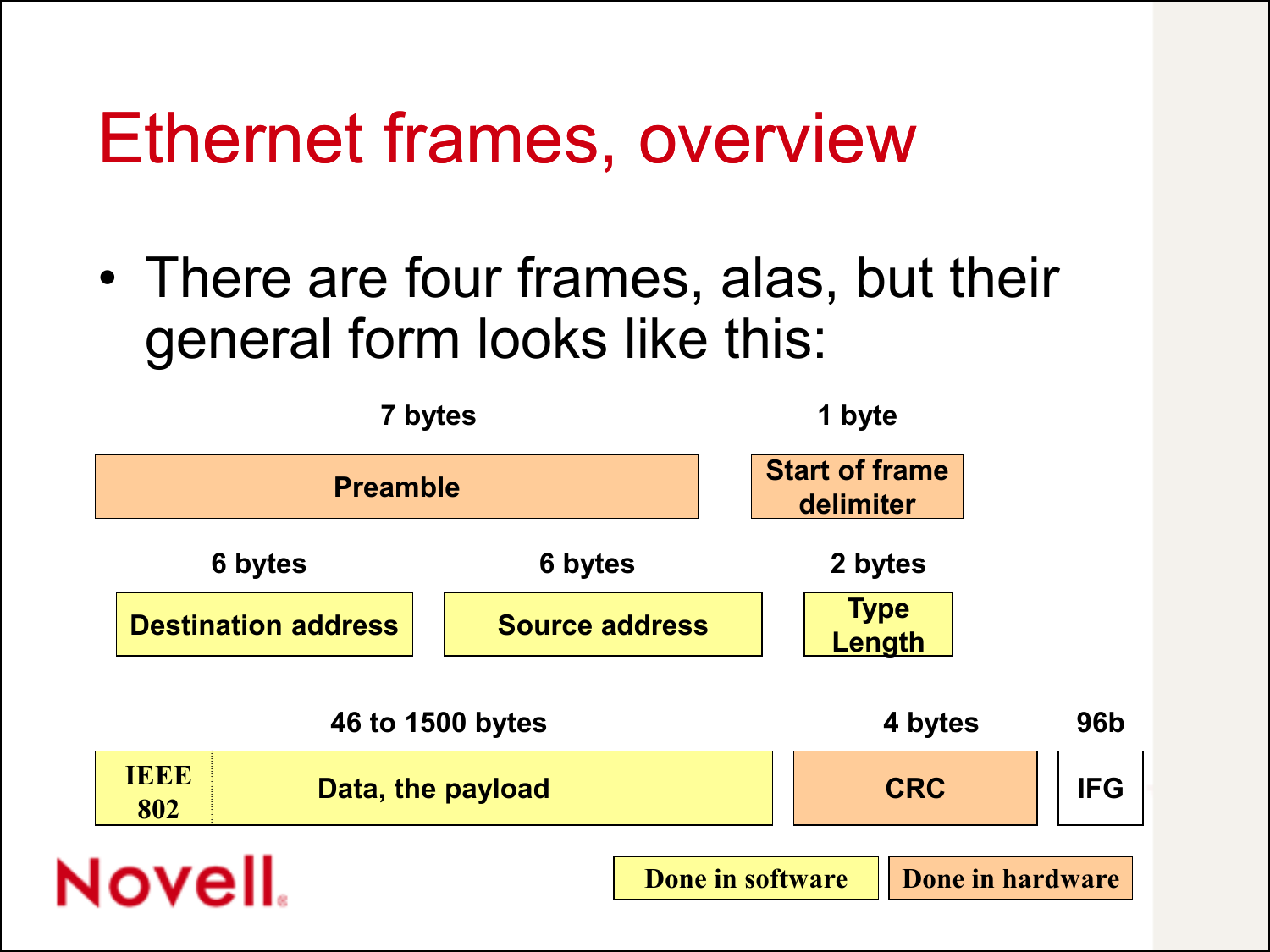#### Ethernet frames, Preamble

- Preamble bits are to synchronize the receiver's bit recovery electronics (the MAC layer material) to the precise bit rate of the transmitter
- The sync process involves a phaselock loop, and while synchronizing bits may be lost
- Preamble bit loss imposes limits on repeating frames, hubs in a row style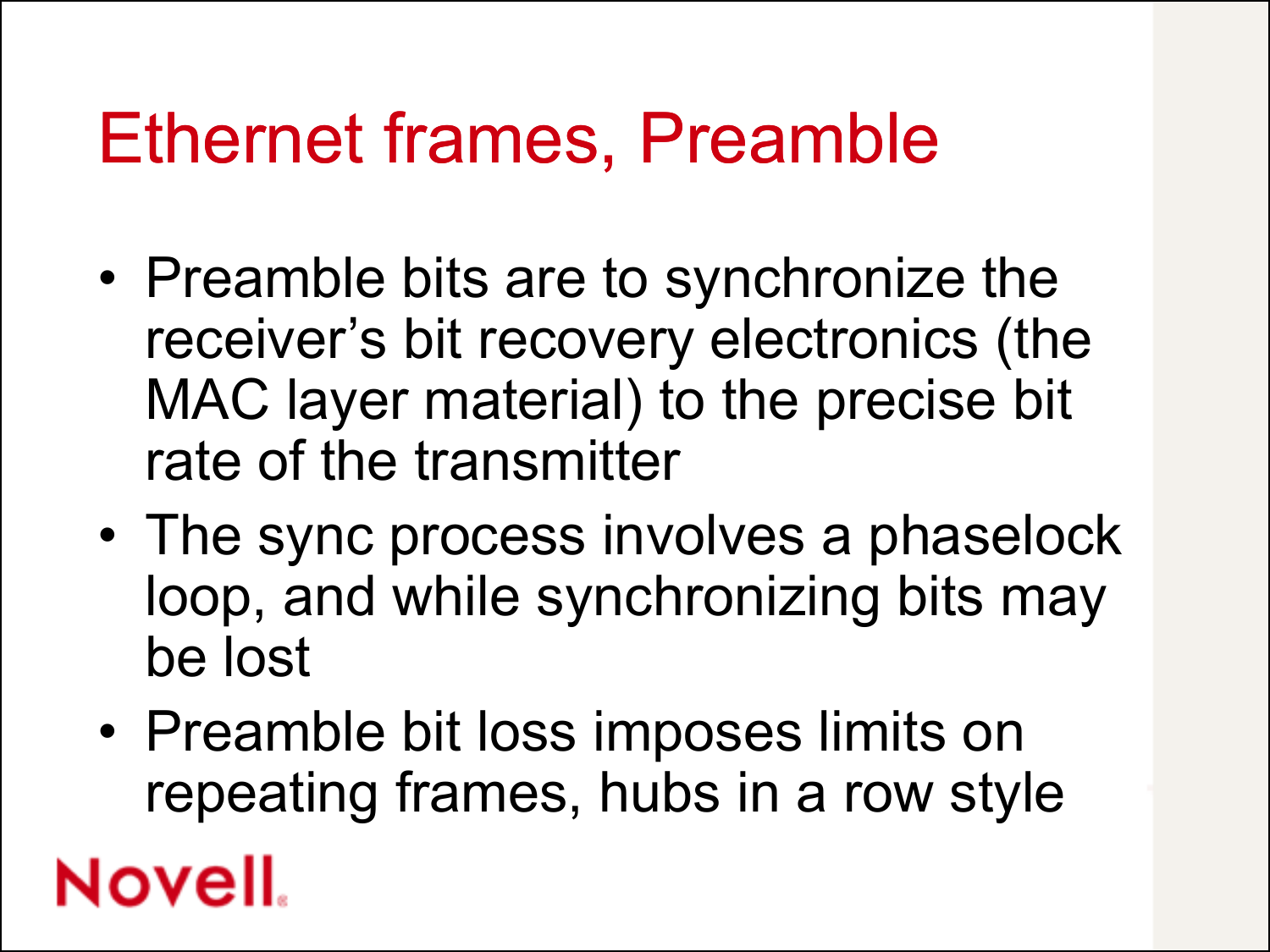#### Ethernet frames, Preamble

- Preamble is a bit pattern of 1010 1010..
- Start of Frame Delimiter is a byte to demark when preamble has finished
- SFD has a bit pattern of 1010 1011
- The Ethernet controller chip becomes interested only after the SFD has been received

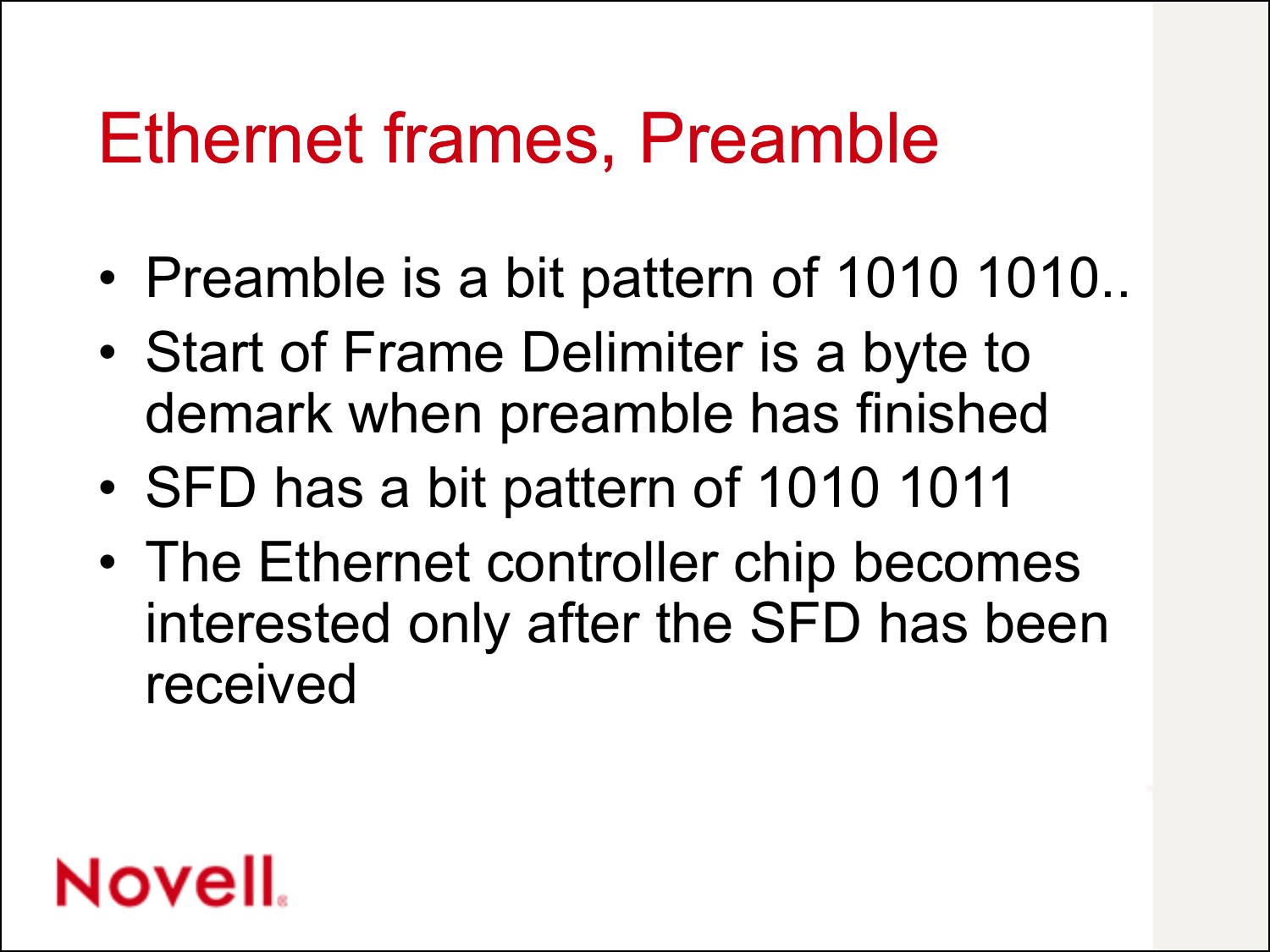#### Ethernet frames, end of same

- The CRC calculation is run as each byte is received. It stops when the transmitted signal stops
- An Ethernet frame stops when the transmitted signal stops
- Length of a frame is implied by that end of signal condition

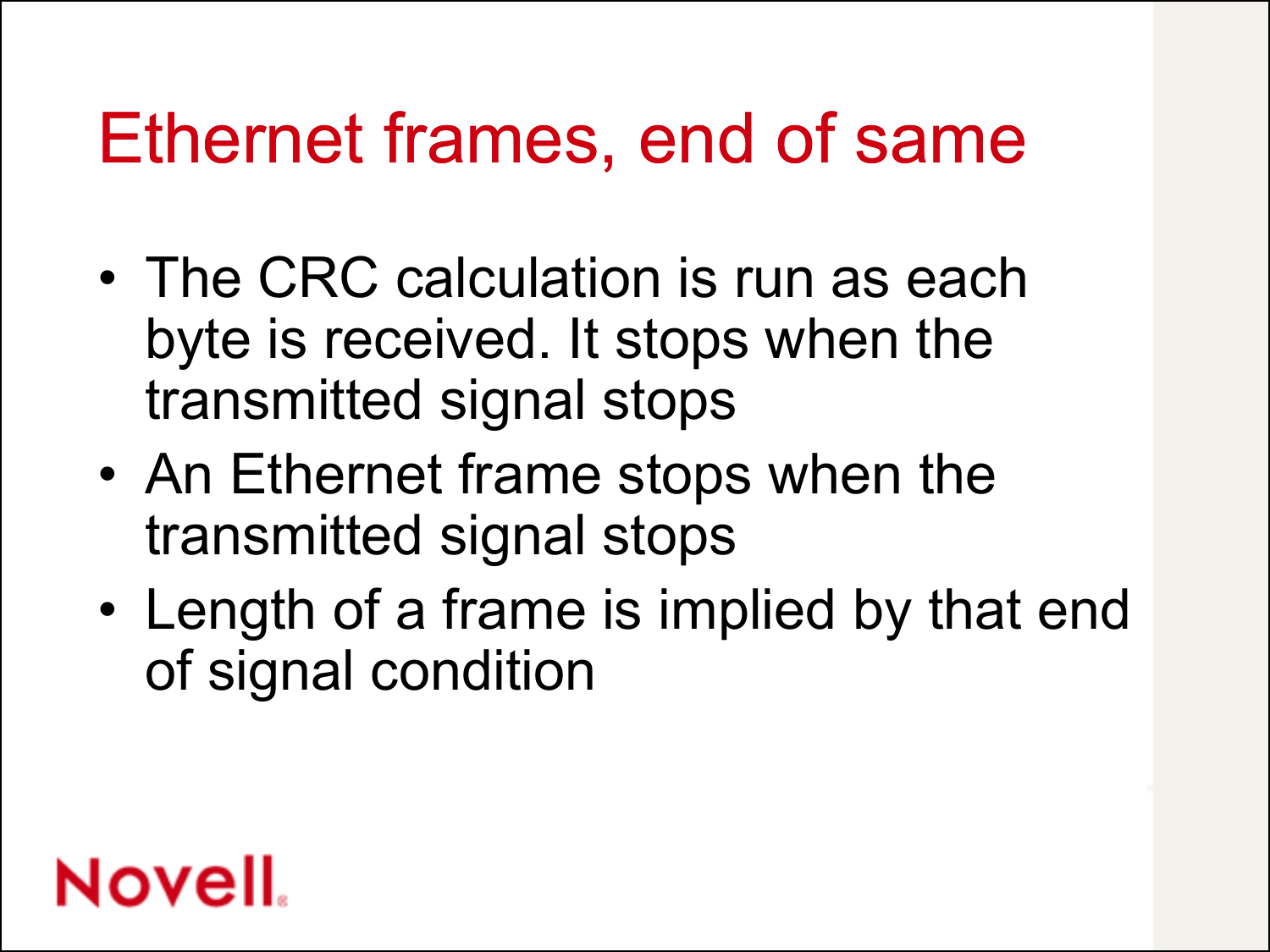#### Ethernet frames, CRC

- CRC checking compares the calculated value with the received bit pattern at the time the signal stops.
- A CRC error is sent to the controller chip and the damaged frame is normally discarded. Some adapters may retain it for packet snoop programs, most don't.

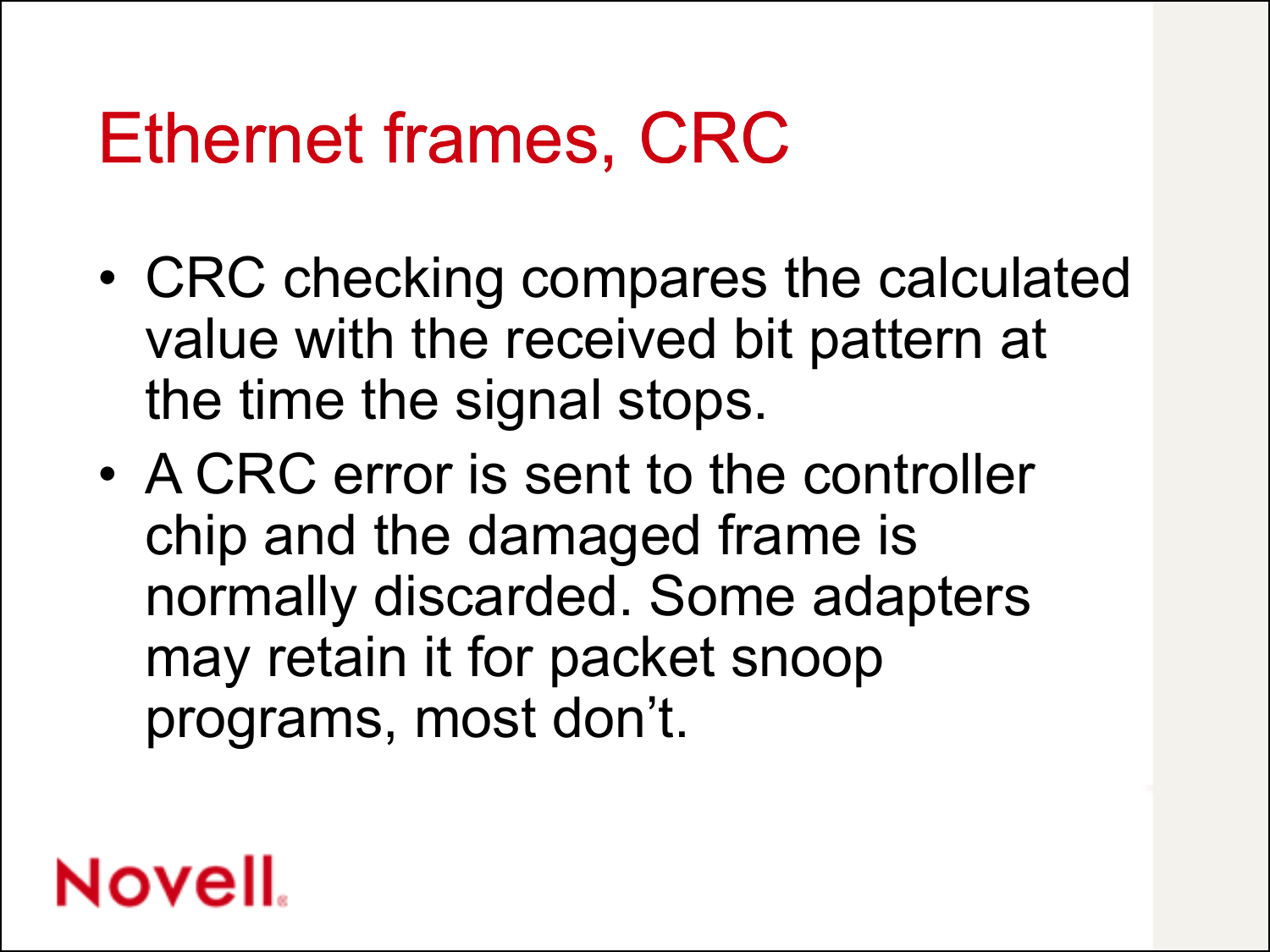#### Ethernet frames, where none is

- After the end of signal is a 96 bit time period of silence
- This is the Inter Frame Gap
- Purpose is to let collision detection electronics recover from this packet
- No, folks don't normally cheat by shortening the IFG, but they can and that is a source of urban legend

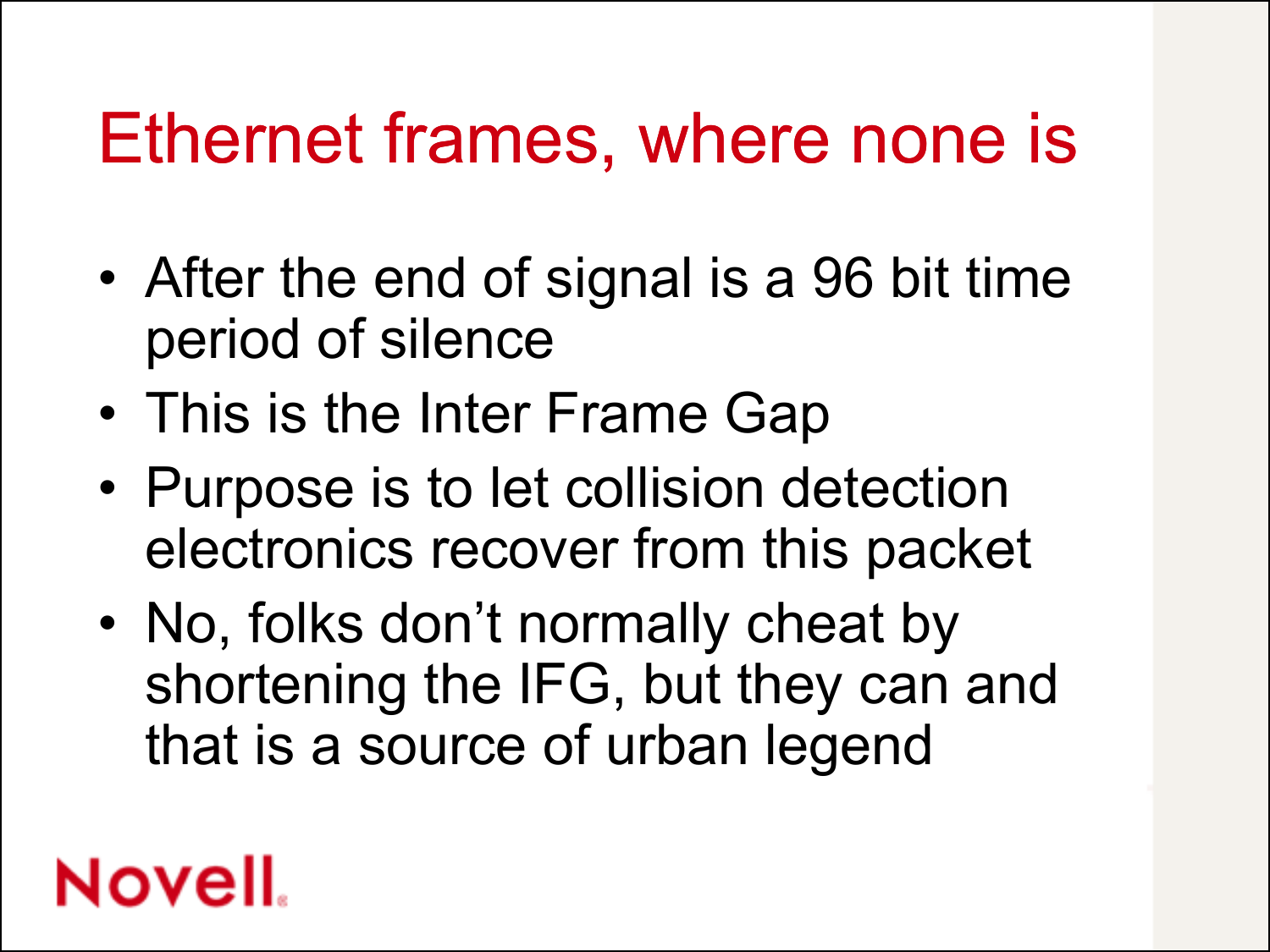#### Ethernet frames versus speeds

- 1 Mbps, 10 Mbps, 100 Mbps Ethernet frames all look alike, except for clock rate
- 1Gbps Ethernet largely does too
	- Today Gbps Ethernet runs over fiber, full duplex
	- FDX is needed because shortest frames are too small to yield useful path lengths
	- And now Gbps Ethernet over copper has been approved as a standard

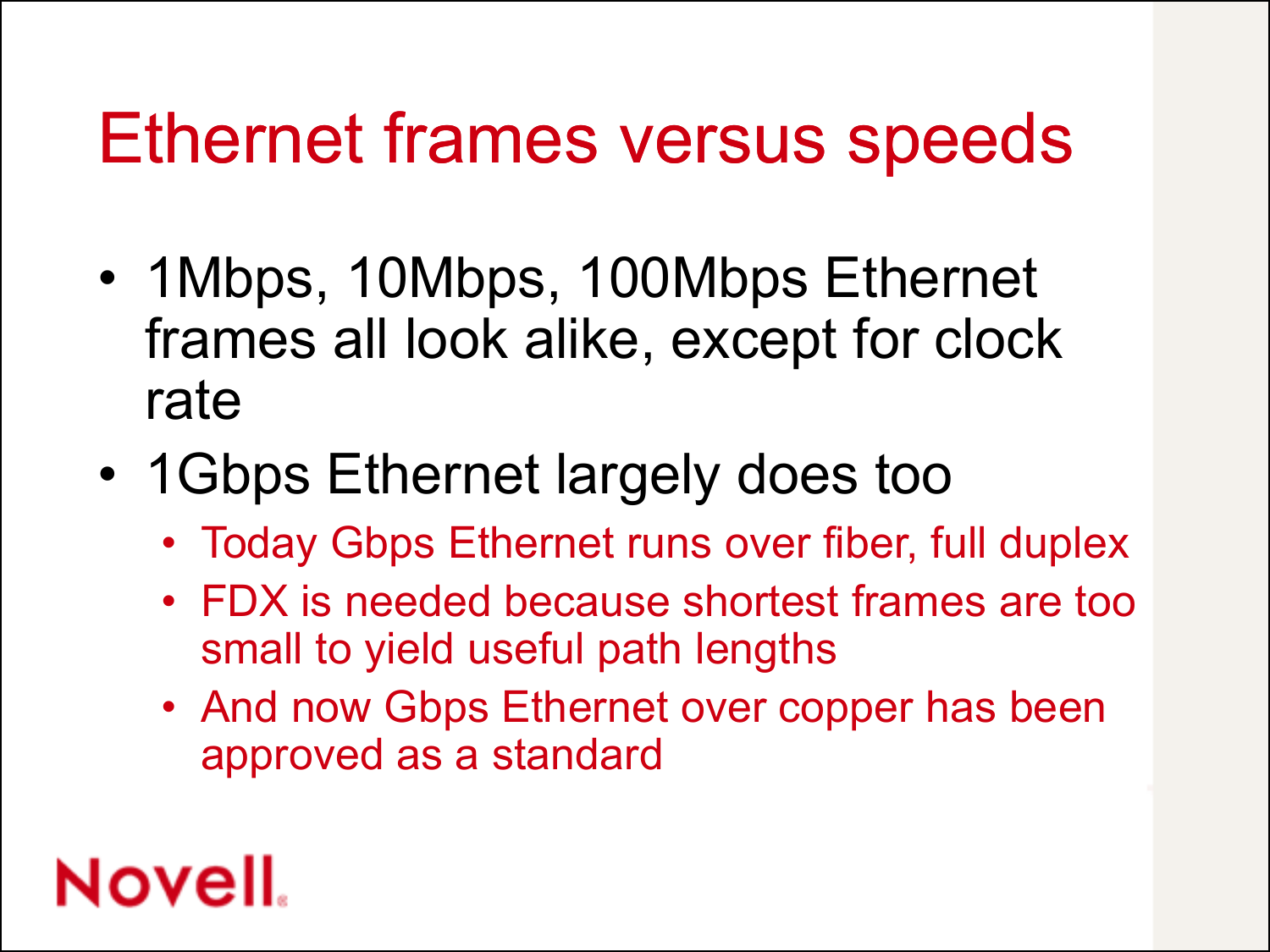#### Ethernet frame kinds

- Destination and Source addresses are the Medium Access Control (MAC) specific identifications
- Purpose is to distinguish one lan adapter from another on the same broadcast medium
- These addresses are unrecognized off the local wire (but DHCP uses them)

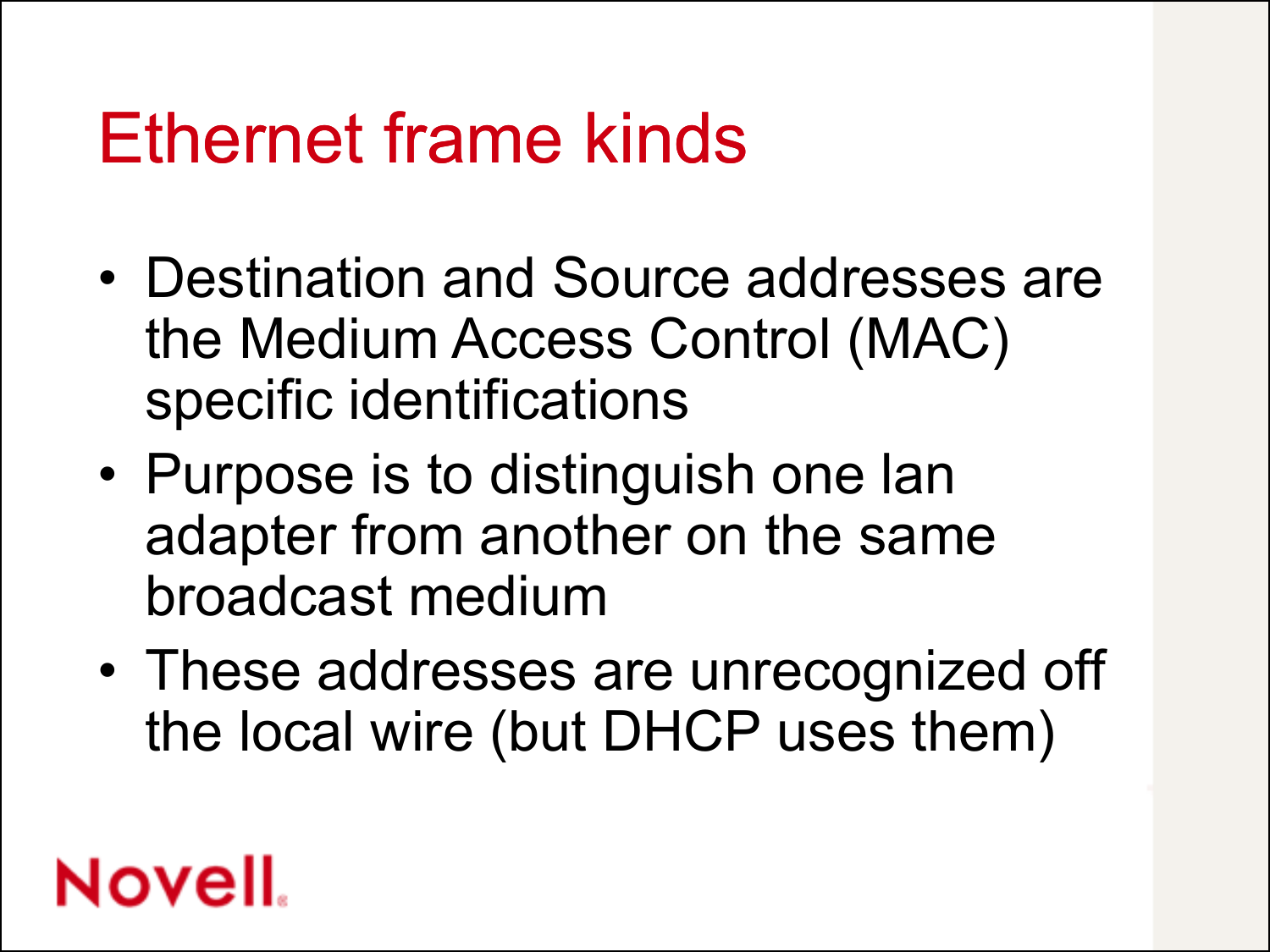#### Ethernet frame details

- MAC addresses are 6 bytes, divided into a leading vendor ident half and a trailing serial number half
- Multicast revises addresses to be protocol specific: high byte, least bit is "1" if multicast. **Multicast(1)**

• DECnet revises addresses to be DECnet specific **48 bit address Local(1)/global(0) administration**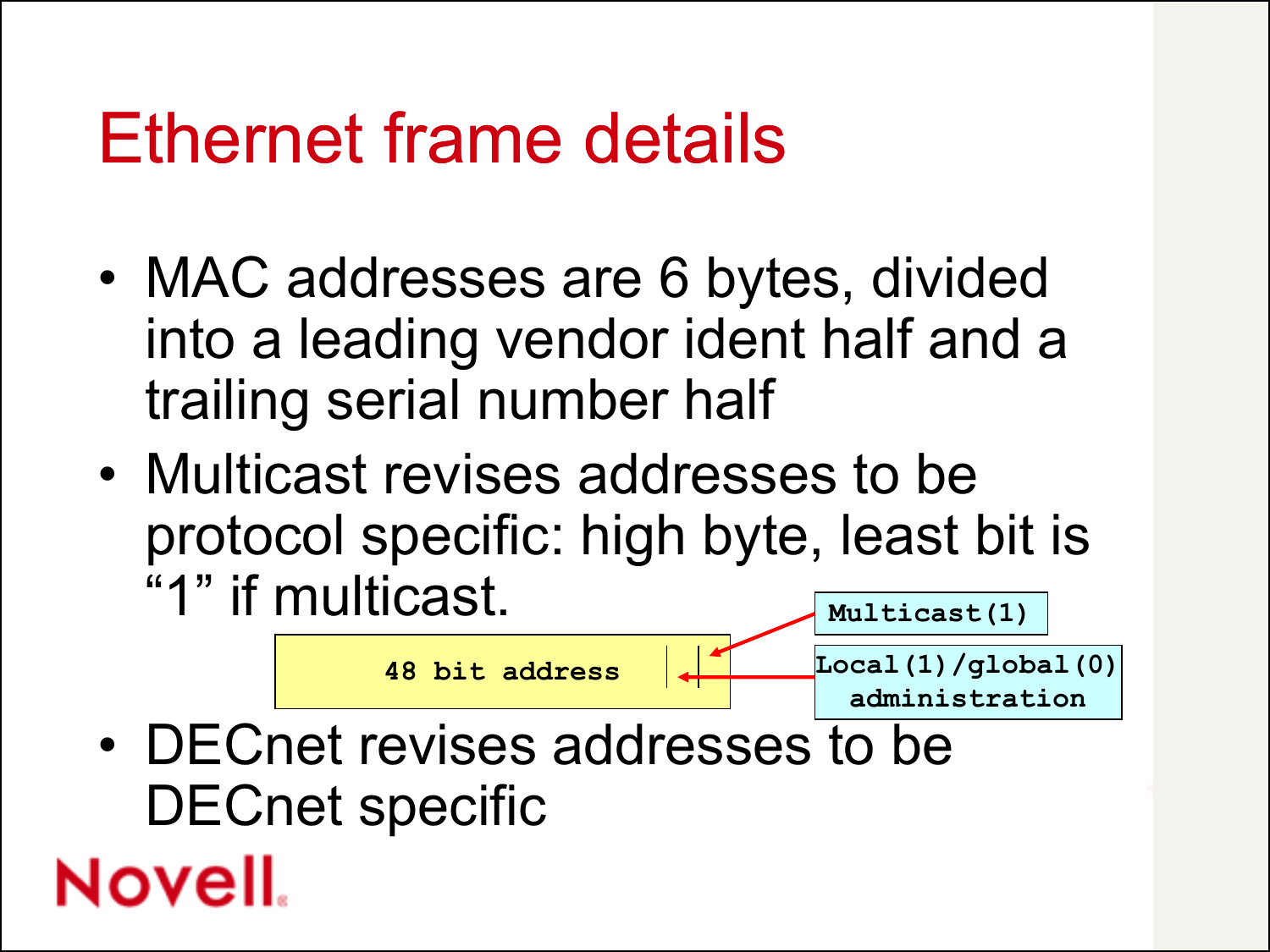# Ethernet type/length, DIX

- The "Type/Length" field is the source of much confusion and misery
- In the beginning was Xerox Parc
- It begat Ethernet v1, a low speed (3Mbps) experiment, long since gone
- That soon lead to Ethernet v2, the implementation in use today

**Novell** 

• They created "Ethernet" frames with a Type field; that was good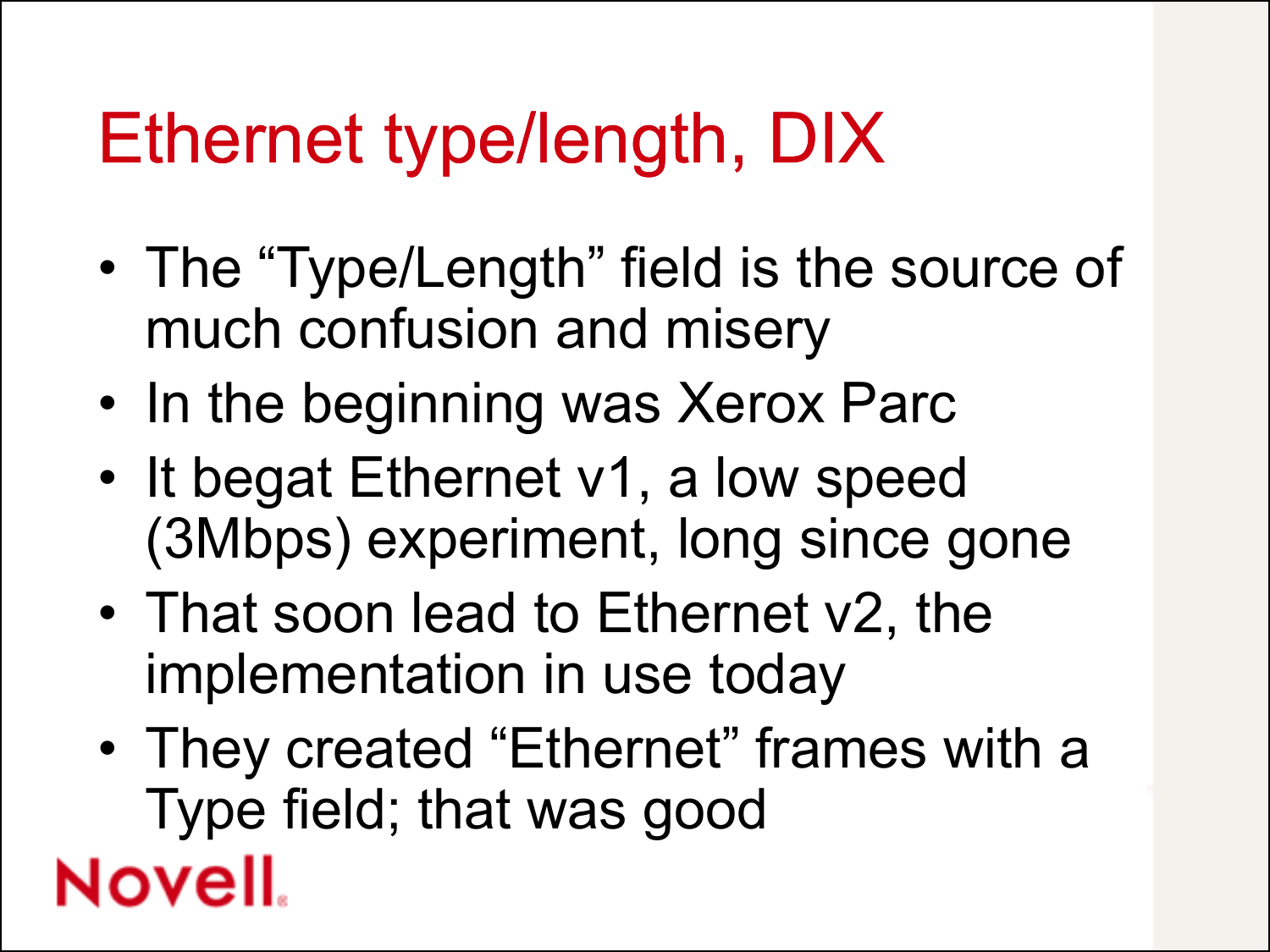### Ethernet type/length, used for

- The Type field is needed to inform the receiver which protocol is being carried in this frame, so the right protocol stack can be awakened to buffer the frame
- The length of an Ethernet frame is known from the controller, by when the signal stops. CRC checking needs this same indication.

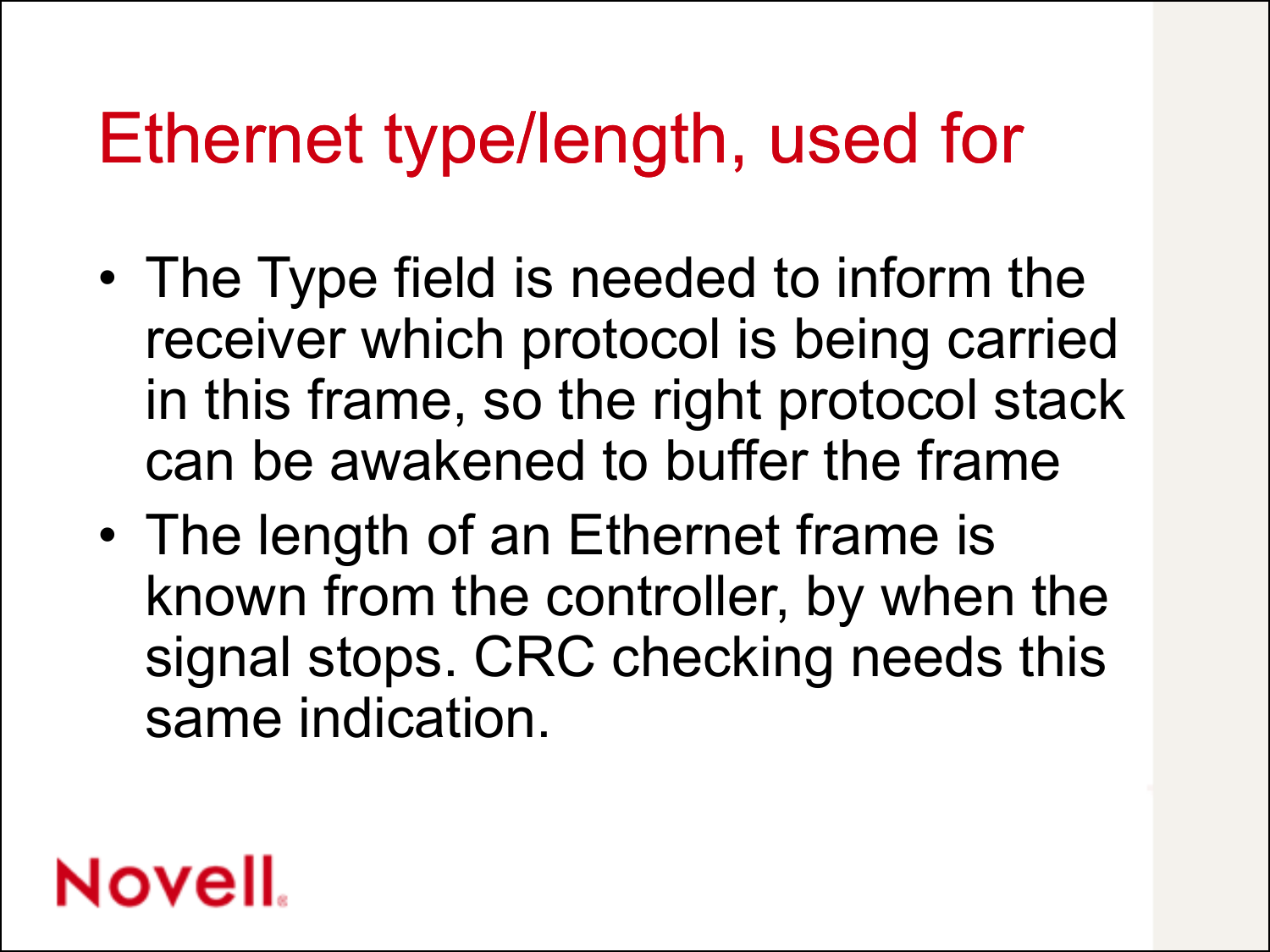### Ethernet type/length, used for

- The IEEE 802.3 committee made a muddle of Ethernet while trying to placate IBM's Token Ring standard. TRN does things vastly differently.
- The goal was to create an abstract frame, IEEE 802.2 Logical Link Control form, which could be converted to Ethernet or TRN by translating bridges.

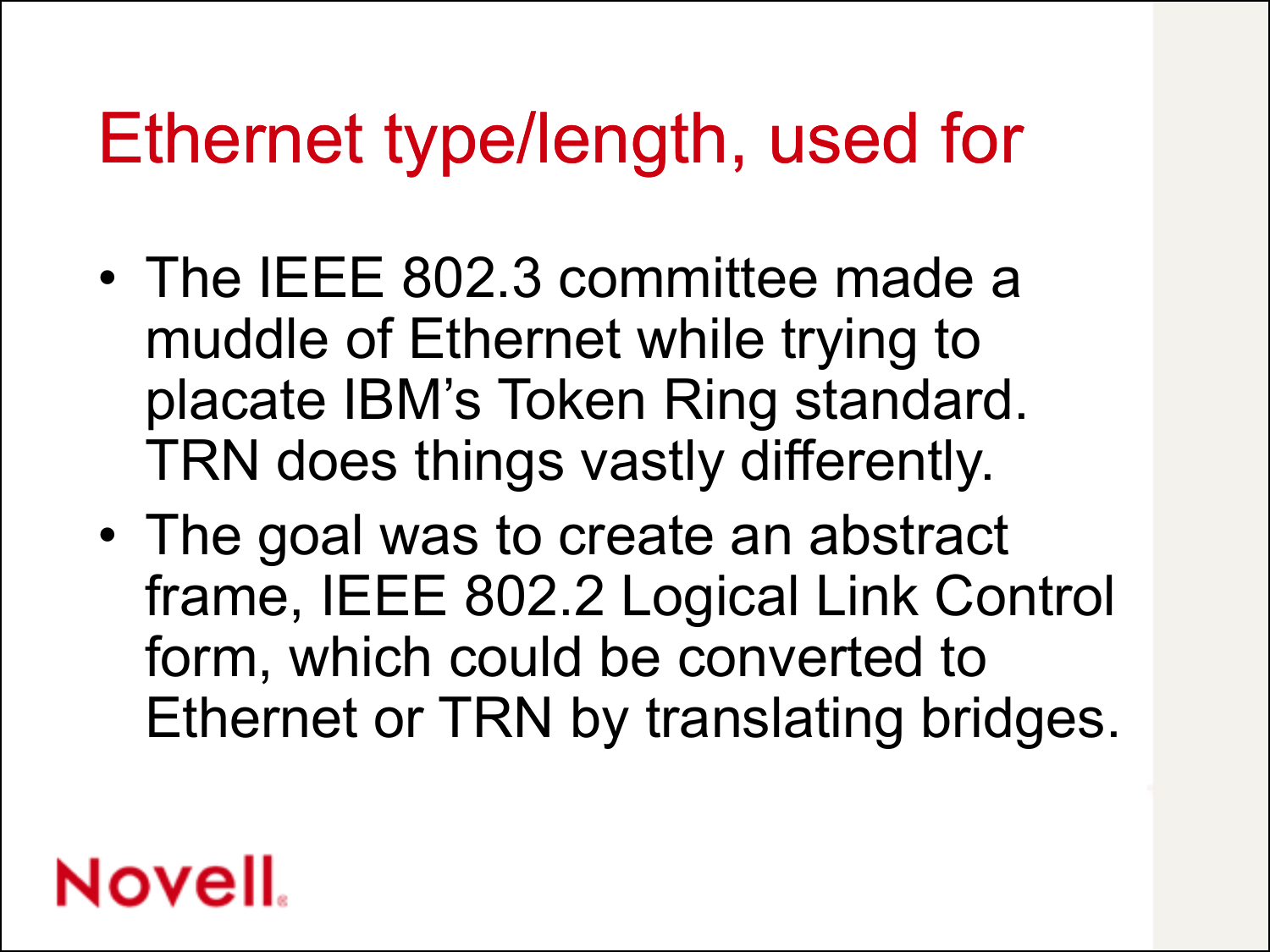# Ethernet type/length

- The committee replaced Type with an explicit Length value, reputedly to allow any protocol to know and discard MAC level padding.
- Recall, Ethernet has a 64B minimum length requirement, TRN does not.
- Reality (not invited to the committee sessions) says protocols know their data's length by internal means.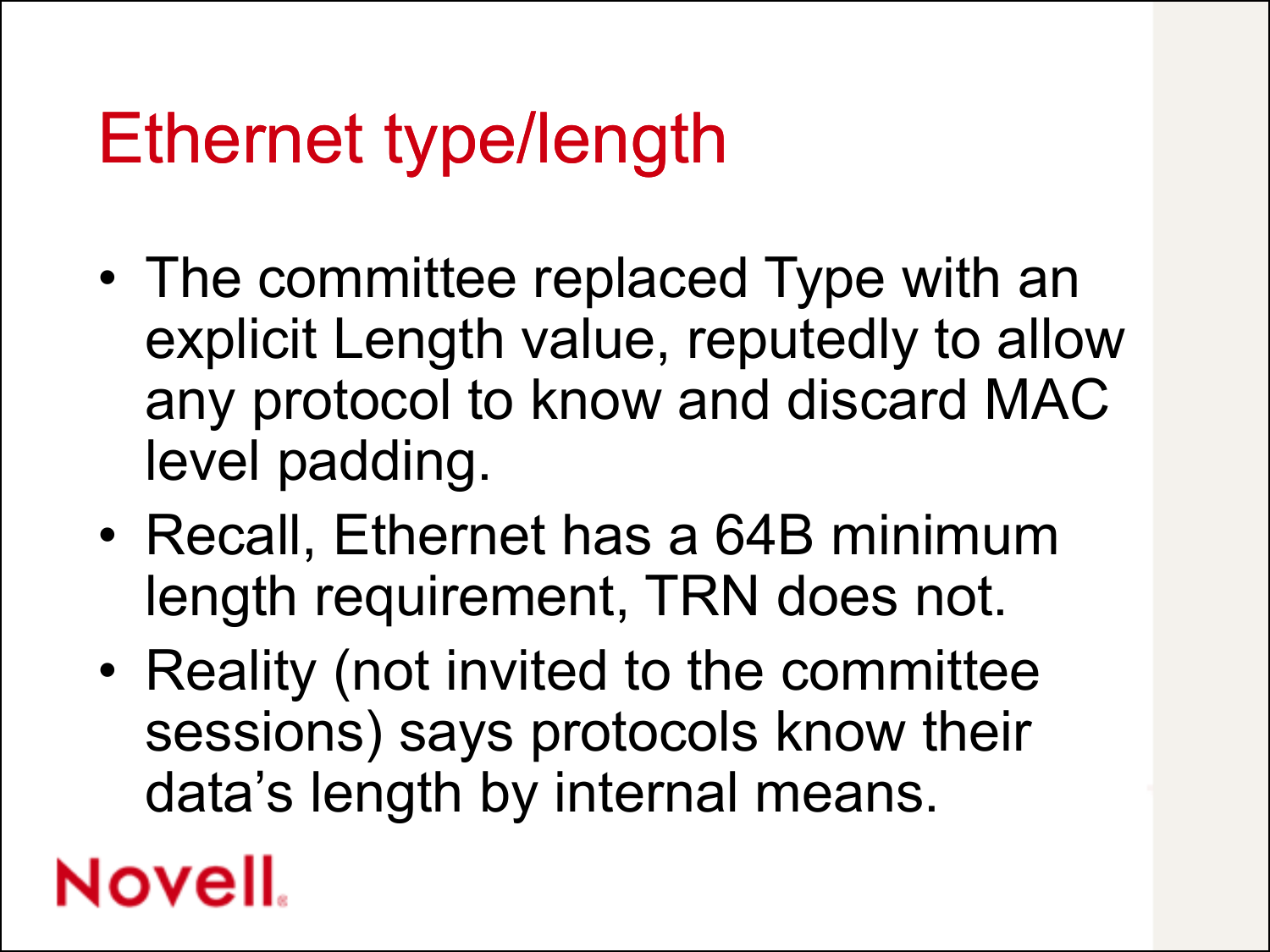# Ethernet type/length, 802

- So with "Type" replaced by redundant "Length" where will "Type" go?
- Answer: steal regular data bytes and create Ethernet\_802.2 header:



• SAPs identify a protocol within a host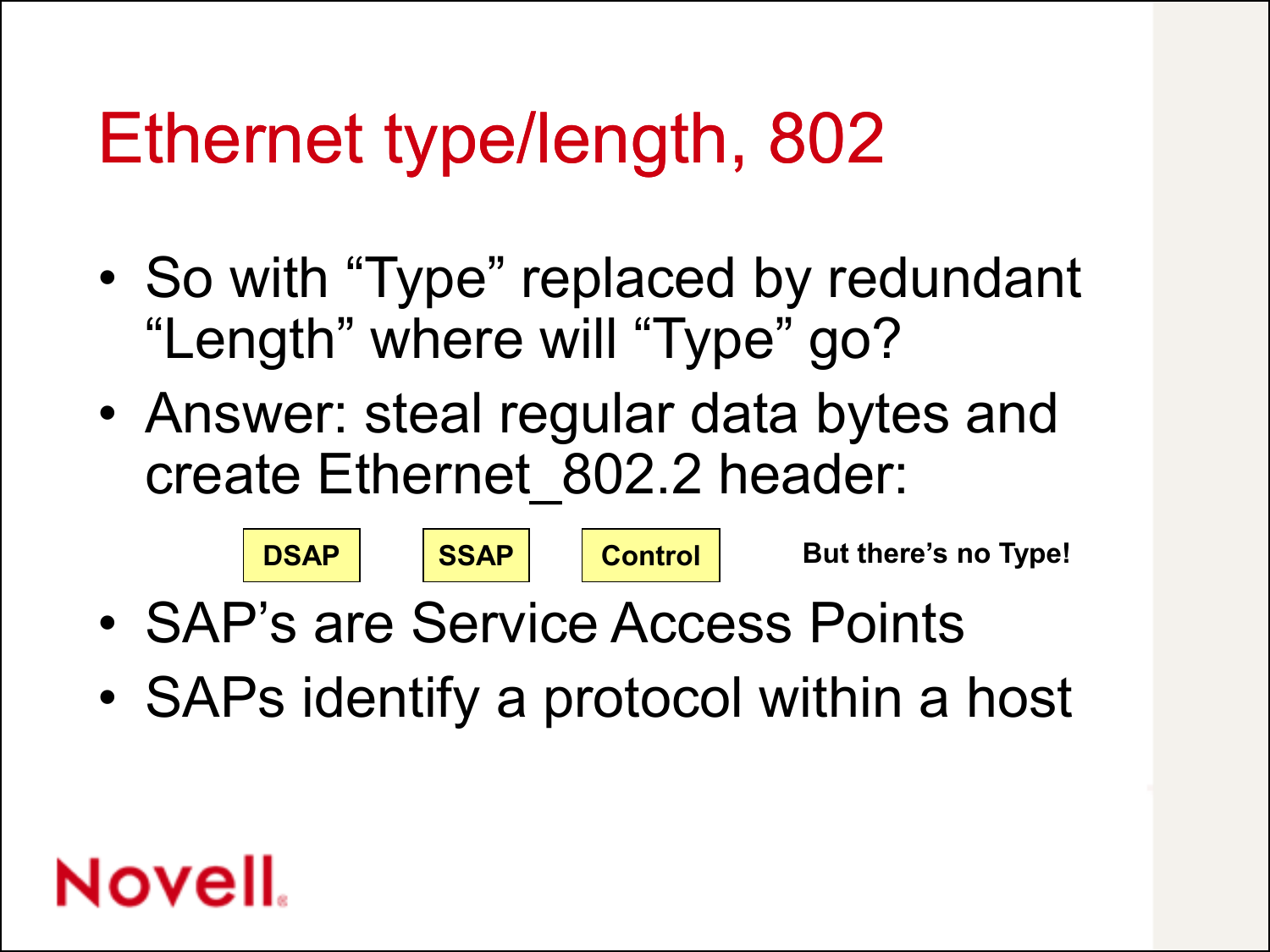# Ethernet type/length, 802

- SAPs come in two flavors: destination DSAP and source SSAP, just in case it's an international meeting, and each is only 8-bits (yields < 127 protocols)
- They are exceedingly difficult to get, so folks don't

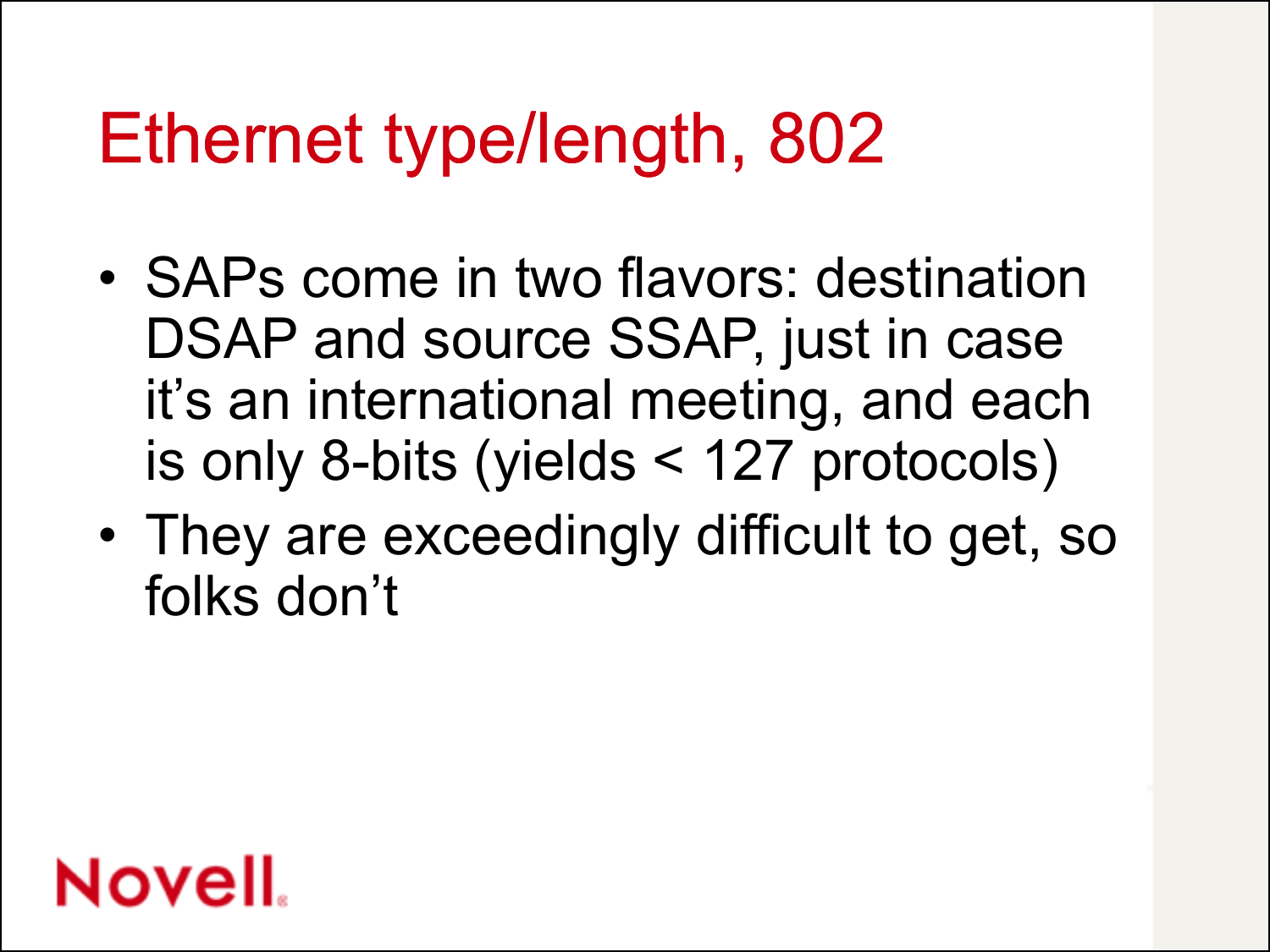# Ethernet type/length, SNAP

- Enter the vendor community
- Vendors: we want more SAPs if that's what we are stuck with.
- IEEE: take a hike, and like it
- Vendors: Hmmmm. Give us one SAP value, pretty please
- IEEE: OK humble folks, you have 0xAA

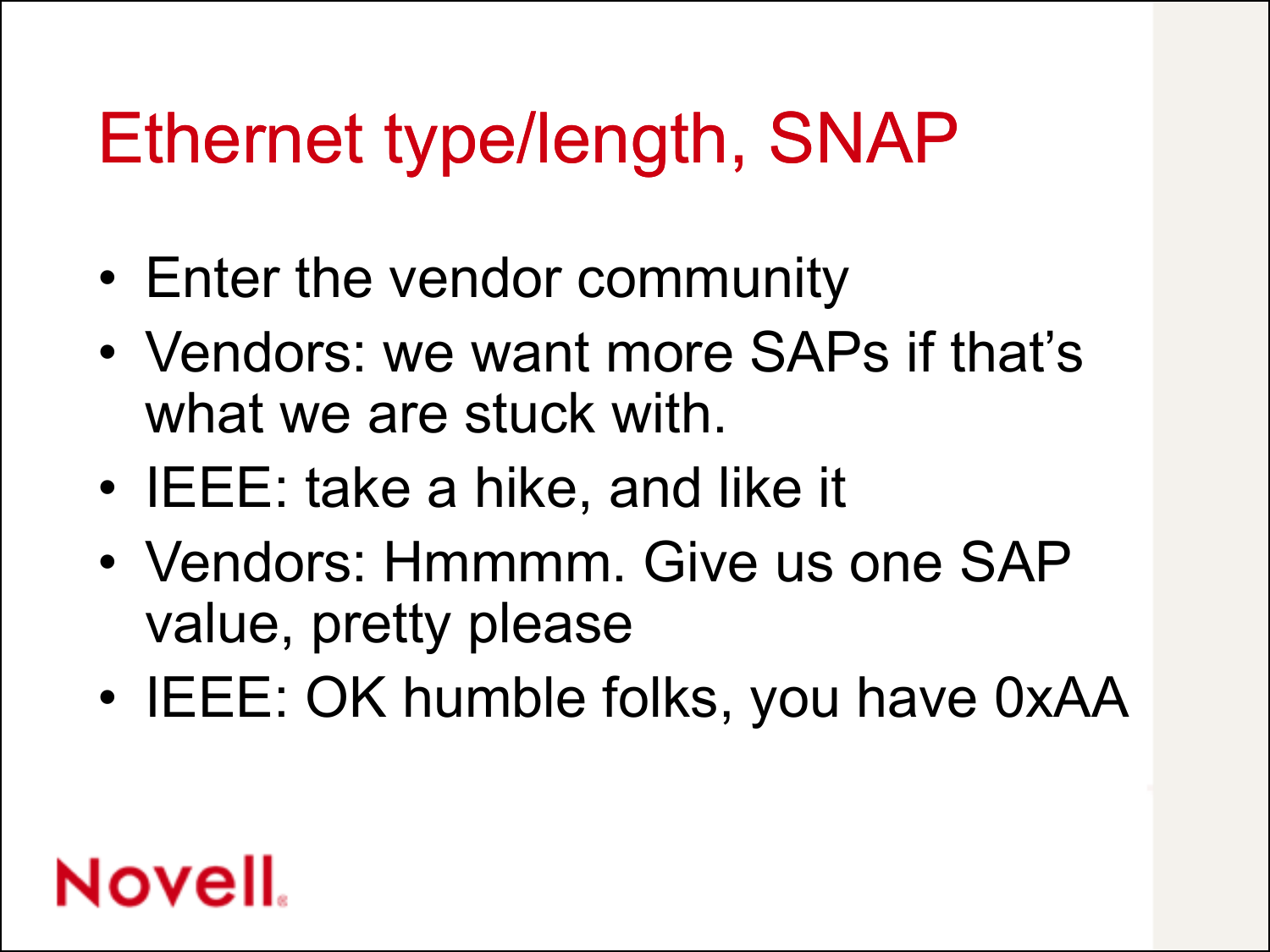# Ethernet Type/length, SNAP

- Vendors: He he he. We fooled them.
- Create Ethernet SNAP, sub-network access protocol, extended header in the data field

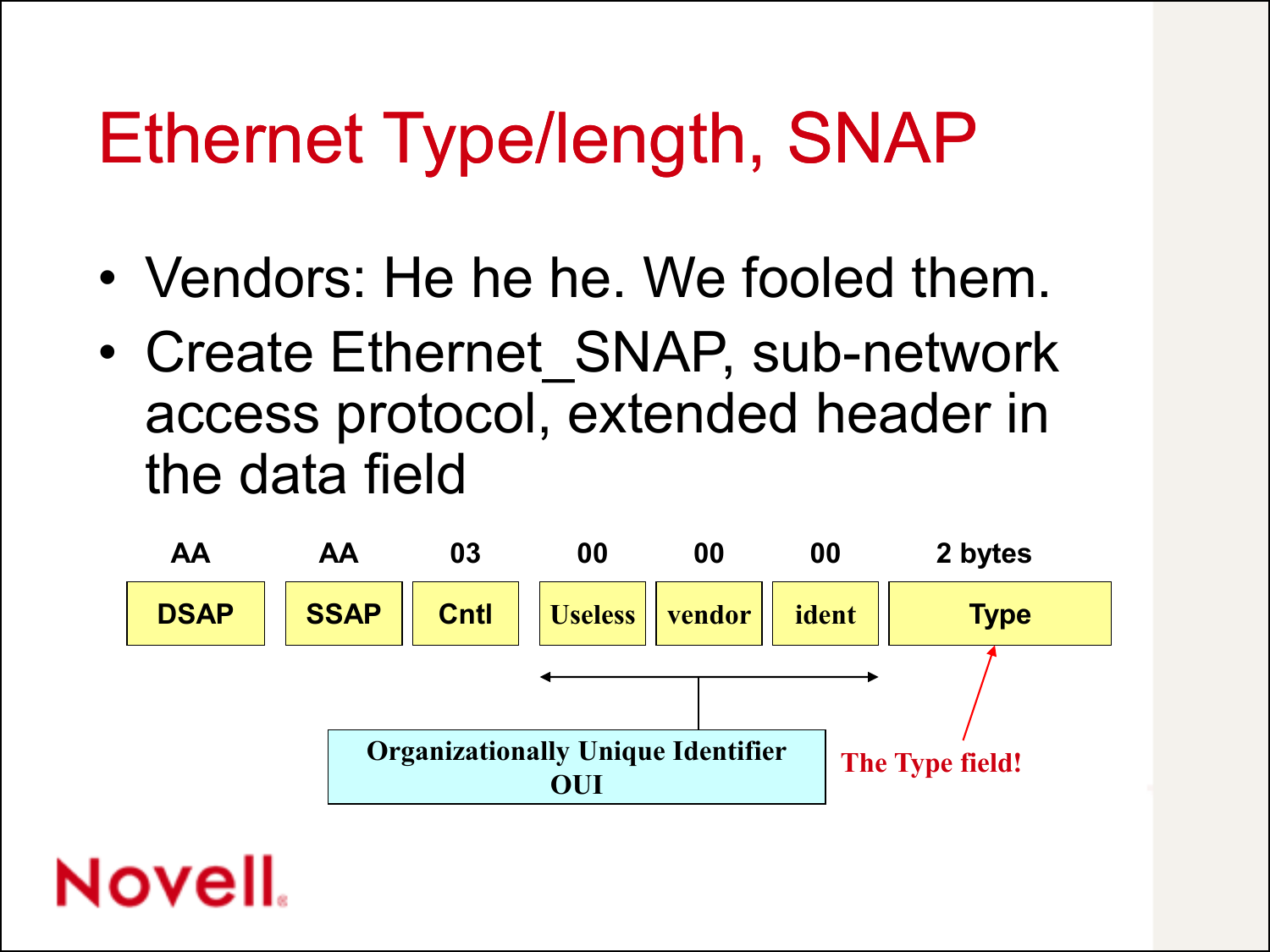# Ethernet type/length, Novell 802.3

- Alas, the Novell-exclusive Ethernet 802.3 frame missed the meeting and omitted all protocol identification. It is deceased but alive.
- Such frames use Length but no IEEE 802 interior. The IPX header starts where that would go. IPX checksum is in the DSAP and SSAP bytes so we can't use IPX checksums

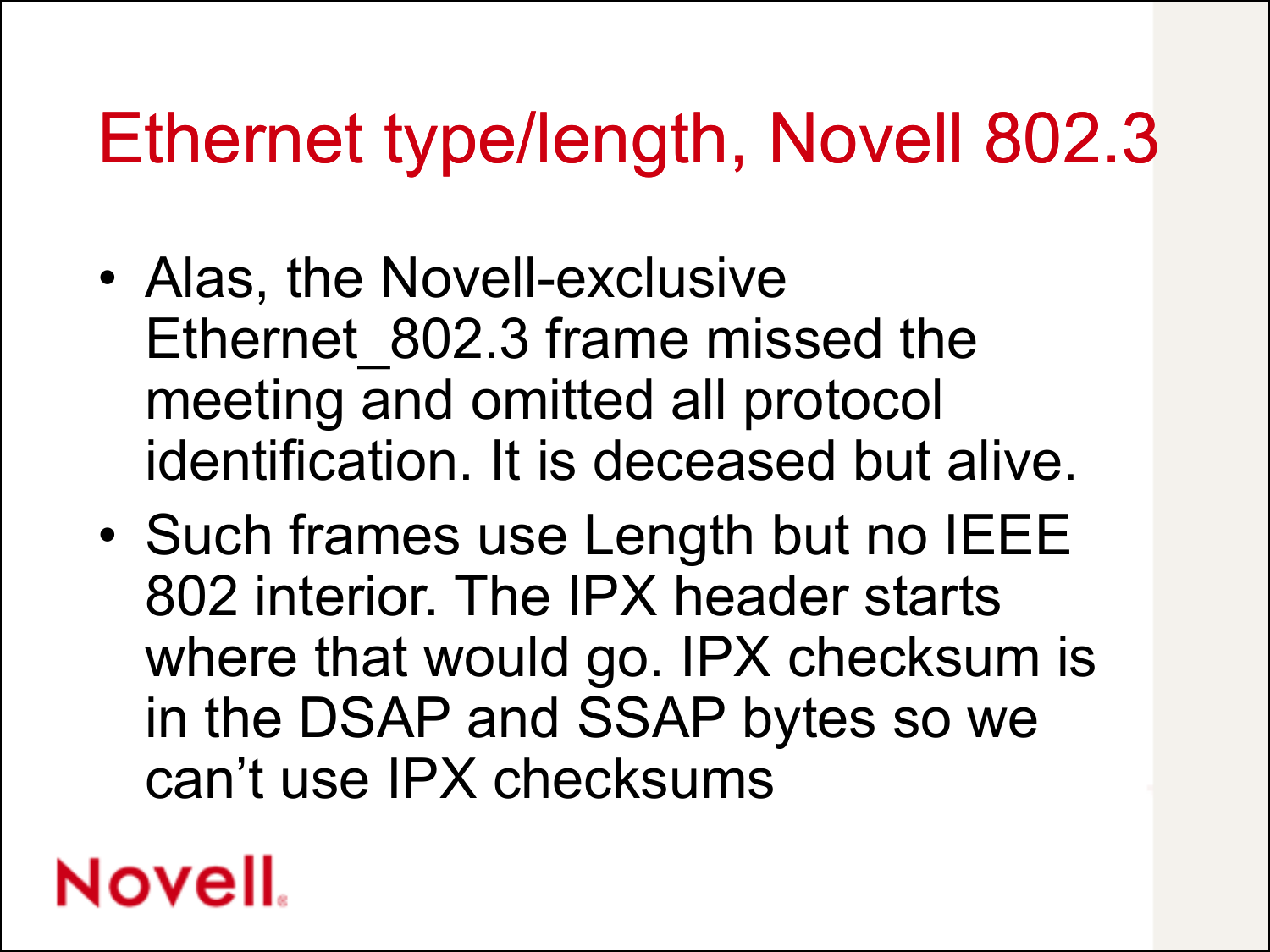# Ethernet type/length, Novell 802.3

- 802.2 framing says a DSAP field of all 1 bits is a broadcast.
- That byte is used by Novell's IPX checksum with Ethernet\_802.3
- If the checksum is turned off that IPX field is all 1's
- The next byte, SSAP, is too but all 1's is not legal, thus we can detect old IPX if no checksums are used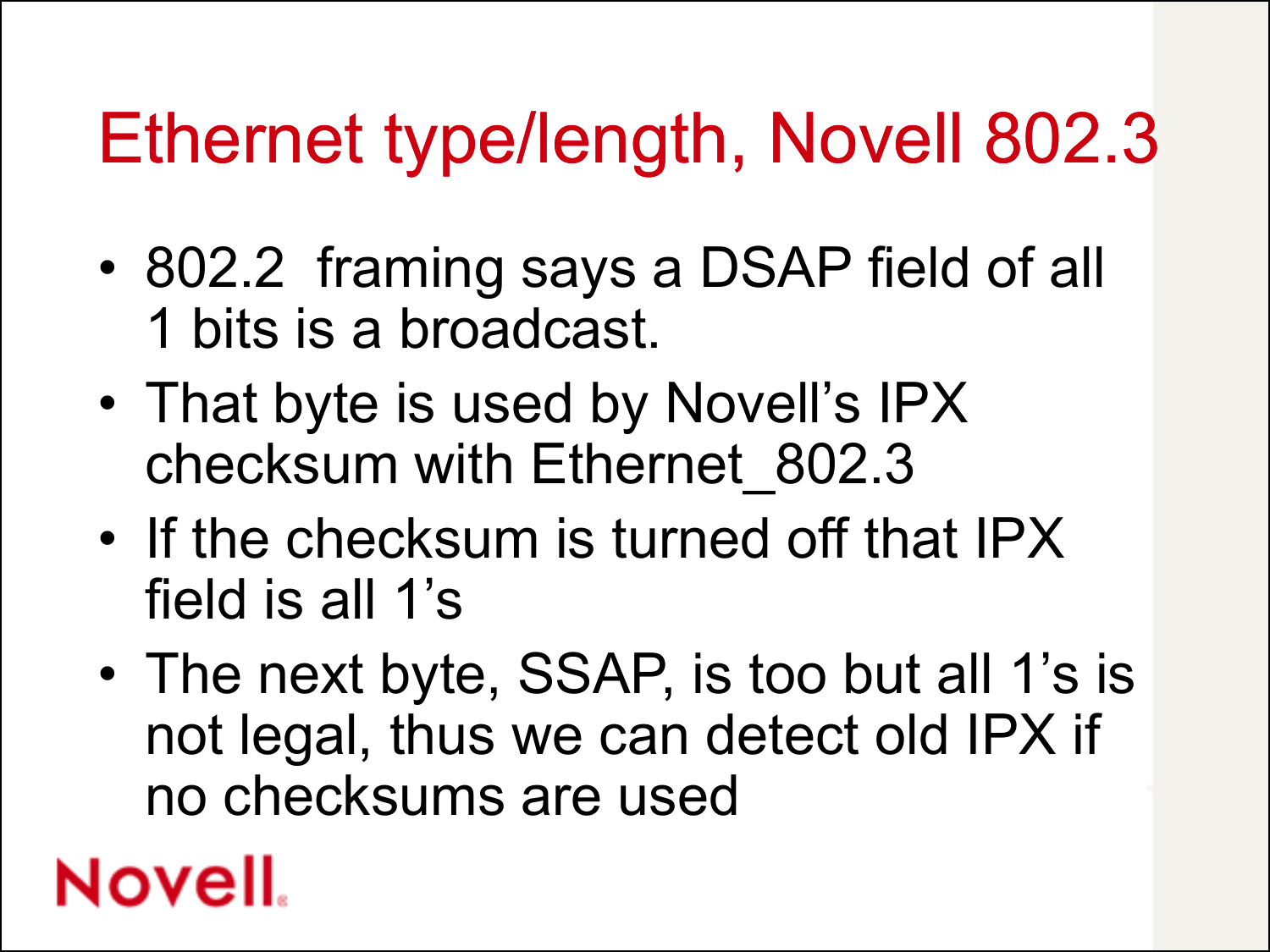#### Ethernet type/length, summary

- What can we say about the four types?
- Ethernet SNAP has limited usage
- Ethernet 802.3 is a dinosaur (T.Rex)
- Ethernet 802.2 does the same job as below but with more work and more bytes (Ethertsm.nlm worries about this)
- Ethernet II remains the lingua franca and frame of choice
- Tell them apart by Length < 1500 < Type**Novell**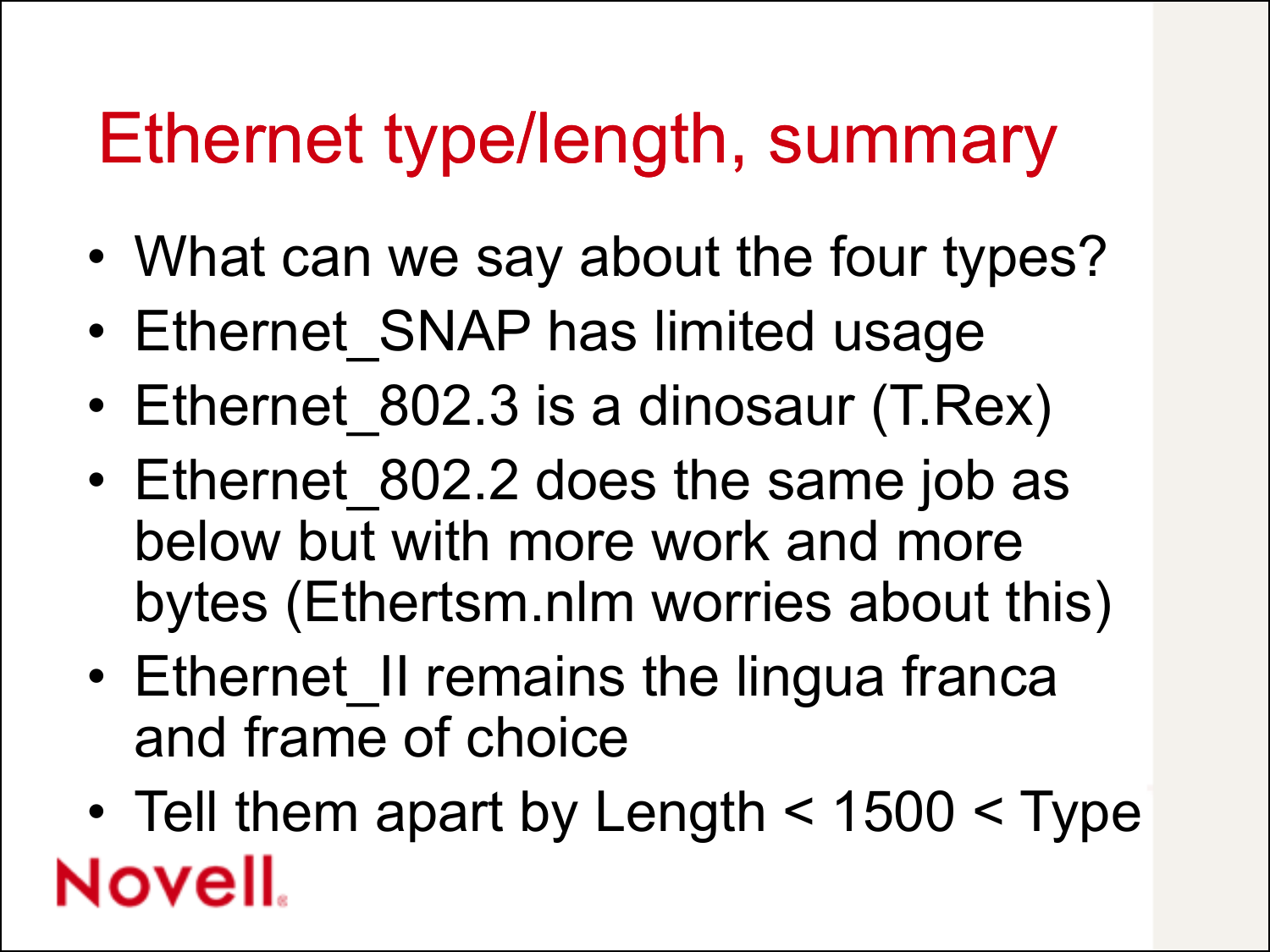# Ethernet\_802.2 frame

| Source<br>Destination<br>No.<br>Layer<br>Summary<br>57 00A0C9784E8D<br>000000000000<br>PortNETBIOS-NS -> NETBIOS-NS<br>udp<br>58 0000C0234440<br>FFFFFFFFFFFF<br>Req by 129.123.28.16 for 129.123.28.17<br>arp<br>802.2<br>59 0000C0317E0A<br>sap: NetBEUI -> NetBEUI<br>030000000001<br>60 0060B076DFF4<br>FFFFFFFFFFFF<br>sap<br>802.2<br>0000C0317E0A<br>sap: NetBEUI -> NetBEUI<br>00105A29F2B5<br>61 I<br>802.2<br>6210000C0317E0A<br>00105A29F2B5<br>sap: NetBEUI -> NetBEUI<br>802.2<br>63 00805F2CEC65<br>080009BE6E55<br>sap: 0xC4 -> 0xB4<br>Protocol=0x8038<br>64 00906DE22400<br>09002B010001<br>ether<br>65 AA00040059E6<br>AB0004010101<br>Protocol=DNALVC<br>ether<br>Packet Number : 59<br>$4:30:37$ PM<br>Length from hw<br>$\therefore$ 65 bytes $\leftarrow$<br>Length<br>---------- IEEE 802.3 Datalink Layer ===========<br>802.3:<br>Station: 00-00-C0-31-7E-0A ----> 03-00-00-00-00-01<br>Multicast<br>Length: 47<br>802.2: ================= IEEE 802.2 Logical Link Control ======<br>SSAP: NetBEUI<br>DSAP: NetBEUI<br>Unnumbered Command: Unnumbered Naformation (UI)<br>Data:<br>00 80 08 00 32 00 41 52 49 45<br>2C 00 FF EF 0A 00<br>2. ARIE<br>0:<br>.<br>$20 \times 20 \times 120$ $30 \times 120$<br>48 41 53<br>20<br>20<br>4C<br>4C 45 20 20<br>  LLE<br>10:<br>PHAS<br>20 20 20 28 20 80<br>ERII<br>45 52<br>49<br>49<br>20<br>20<br>20:<br>00<br>2F<br>F0<br>F0<br>. 1~.⁄ <mark>. .</mark><br>03<br>00<br>00<br>00<br>00<br>01<br>00<br>00<br>CO<br>31<br><b>7E</b><br>0A<br>0:<br>$2.$ ARI<br>03<br>32<br>00<br>10:<br>2 <sub>C</sub><br>00<br>FF<br>00<br>00<br>41<br>$-52$<br>49<br>EF<br>θA<br>00<br>00<br>00 | Capture Buffer |  |    |    |    |    |    |    |    |    |    |    |    |                                     |    |  |       |             |  |  |  |     |  |
|--------------------------------------------------------------------------------------------------------------------------------------------------------------------------------------------------------------------------------------------------------------------------------------------------------------------------------------------------------------------------------------------------------------------------------------------------------------------------------------------------------------------------------------------------------------------------------------------------------------------------------------------------------------------------------------------------------------------------------------------------------------------------------------------------------------------------------------------------------------------------------------------------------------------------------------------------------------------------------------------------------------------------------------------------------------------------------------------------------------------------------------------------------------------------------------------------------------------------------------------------------------------------------------------------------------------------------------------------------------------------------------------------------------------------------------------------------------------------------------------------------------------------------------------------------------------------------------------------------------------------------------------------------|----------------|--|----|----|----|----|----|----|----|----|----|----|----|-------------------------------------|----|--|-------|-------------|--|--|--|-----|--|
|                                                                                                                                                                                                                                                                                                                                                                                                                                                                                                                                                                                                                                                                                                                                                                                                                                                                                                                                                                                                                                                                                                                                                                                                                                                                                                                                                                                                                                                                                                                                                                                                                                                        |                |  |    |    |    |    |    |    |    |    |    |    |    |                                     |    |  |       |             |  |  |  |     |  |
|                                                                                                                                                                                                                                                                                                                                                                                                                                                                                                                                                                                                                                                                                                                                                                                                                                                                                                                                                                                                                                                                                                                                                                                                                                                                                                                                                                                                                                                                                                                                                                                                                                                        |                |  |    |    |    |    |    |    |    |    |    |    |    |                                     |    |  |       |             |  |  |  |     |  |
|                                                                                                                                                                                                                                                                                                                                                                                                                                                                                                                                                                                                                                                                                                                                                                                                                                                                                                                                                                                                                                                                                                                                                                                                                                                                                                                                                                                                                                                                                                                                                                                                                                                        |                |  |    |    |    |    |    |    |    |    |    |    |    |                                     |    |  |       |             |  |  |  |     |  |
|                                                                                                                                                                                                                                                                                                                                                                                                                                                                                                                                                                                                                                                                                                                                                                                                                                                                                                                                                                                                                                                                                                                                                                                                                                                                                                                                                                                                                                                                                                                                                                                                                                                        |                |  |    |    |    |    |    |    |    |    |    |    |    | Resp General; Server=0060B076DFF402 |    |  |       |             |  |  |  |     |  |
|                                                                                                                                                                                                                                                                                                                                                                                                                                                                                                                                                                                                                                                                                                                                                                                                                                                                                                                                                                                                                                                                                                                                                                                                                                                                                                                                                                                                                                                                                                                                                                                                                                                        |                |  |    |    |    |    |    |    |    |    |    |    |    |                                     |    |  |       |             |  |  |  |     |  |
|                                                                                                                                                                                                                                                                                                                                                                                                                                                                                                                                                                                                                                                                                                                                                                                                                                                                                                                                                                                                                                                                                                                                                                                                                                                                                                                                                                                                                                                                                                                                                                                                                                                        |                |  |    |    |    |    |    |    |    |    |    |    |    |                                     |    |  |       |             |  |  |  |     |  |
| 20:<br>50, 48<br>53<br>20<br>20<br>20<br>30:<br>45<br>52<br>49<br>20<br>20<br>20<br>-20<br>00<br><b>SERII</b><br>49                                                                                                                                                                                                                                                                                                                                                                                                                                                                                                                                                                                                                                                                                                                                                                                                                                                                                                                                                                                                                                                                                                                                                                                                                                                                                                                                                                                                                                                                                                                                    |                |  | 45 | 4C | 4C | 45 | 20 | 20 | 20 | 20 | 20 | 20 | 20 | 20                                  | 20 |  | $-41$ | <b>ELLE</b> |  |  |  | PHA |  |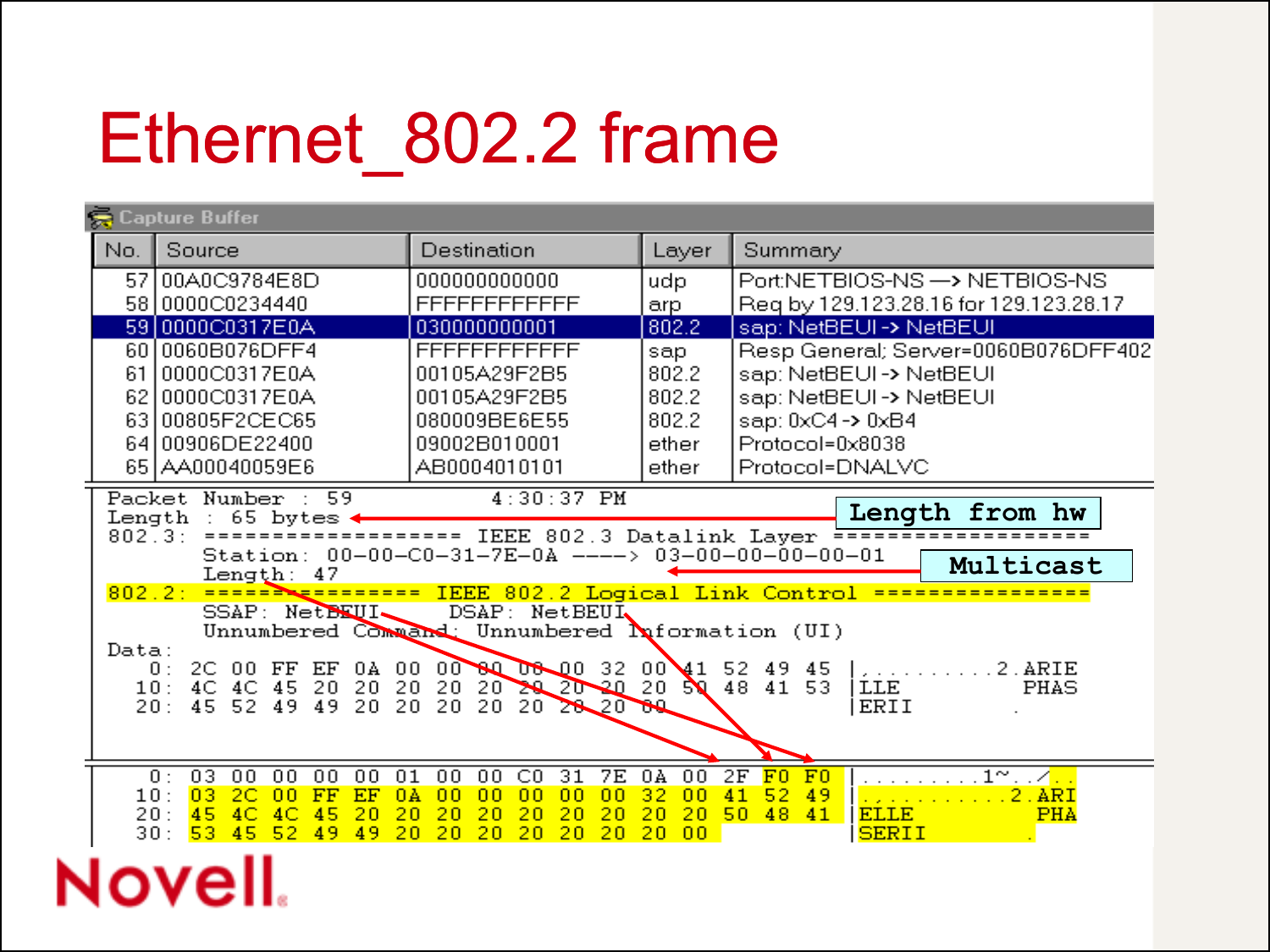# Ethernet\_802.3 (old IPX)

| No.                        | Source                                                                                                                                                       | Destination                                                                                                                | Layer                | Summary                                                                                  |  |  |  |  |  |  |  |
|----------------------------|--------------------------------------------------------------------------------------------------------------------------------------------------------------|----------------------------------------------------------------------------------------------------------------------------|----------------------|------------------------------------------------------------------------------------------|--|--|--|--|--|--|--|
| 13 I                       | 00A0C9657B56                                                                                                                                                 | FFFFFFFFFFFF                                                                                                               | rip                  | Resp network=81 7B 3B 01; 3 hops                                                         |  |  |  |  |  |  |  |
|                            | 14 00A0C9657B56                                                                                                                                              | FFFFFFFFFFFF                                                                                                               | rip                  | Resp network=81 7B 3B 01; 3 hops                                                         |  |  |  |  |  |  |  |
| 15 I                       | 00A0C9657B56                                                                                                                                                 | FFFFFFFFFFFF                                                                                                               | rip                  | Respinetwork=81 7B 01 1F; 2 hops                                                         |  |  |  |  |  |  |  |
| 161                        | 00A0C9657B56                                                                                                                                                 | FFFFFFFFFFFF                                                                                                               | rip                  | Resp network=81 7B 01 1F; 2 hops                                                         |  |  |  |  |  |  |  |
|                            | 00A0C9657B56                                                                                                                                                 | FFFFFFFFFFFF                                                                                                               | rip.                 | Resp network=00 07 22 70; 3 hops                                                         |  |  |  |  |  |  |  |
| 181                        | 00A0C9657B56                                                                                                                                                 | FFFFFFFFFFFF                                                                                                               | rip                  | Respinetwork=00 07 22 70; 3 hops                                                         |  |  |  |  |  |  |  |
| 19                         | 00400543B32A                                                                                                                                                 | FFFFFFFFFFFF                                                                                                               | sap                  | Resp General; Server=SLS!!!!!!!!!!!!!                                                    |  |  |  |  |  |  |  |
| 20                         | Resp General; Server=SLS<br>00400543B32A<br>FFFFFFFFFFFF<br>sap                                                                                              |                                                                                                                            |                      |                                                                                          |  |  |  |  |  |  |  |
| 21                         | 00A0C9657B56                                                                                                                                                 | FFFFFFFFFFFF                                                                                                               | rip                  | Respinetwork=5F2CECD2; 4 hop                                                             |  |  |  |  |  |  |  |
| 22                         | Respinetwork=5F2CECD2; 4 hop<br>00A0C9657B56<br>FFFFFFFFFFFF<br>rip                                                                                          |                                                                                                                            |                      |                                                                                          |  |  |  |  |  |  |  |
| 23 I                       | 00A0C9657B56                                                                                                                                                 | FFFFFFFFFFFF                                                                                                               | sap                  | Resp General; Server=EDU-USU-                                                            |  |  |  |  |  |  |  |
| Packet<br>Length<br>802.3: | Number<br>-15<br>450 bytes<br>Length: 432<br>ipx:<br>Checksum:<br>$0x$ FFFF<br>Length: 432<br>Hop Count:<br>0<br>Packet Type: 1(RIP)<br>7B<br>Network:<br>81 | $5:13:48$ PM<br>IEEE 802.3 Datalink Layer<br>Station: 00-A0-C9-65-7B-56 ----> FF-FF-FF-FF-FF-FF<br>$=$ $=$ $=$<br>01<br>F0 | 21                   | =====<br>Internetwork Packet Exchange =====<br>Checksum where<br>802 LLC goes<br>7BQ1 F0 |  |  |  |  |  |  |  |
| 10:                        | 0:<br>FF<br>FF<br>FF<br>FF<br>FF<br>FF<br>B0<br>8<br>nn<br>7В<br>n1                                                                                          | C9<br>ΑO<br>۵O<br>65<br>7В<br>F<br>FF<br>FF<br>01<br>FF<br>п                                                               | 01<br>56<br>FF<br>FF | B <sub>0</sub><br>. <b>e</b> {V. . <mark>. .</mark><br>FF<br>FF<br>53<br>FF<br>Ω4        |  |  |  |  |  |  |  |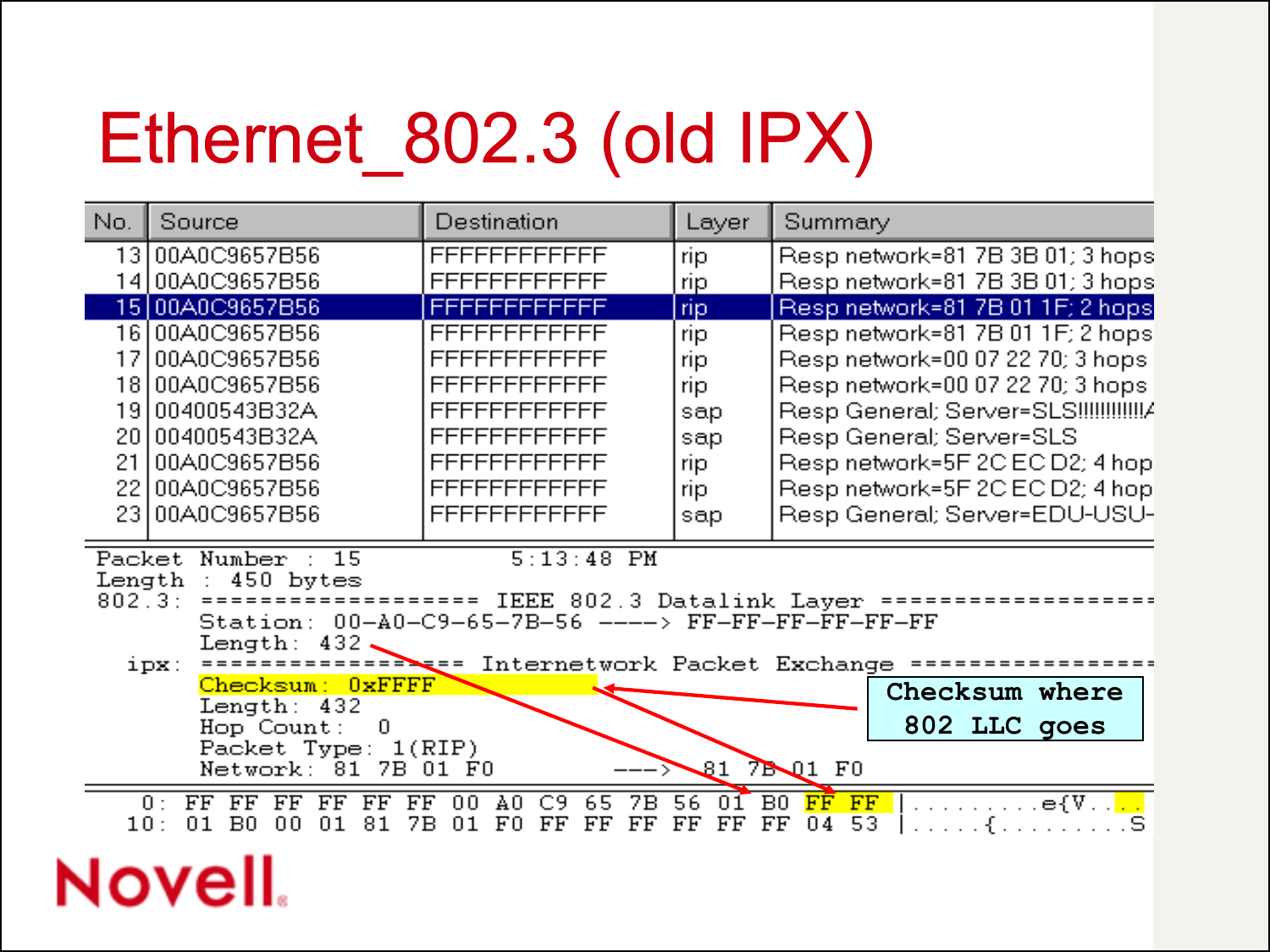## Ethernet\_SNAP

| No.                                  | Source                                                                                                                           | Destination                                                                                                                                                                                                                         | Layer                            | Summary                                                                                        |  |  |  |  |  |
|--------------------------------------|----------------------------------------------------------------------------------------------------------------------------------|-------------------------------------------------------------------------------------------------------------------------------------------------------------------------------------------------------------------------------------|----------------------------------|------------------------------------------------------------------------------------------------|--|--|--|--|--|
| 13.                                  | 00A0C9657B56                                                                                                                     | FFFFFFFFFFFF                                                                                                                                                                                                                        | rip                              | Respinetwork=81 7B 3B 01; 3 hops                                                               |  |  |  |  |  |
| 14                                   | 00A0C9657B56                                                                                                                     | FFFFFFFFFFFF                                                                                                                                                                                                                        | rip.                             | Respinetwork=81 7B 3B 01; 3 hops                                                               |  |  |  |  |  |
| 15                                   | 00A0C9657B56                                                                                                                     | FFFFFFFFFFFF                                                                                                                                                                                                                        | rip                              | Respinetwork=81 7B 01 1F; 2 hops.                                                              |  |  |  |  |  |
|                                      | 16 00A0C9657B56                                                                                                                  | FFFFFFFFFFFF                                                                                                                                                                                                                        | rip                              | Respinetwork=81 7B 01 1F; 2 hops                                                               |  |  |  |  |  |
| 17                                   | 00A0C9657B56                                                                                                                     | FFFFFFFFFFFF                                                                                                                                                                                                                        | rip.                             | Respinetwork=00 07 22 70; 3 hops                                                               |  |  |  |  |  |
| 181                                  | 00A0C9657B56                                                                                                                     | FFFFFFFFFFFF                                                                                                                                                                                                                        | rip                              | Respinetwork=00 07 22 70; 3 hops                                                               |  |  |  |  |  |
| 19                                   | 00400543B32A                                                                                                                     | FFFFFFFFFFFF                                                                                                                                                                                                                        | sap                              | Resp General; Server=SLS!!!!!!!!!!!!A                                                          |  |  |  |  |  |
| 20                                   | 00400543B32A                                                                                                                     | FFFFFFFFFFFF                                                                                                                                                                                                                        | sap                              | Resp General; Server=SLS                                                                       |  |  |  |  |  |
| 21                                   | 00A0C9657B56                                                                                                                     | FFFFFFFFFFFF                                                                                                                                                                                                                        | rip                              | Respinetwork=5F 2C EC D2; 4 hops                                                               |  |  |  |  |  |
| 22                                   | 00A0C9657B56                                                                                                                     | FFFFFFFFFFFF                                                                                                                                                                                                                        | rip                              | Respinetwork=5F 2C EC D2; 4 hops                                                               |  |  |  |  |  |
| 23.                                  | 00A0C9657B56                                                                                                                     | FFFFFFFFFFFF                                                                                                                                                                                                                        | sap                              | Resp General; Server=EDU-USU-1                                                                 |  |  |  |  |  |
| Packet<br>Length<br>802.3:<br>802.2: | Number : 16<br>458 bytes<br>==============<br>Length: 440<br>SSAP: SNAP<br>SNAP Protocol Type;<br>ipx:<br>Checksum:<br>$0x$ FFFF | $5:13:48$ PM<br>Station: 00-A0-C9-65-7B-56 ----> FF-FF-FF-FF-FF-FF<br>$=$<br>DSAP: SNAP<br>Unnumbered Command: Unnumbered Information (UI)<br>SNAP Organization Code: 00 00 00<br>$0x8137$ NetWare)<br>Internetwork Packet Exchange |                                  | IEEE 802.3 Datalink Layer =====<br>IEEE 802.2 Logical Link Control =============<br>Type       |  |  |  |  |  |
| 10:<br>20 :                          | 0:<br>FF<br>ÆF<br>FF<br>FF<br>FF<br>FF<br>37<br>03<br>n۵<br>FF<br>FF<br>FF<br>FF<br>FF                                           | A0<br>65<br>00<br>C9<br>7В<br>FF<br>FF<br>01<br>B <sub>0</sub><br>00<br>53<br>81<br>7В<br>04<br>01                                                                                                                                  | 56<br>01<br>01<br>81<br>F1<br>00 | B8<br>AA<br>AA<br>. <u>. .</u> e{V <mark>. .</mark><br>7В<br>01<br>F1<br>. 7<br>ΑO<br>C9<br>65 |  |  |  |  |  |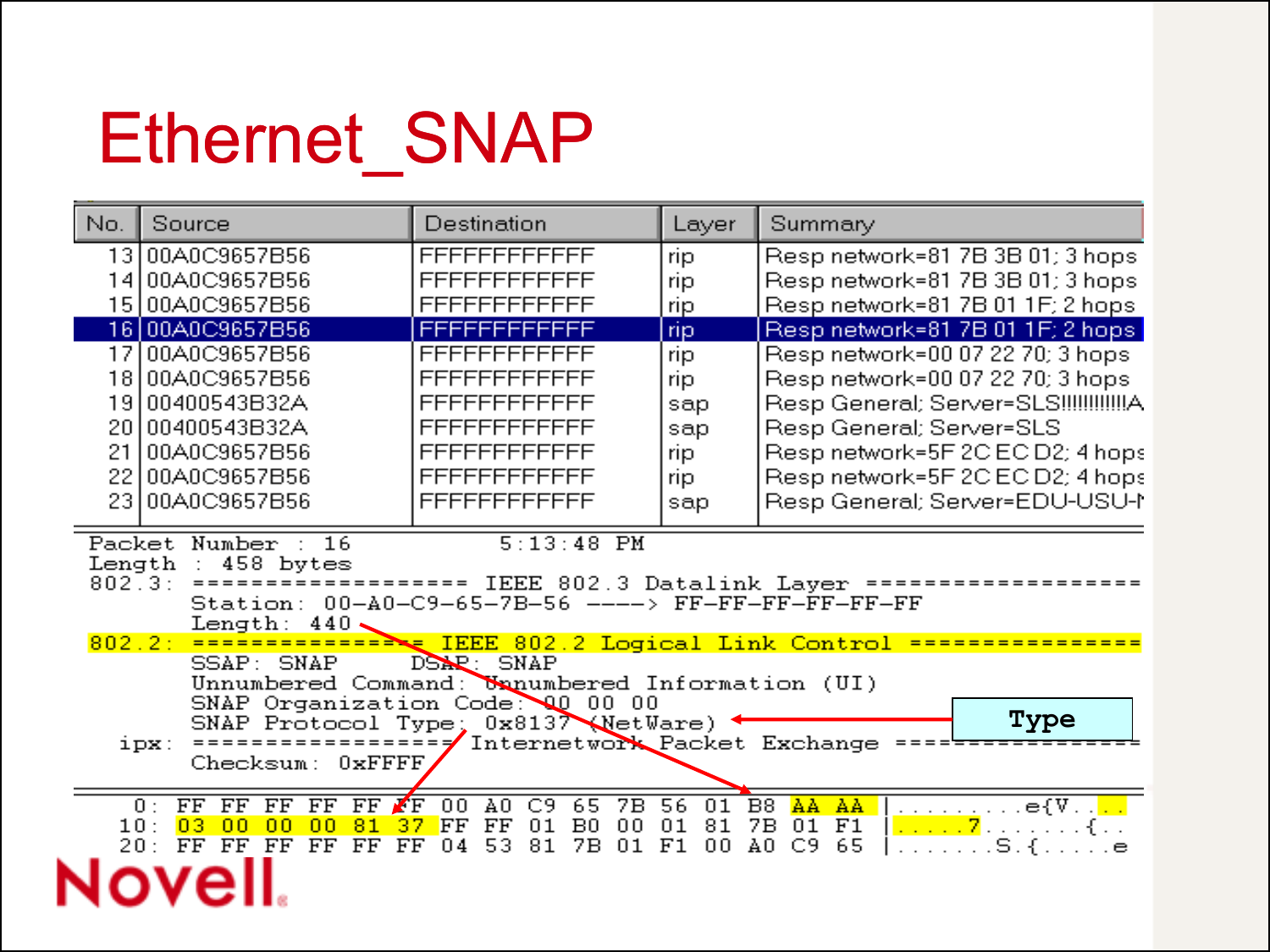# Ethernet\_II (new IPX) frame

| Capture Buffer                             |                                                                                                                                                                                                                                                                                   |                                          |                                        |                                        |                                        |                                                                              |                                        |                                        |                                        |                                         |                                                    |                                           |                                        |                                                                                                             |                                  |                                                                                                                                                |                                                                                                               |                            |  |  |
|--------------------------------------------|-----------------------------------------------------------------------------------------------------------------------------------------------------------------------------------------------------------------------------------------------------------------------------------|------------------------------------------|----------------------------------------|----------------------------------------|----------------------------------------|------------------------------------------------------------------------------|----------------------------------------|----------------------------------------|----------------------------------------|-----------------------------------------|----------------------------------------------------|-------------------------------------------|----------------------------------------|-------------------------------------------------------------------------------------------------------------|----------------------------------|------------------------------------------------------------------------------------------------------------------------------------------------|---------------------------------------------------------------------------------------------------------------|----------------------------|--|--|
| No.                                        | Source                                                                                                                                                                                                                                                                            |                                          |                                        |                                        |                                        |                                                                              | Destination                            |                                        |                                        |                                         |                                                    | Layer                                     |                                        | Summary                                                                                                     |                                  |                                                                                                                                                |                                                                                                               |                            |  |  |
| 57                                         | 00A0C9784E8D<br>58 0000C0234440<br>59 0000C0317E0A                                                                                                                                                                                                                                |                                          |                                        |                                        |                                        | 000000000000<br>FFFFFFFFFFFF<br>030000000001                                 |                                        |                                        |                                        |                                         |                                                    | udp<br>arp<br>802.2                       |                                        | Port:NETBIOS-NS -> NETBIOS-N:<br>Req by 129.123.28.16 for 129.123.28<br>sap: NetBEUI-> NetBEUI              |                                  |                                                                                                                                                |                                                                                                               |                            |  |  |
| 60                                         | 0060B076DFF4                                                                                                                                                                                                                                                                      |                                          |                                        |                                        |                                        | FFFFFFFFFFFF                                                                 |                                        |                                        |                                        |                                         | sap.                                               |                                           |                                        | Resp General; Server=0060B076DF                                                                             |                                  |                                                                                                                                                |                                                                                                               |                            |  |  |
| 61<br>62<br>63                             | 0000C0317E0A<br>0000C0317E0A<br>00805F2CEC65<br>64 00906DE22400<br>65 AA00040059E6                                                                                                                                                                                                |                                          |                                        |                                        |                                        | 00105A29F2B5<br>00105A29F2B5<br>080009BE6E55<br>09002B010001<br>AB0004010101 |                                        |                                        |                                        |                                         |                                                    | 802.2<br>802.2<br>802.2<br>ether<br>ether |                                        | sap: NetBEUI-> NetBEUI<br>sap: NetBEUI-> NetBEUI<br>sap: 0xC4 -> 0xB4<br>Protocol=0x8038<br>Protocol=DNALVC |                                  |                                                                                                                                                |                                                                                                               |                            |  |  |
| Length<br>ether:                           | Packet Number : 60<br>$: 114$ bytes<br>Station: 00-60-B0-76-DF-F4 ----> FF-FF-FF-FF-FF-FF<br>Type: 0x8137 (NetWare)<br>ipx:<br>Checksum: 0xFEEF<br>Length: $/96$<br>$Hop$ Co $\sqrt{nt}$ :<br>Packet Type: 0(Unknown)<br>Netwo <i>r</i> k:<br>Node/<br>Socket:<br>$\texttt{sup}:$ | ================ Ethernet Datalink Layer | 81.<br>SAP                             | 0<br>00-60-B0-76-DF-F4                 | 7B 01 00                               |                                                                              |                                        |                                        | $4:30:37$ PM                           |                                         |                                                    | 81 7B 01 00<br>SAR                        |                                        |                                                                                                             |                                  | Length from hw<br>Internetwork Packet Exchange ==================<br>FF-FF-FF-FF-FF-FF<br>=== =========== NetWare Service Advertising Protocol |                                                                                                               |                            |  |  |
| 10:<br>20 :<br>30:<br>40 :<br>50 :<br>60 : | FF<br><b>FF</b><br>0:<br>60<br>nn<br>81<br><b>7B</b><br>30<br>30<br>4E<br>50<br>00<br>00<br>81<br>7В                                                                                                                                                                              | FF<br>nn<br>01<br>36<br>49<br>00<br>01   | FF<br>00<br>00<br>30<br>37<br>00<br>00 | FF<br>81<br>00<br>42<br>36<br>00<br>00 | FF<br>7В<br>60<br>30<br>44<br>00<br>60 | 00<br>01<br>B0<br>37<br>46<br>00<br>B <sub>0</sub>                           | 60<br>nn<br>76<br>36<br>46<br>00<br>76 | B0<br>FF<br>DF<br>44<br>34<br>00<br>DF | 76<br>FF<br>FA<br>46<br>00<br>۵O<br>FA | DF<br>FF<br>04<br>46<br>00<br>00<br>40. | F <sub>4</sub><br>FF<br>52<br>34<br>00<br>00<br>ОC | 81<br>FF<br>00<br>30<br>00<br>00<br>00    | 37<br>FF<br>02<br>32<br>00<br>00<br>01 | FF<br>04<br>03<br>44<br>00<br>00                                                                            | FF<br>52<br>ОC<br>30<br>00<br>00 |                                                                                                                                                | . . ` . v R<br>0060B076DFF402D0<br>NPI76DFF4<br>$\{ \ldots \wedge \mathbf{v} \ldots \mathbf{\Theta}_{n} \}$ . | <u>. 7<mark>. .</mark></u> |  |  |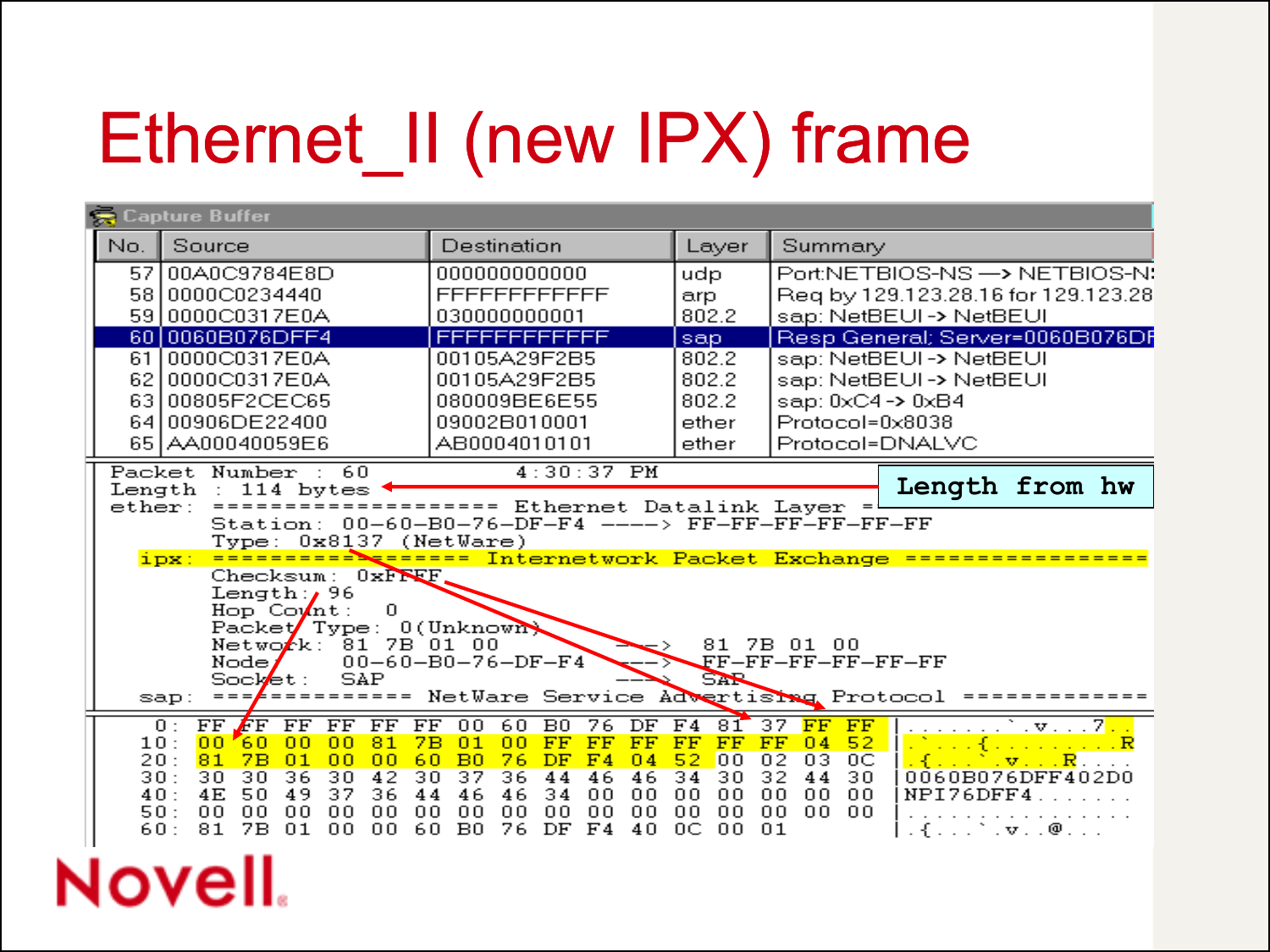# Ethernet\_II frame (UDP)

|      | Capture Buffer                                                                                                                                                                                                                 |                                                                                                                                                                                                                               |                                                                             |                                                                                                                                                                                                              |  |  |  |  |  |  |  |
|------|--------------------------------------------------------------------------------------------------------------------------------------------------------------------------------------------------------------------------------|-------------------------------------------------------------------------------------------------------------------------------------------------------------------------------------------------------------------------------|-----------------------------------------------------------------------------|--------------------------------------------------------------------------------------------------------------------------------------------------------------------------------------------------------------|--|--|--|--|--|--|--|
| No.  | Source                                                                                                                                                                                                                         | Destination                                                                                                                                                                                                                   | Layer                                                                       | Summary                                                                                                                                                                                                      |  |  |  |  |  |  |  |
| 53 l | 00A0C9272354                                                                                                                                                                                                                   | 000000000000                                                                                                                                                                                                                  | udp                                                                         | PortNETBIOS-NS -> NETBIOS-NS                                                                                                                                                                                 |  |  |  |  |  |  |  |
| 541  | 00A0C9784E8D                                                                                                                                                                                                                   | 000000000000                                                                                                                                                                                                                  | udp                                                                         | Port:NETBIOS-NS -> NETBIOS-NS                                                                                                                                                                                |  |  |  |  |  |  |  |
| 551  | 0000C0317E0A                                                                                                                                                                                                                   | FFFFFFFFFFFF                                                                                                                                                                                                                  | udp                                                                         | Port:NETBIOS-NS -> NETBIOS-NS                                                                                                                                                                                |  |  |  |  |  |  |  |
| 56 I | 00A0C9272354                                                                                                                                                                                                                   | 000000000000                                                                                                                                                                                                                  | udp                                                                         | Port:NETBIOS-NS -> NETBIOS-NS                                                                                                                                                                                |  |  |  |  |  |  |  |
| 58 I | 57 00A0C9784E8D<br>0000C0234440                                                                                                                                                                                                | 000000000000<br>FFFFFFFFFFFF                                                                                                                                                                                                  | udp.<br>arp.                                                                | PortNETBIOS-NS -> NETBIOS-NS<br>Reg by 129.123.28.16 for 129.123.28.1                                                                                                                                        |  |  |  |  |  |  |  |
| 59 I | 0000C0317E0A                                                                                                                                                                                                                   | 030000000001                                                                                                                                                                                                                  | 802.2                                                                       | sap: NetBEUI-> NetBEUI                                                                                                                                                                                       |  |  |  |  |  |  |  |
| 60 I | 0060B076DFF4                                                                                                                                                                                                                   | FFFFFFFFFFFF                                                                                                                                                                                                                  | sap                                                                         | Resp General; Server=0060B076DFF                                                                                                                                                                             |  |  |  |  |  |  |  |
| 61 I | 0000C0317E0A                                                                                                                                                                                                                   | 00105A29F2B5                                                                                                                                                                                                                  | 802.2                                                                       | sap: NetBEUI -> NetBEUI                                                                                                                                                                                      |  |  |  |  |  |  |  |
|      | Packet Number : 57<br>Length<br>: 96 bytes⊲<br>ether:<br>ip:<br>Protocol: UDP<br>Version: 4<br>Precedence: Routine<br>Total length: 78<br>Identification: 59394                                                                | $4:30:37$ PM<br>Station: 00-A0-C9-78-4E-8D ----> 00-00-00-00-00-00<br>Type: 0x0800 (IP)<br>========================== Internet Protocol<br>Station: 129.123.28.17 ---->129.123.28.255<br>Header Length (32 bit words): 5      |                                                                             | Length from hw<br>===========<br>Type<br>Normal Delay, Normal Throughput, Normal Reliability                                                                                                                 |  |  |  |  |  |  |  |
|      | 0:<br>00<br>00<br>00<br>00<br>'nn<br>02<br>10:<br>00<br>4E<br>E8.<br>00<br>89<br>20:<br>1C<br>FF<br>00<br>00<br>00<br>00<br>00<br>00<br>30:<br>00<br>45<br>46<br>46<br>45<br>4E<br>40:<br>41<br>43<br>41<br>43<br>41 43<br>50: | 00<br>C9<br>$-78$<br>4E<br>00<br>A <sub>0</sub><br>00<br>11<br>17<br>96<br>81<br>7F<br>3A<br>89<br>00<br>E7<br>CF<br>85<br>00<br>20<br>45<br>45<br>45<br>42<br>46<br>43<br>41<br>41<br>43<br>41<br>41<br>00<br>00<br>20<br>00 | 8D<br>08<br>7B<br>1 <sup>C</sup><br>18<br>01<br>46<br>45<br>43.<br>41<br>01 | <u>. xN E .</u><br>45<br>00<br><b>100</b><br>$\mathbf{N}$ $\{ \ldots, \}$<br>11<br><b>7B</b><br>81<br>10<br>01<br>00<br><b>EEEBFEEBE</b><br>45<br>45<br>42<br>43<br>EFFENFACACACACAC<br>41<br>43.<br>ACACACA |  |  |  |  |  |  |  |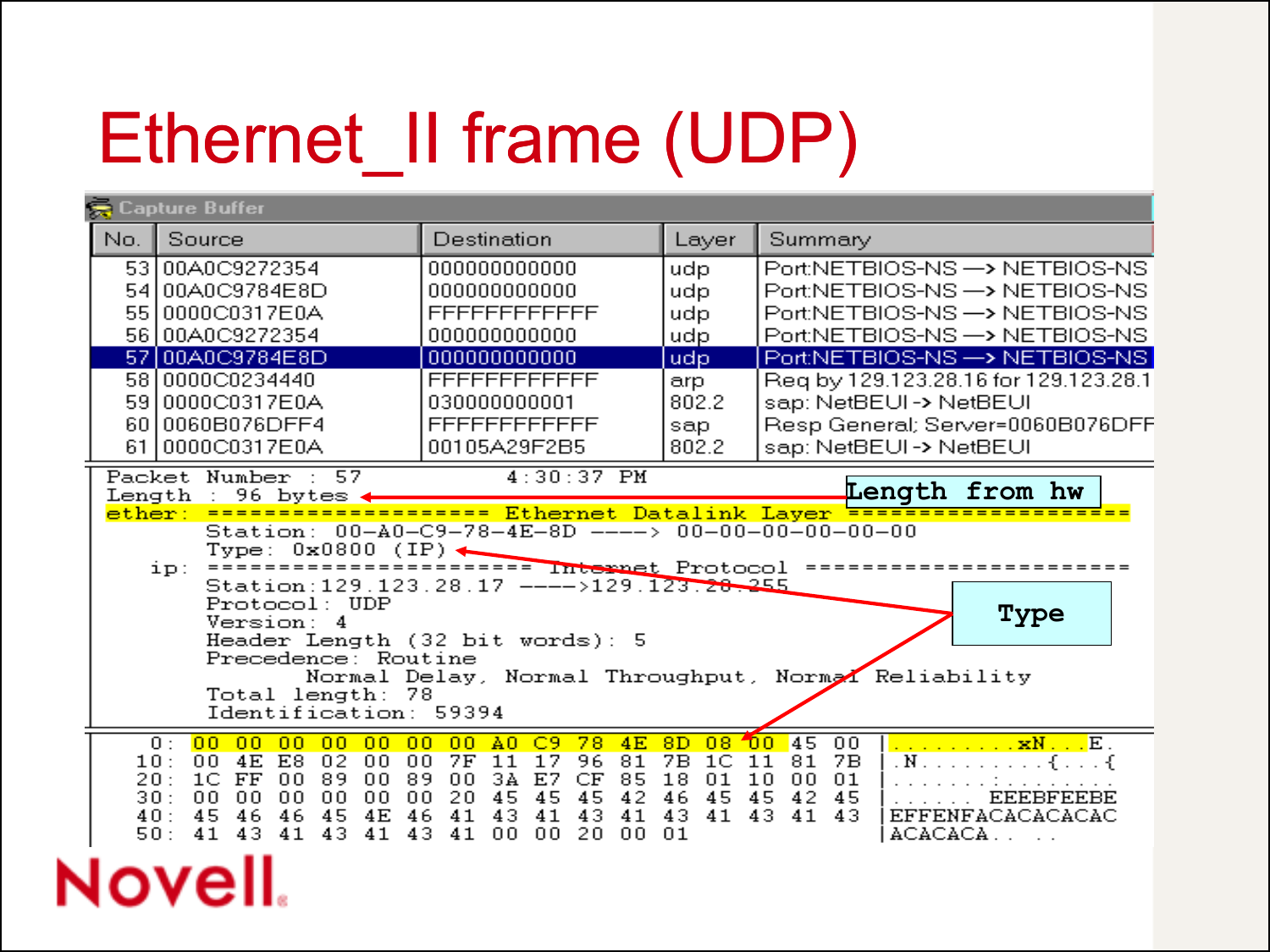# Aloha experiment



- Radio links from islands to Honolulu computer center
- Idealized to fixed length frames
- Transmission occurs when user wishes without regard to other transmissions
- Collisions (garbles) cause packet loss
- This is NOT Ethernet (kill another urban legend)

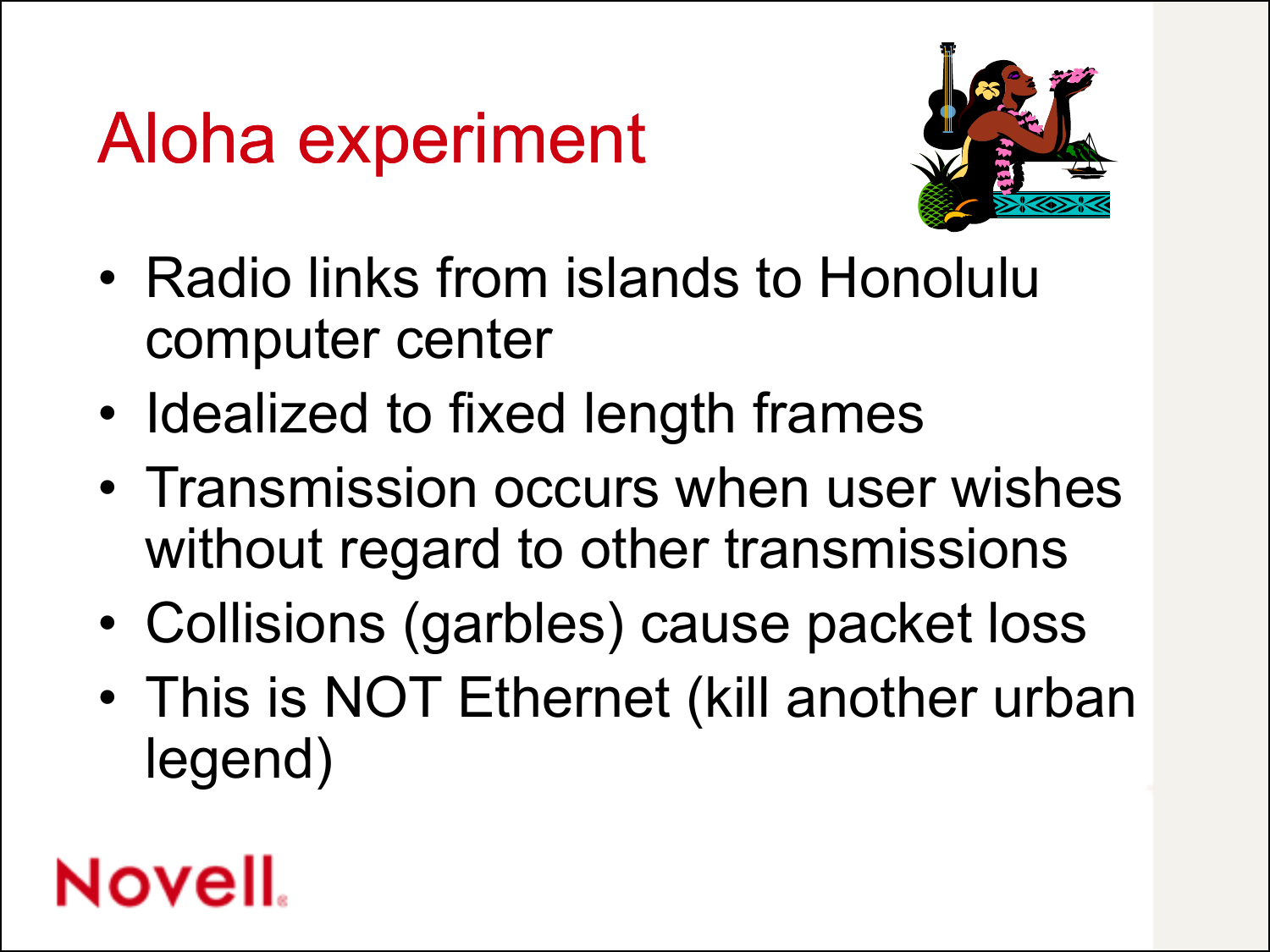# Aloha Experiment

- Analysis of pure Aloha (pure anarchy) shows throughput to peak at 18% of capacity
- Slotted Aloha (all transmissions begin on a clock tick) doubles throughput to 36%. Here there be urban legends.
- Aloha does not "sense carrier" (does not listen before/while sending) and thus steps on existing transmissions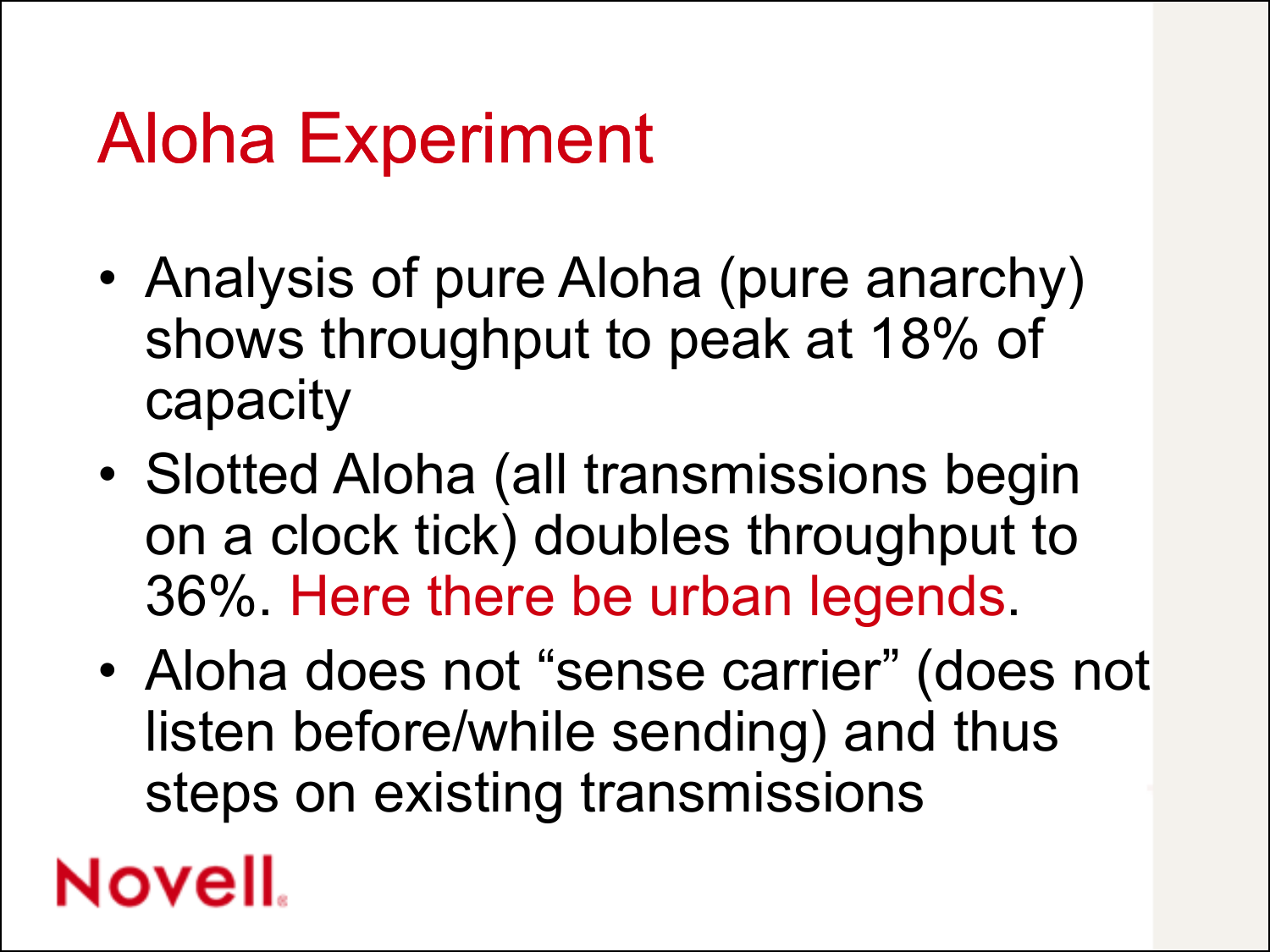#### Ethernet



- Ethernet is not Aloha; it is CSMA/CD, a different technique
- Carrier sense says do not transmit while another station is doing so
- Politeness greatly increases throughput
- Sensing collisions rapidly terminates the contention interval without full (garbled) packets wasting time as with Aloha
- Ethernet throughput peaks above 90% Novell.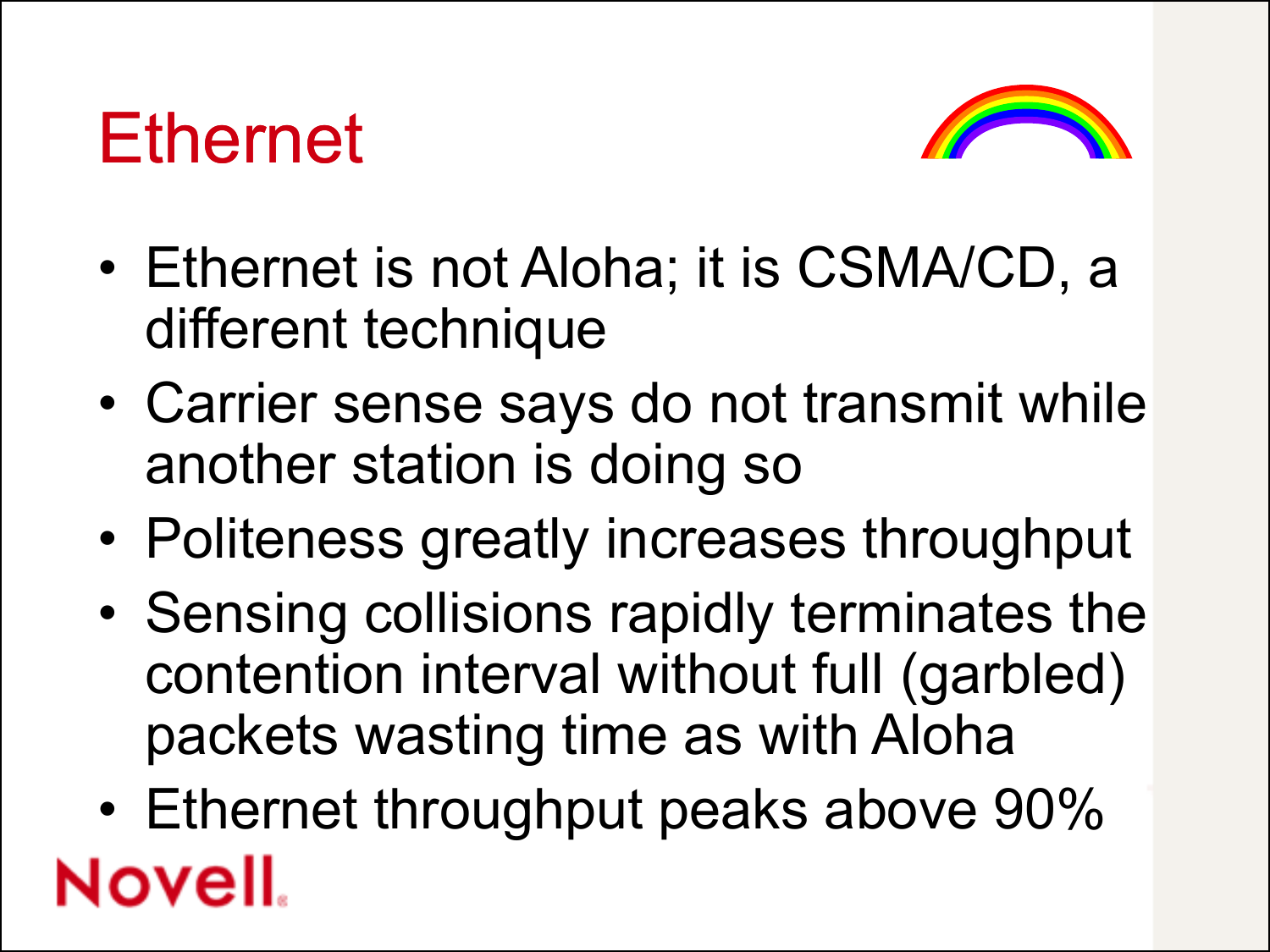# Ethernet, back off & retry strategy

- Wait for wire to become quiet
- Transmit packet
- If collision then emit short jam and try again after random wait
- Random wait: wait for wire to become quiet, then choose transmit or wait one 512 bit slot time. 50-50 chance to wait
- Backing off randomly lets stations sort themselves out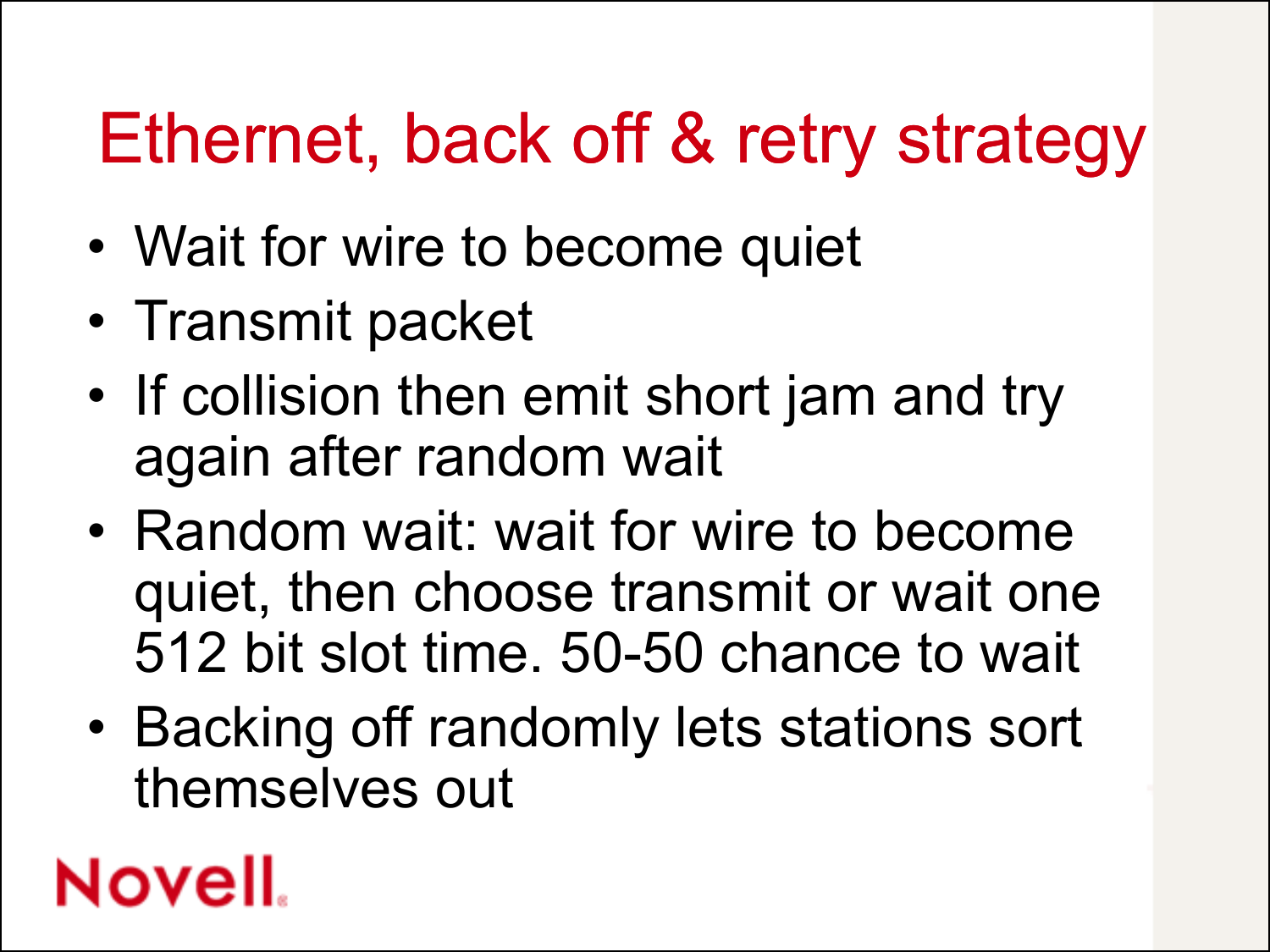### Ethernet, back off & retry strategy

- If suffer a second collision then repeat exercise but choose amongst four slot times; similar doubling on each failure.
- 16 retries per packet are permitted, spread over as many as 1024 slots
- Back off and retry is done by Ethernet controller chip, no software is involved. That's fast (microsecond level).

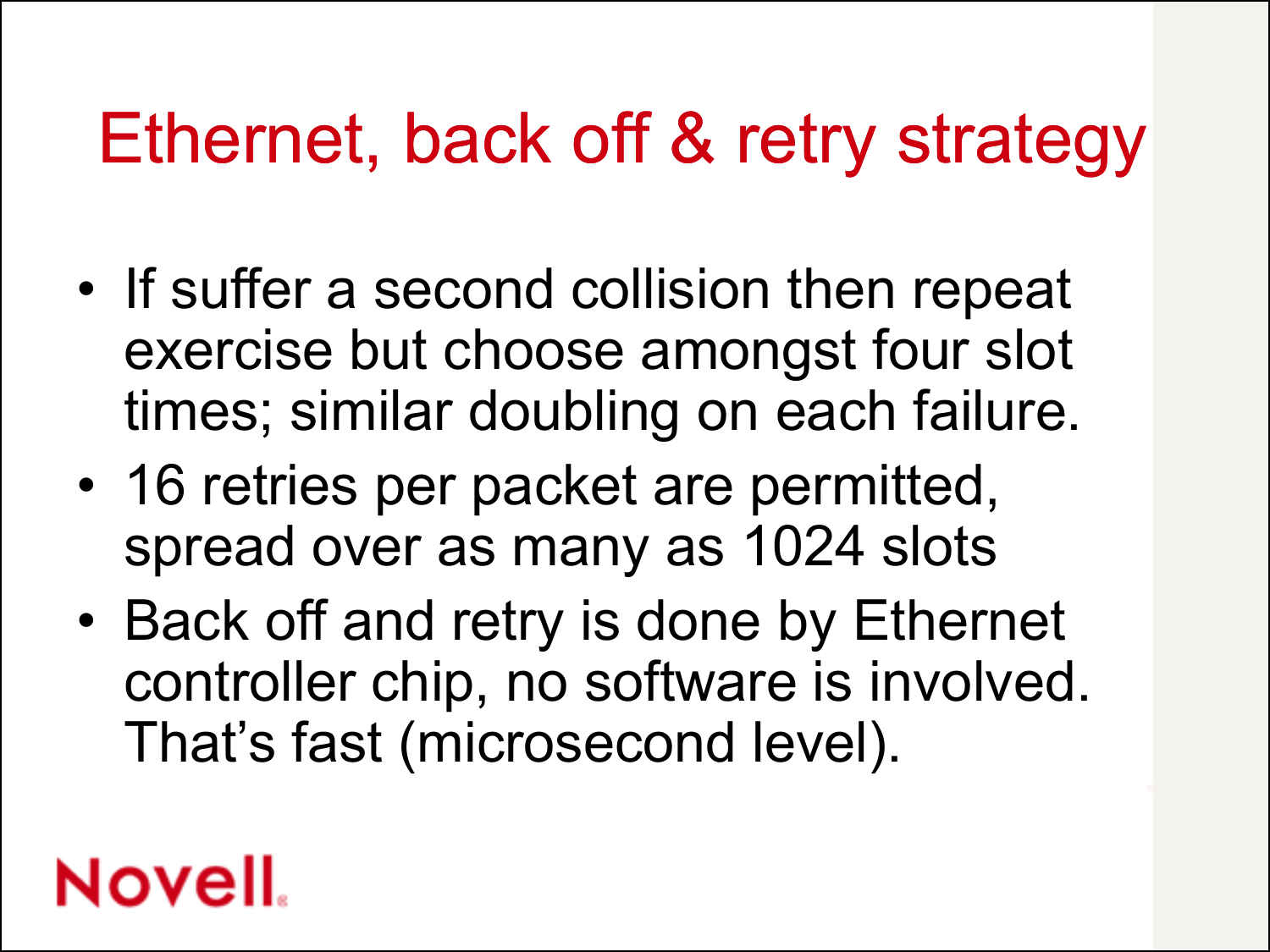#### Ethernet, retry slots

• The back off and retry process is a binary truncated exponential (doubling on each attempt, clipped at 1024 slots)



**512 bit time retry slots**

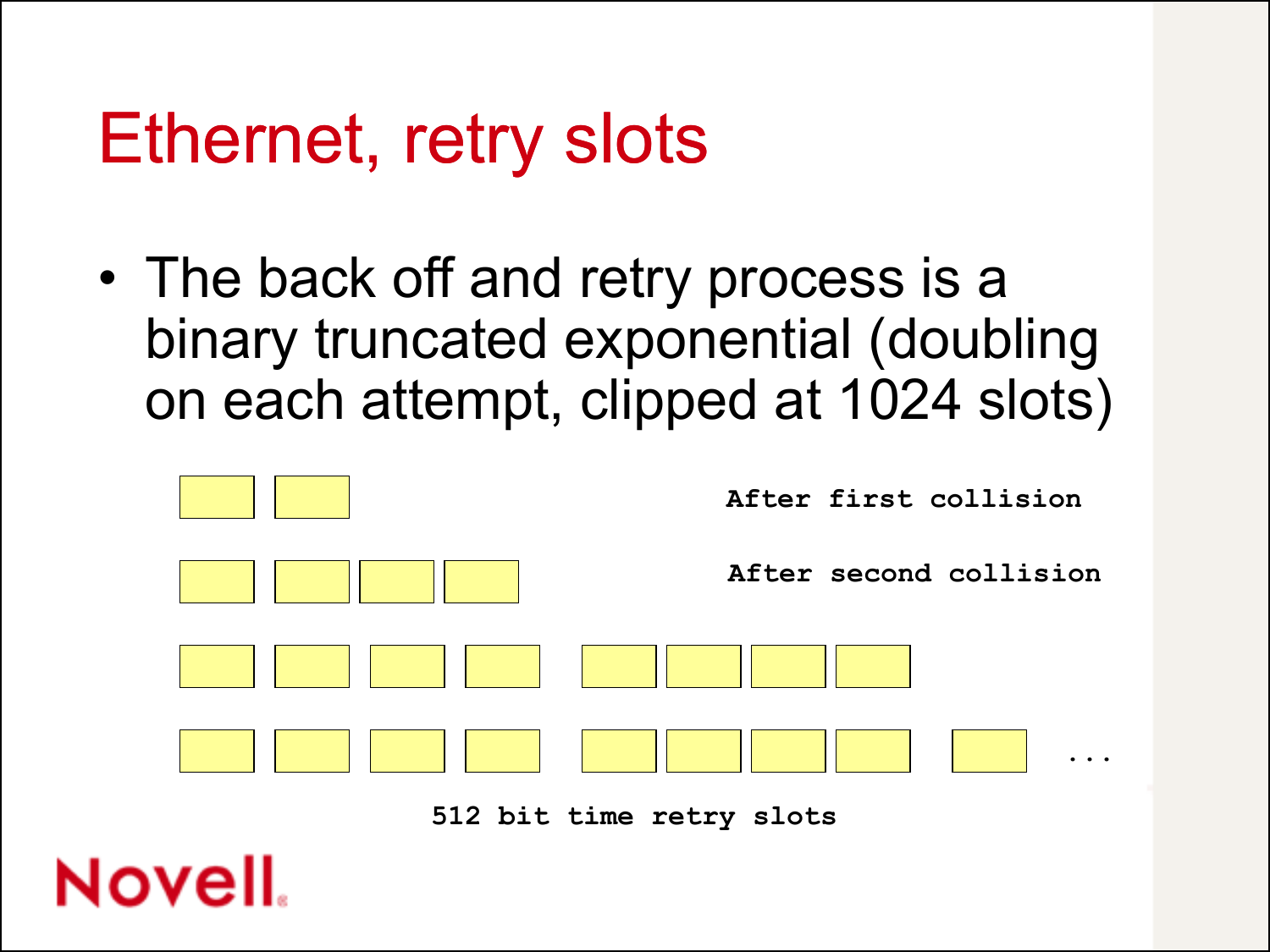## Ethernet collisions



- A collision is when two or more stations try to access the comms channel at the same time
- Collisions result in garbles
- Stations listen while transmitting and if a garble occurs they declare a collision and send a short jam gibberish string
- Stations declare a collision if they receive data while they are transmitting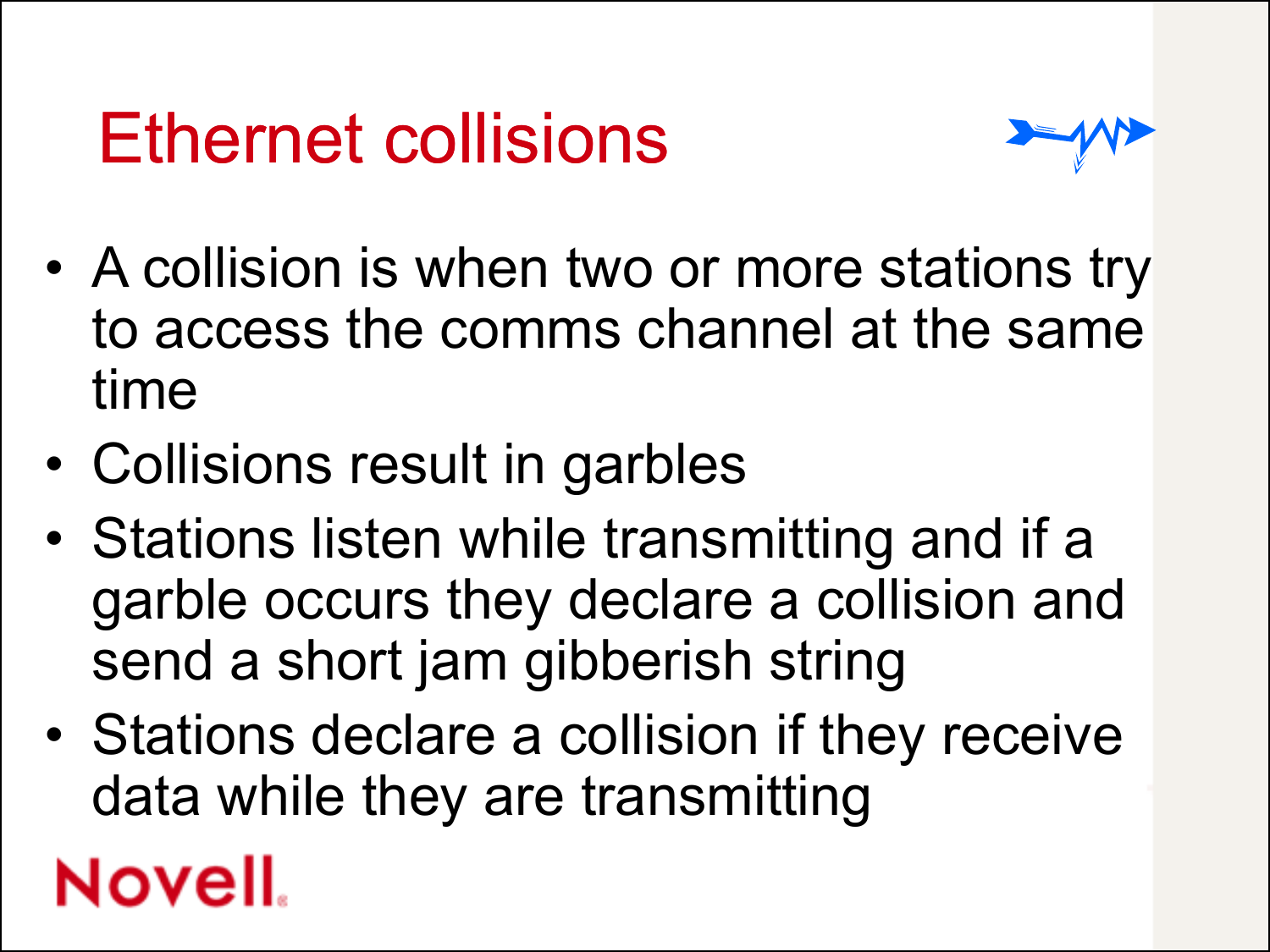## Ethernet collisions, how long

- Time to discover a collision is less than propagation delay from one end of the cable to the far end, and back again
- That is the worst case of two stations talking to an empty wire and one goes first. 512 bits needed for max length net
- 100M cable -> time  $= 2 *$  distance / c
- 100M cable -> 1 microsec, 10 or 100 bits which puts most collisions into preamble and MAC header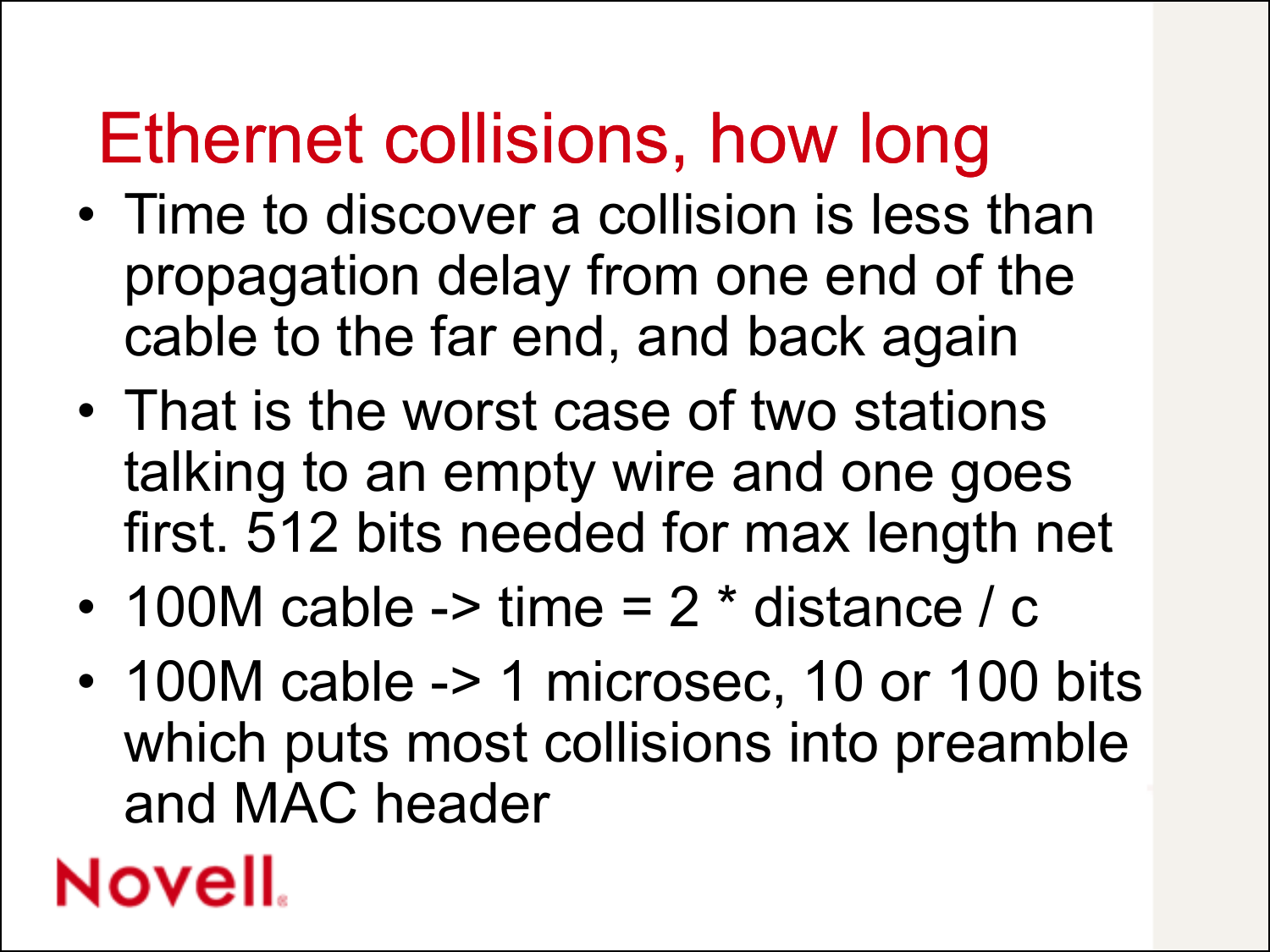#### Ethernet collisions, how long

- Ethernet minimum packet length of 512 bits (64 bytes) is to ensure the worst case of an end of cable to end of cable collision is heard by each transmitter while each is still sending
- $64B = 512 \text{ bits}$  -> 5km / 2.5km cable
- Ethernet 64B minimum size is calculated starting at the destination MAC address and continues through the 4 byte CRC check**Novell**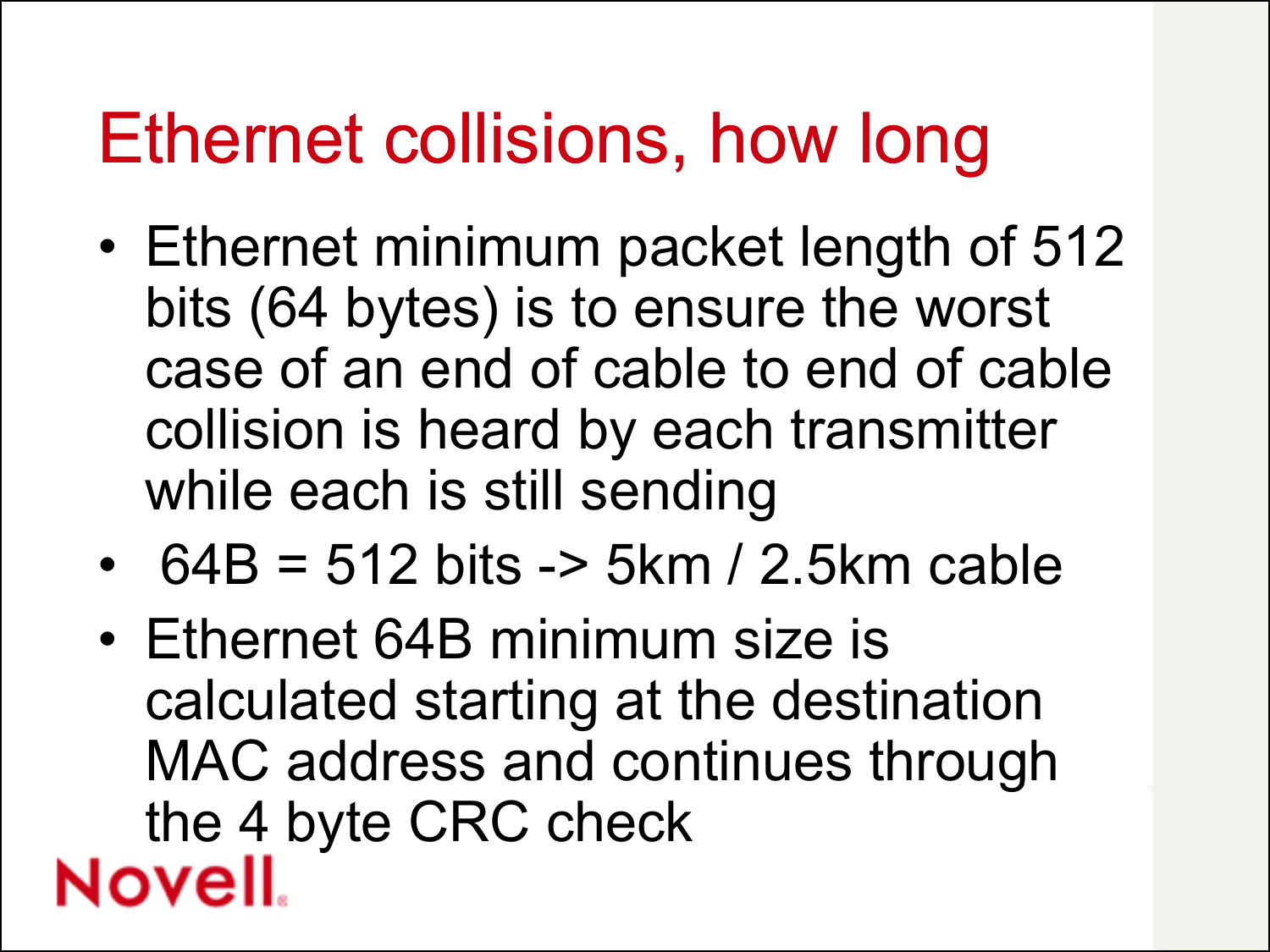#### Ethernet collisions, late

- If cable is too long then transmitter thinks transmission was successful and discards its frame, yet the frame can be garbled and unusable. A late Collision
- Late collisions are nasty to locate and are often indicative of too many hubs in a row or cable which is too long
- Remember, the collision light is on for much longer than a collision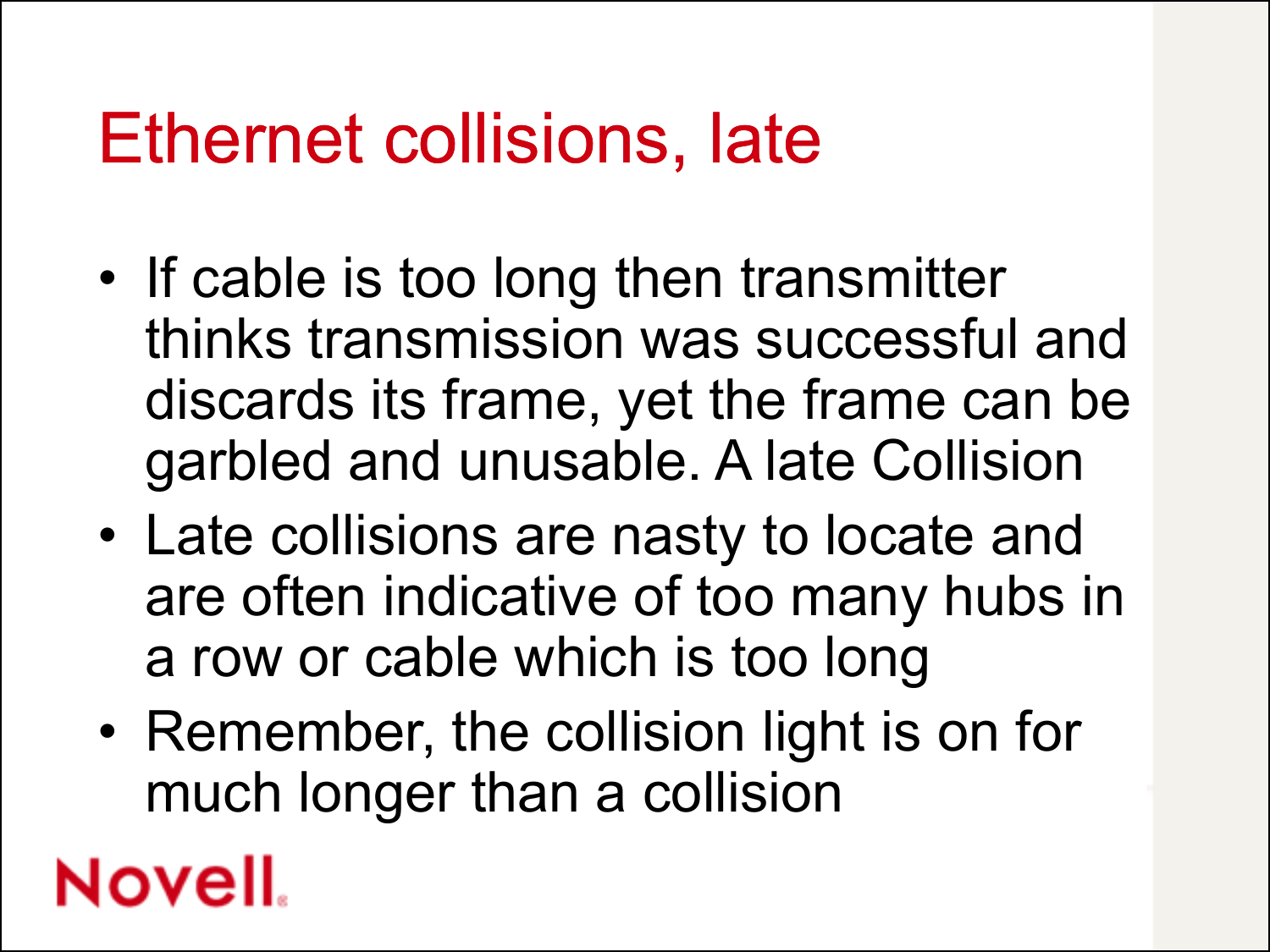#### Ethernet collisions, where

- Near End Cross Talk (NEXT) on twisted pair must be low so a station does not hear its own transmission and think it is another station
- Twisted pair and fiber collisions occur "in the box," not on the media!
- Coax collisions occur on the coax
- Collisions are normal healthy ways of sharing the common medium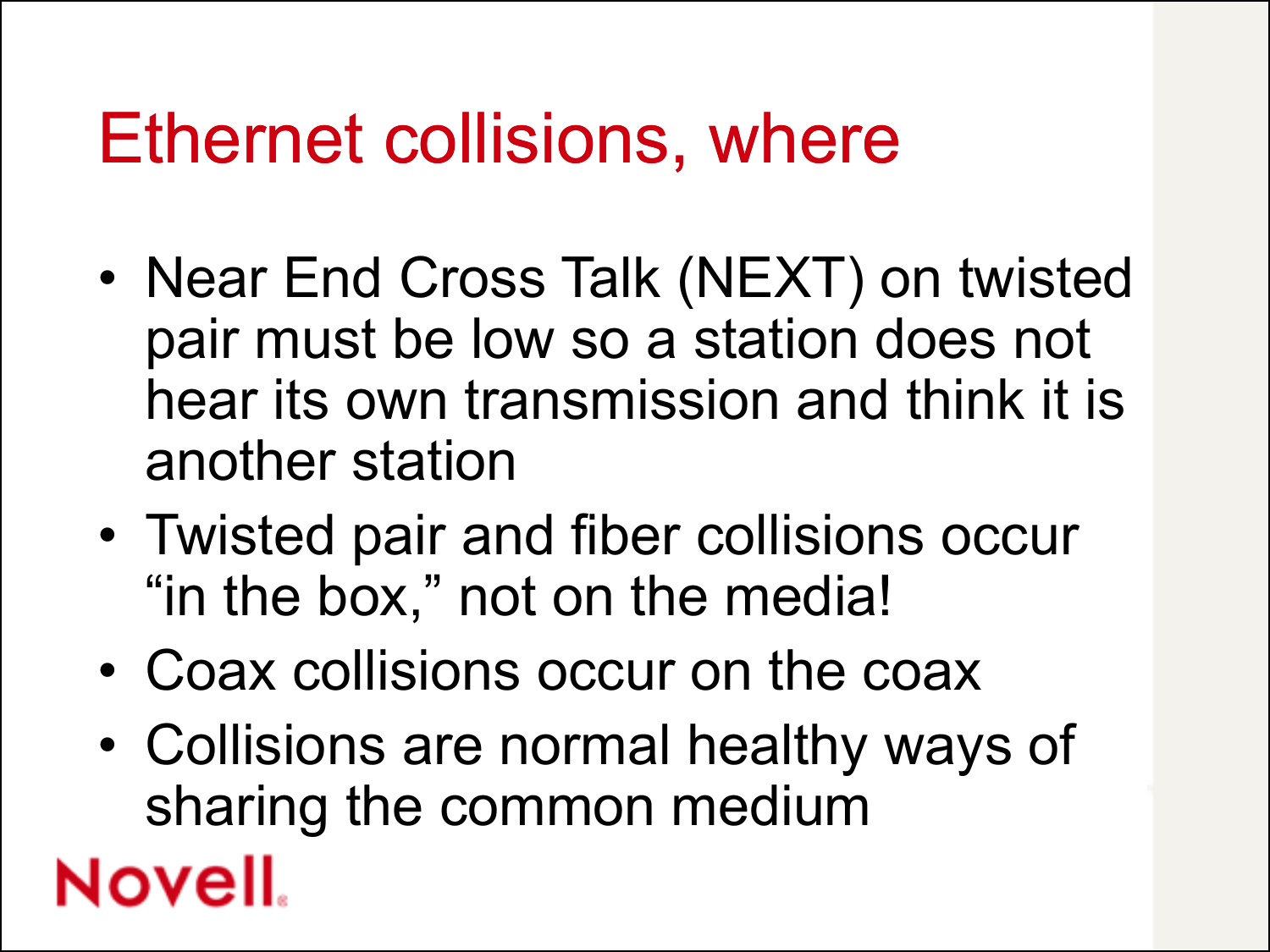## Ethernet collisions, retry limit

- Software timeouts (if available) recover very very slowly compared to Ethernet controller retries
- Max collision rate before packet loss is 1600% (16 retries)
- One or two retries per packet is barely noticeable, yet that is a 100%-200% collision rate
- Exit urban legend of 10-30% util is full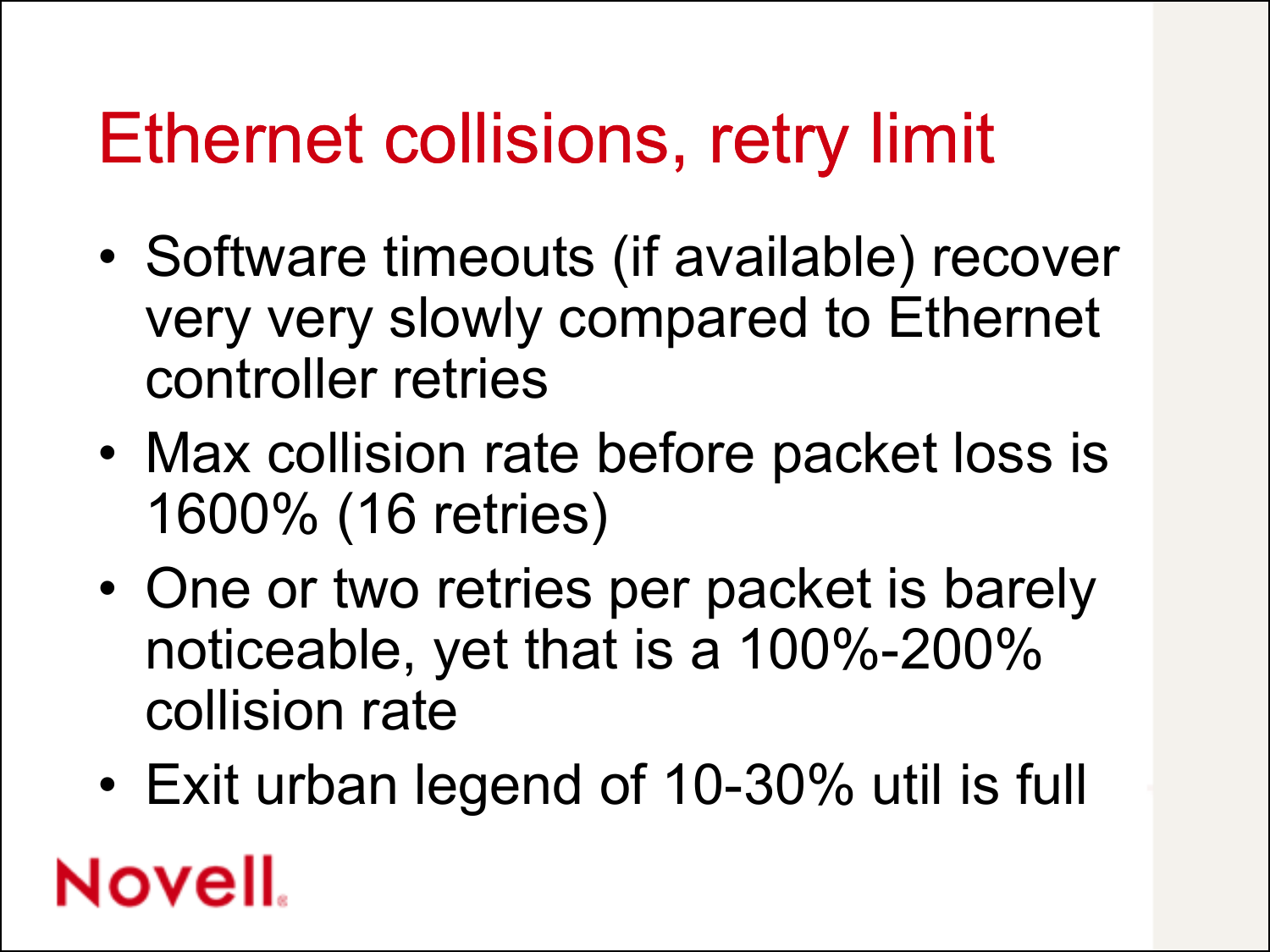# Ethernet Capture Effect



- Nothing succeeds like success
- Stations backing off from a collision are less likely to transmit now than a station which is not backing off
- Thus the station with the last successful transmission is more likely to be able to transmit now and be successful
- Leads to perceived "capture" of wire by one station

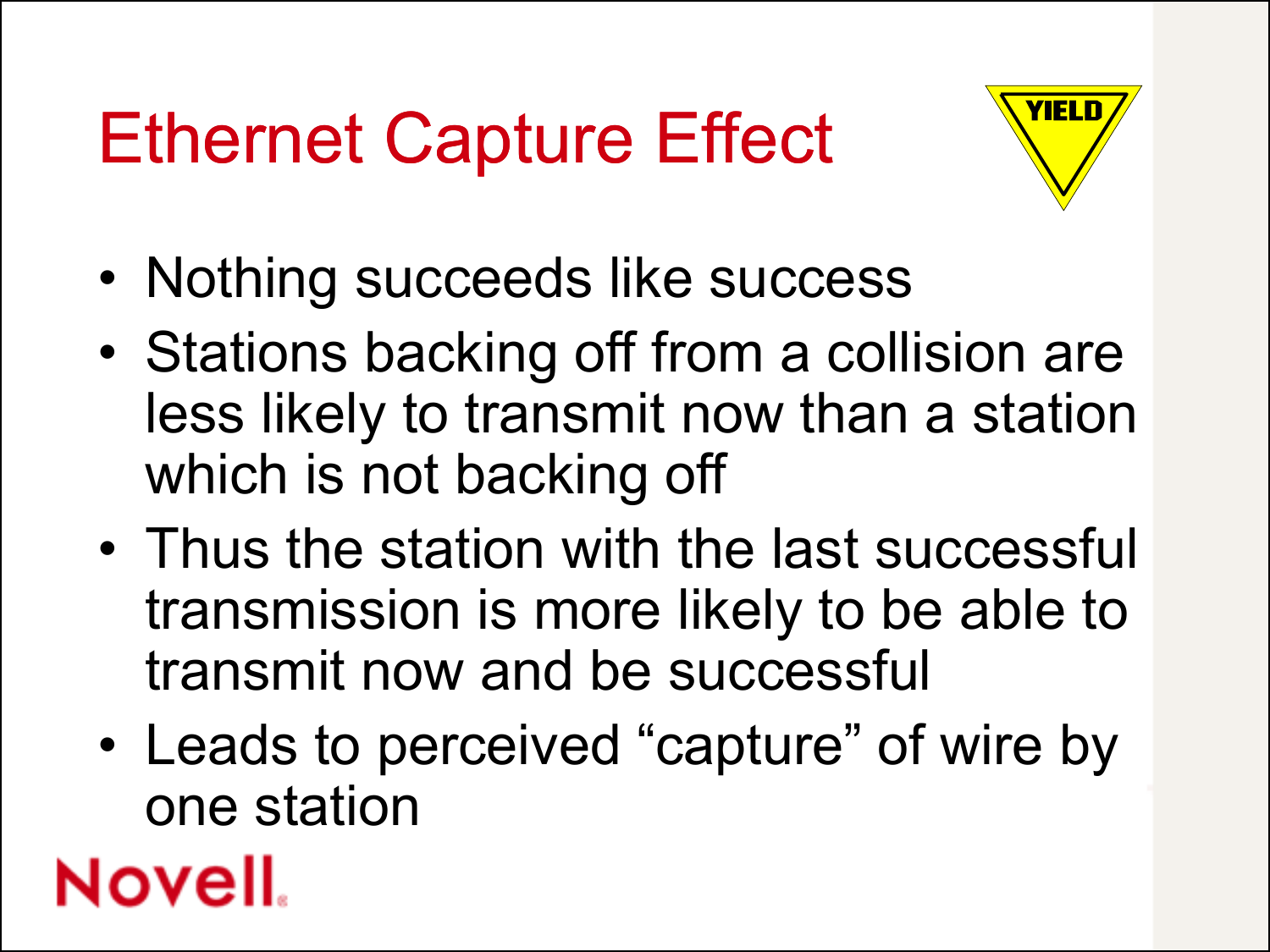#### Ethernet Capture Effect

- Capture effect is broken when other stations get a frame in edgewise, as they will by chance
- Effect is highly visible between fast stations on the same wire
- TCP buffer sizes limit capture duration
- Competition amongst many stations reduces capture effect
- Capture effect with broadcasts = death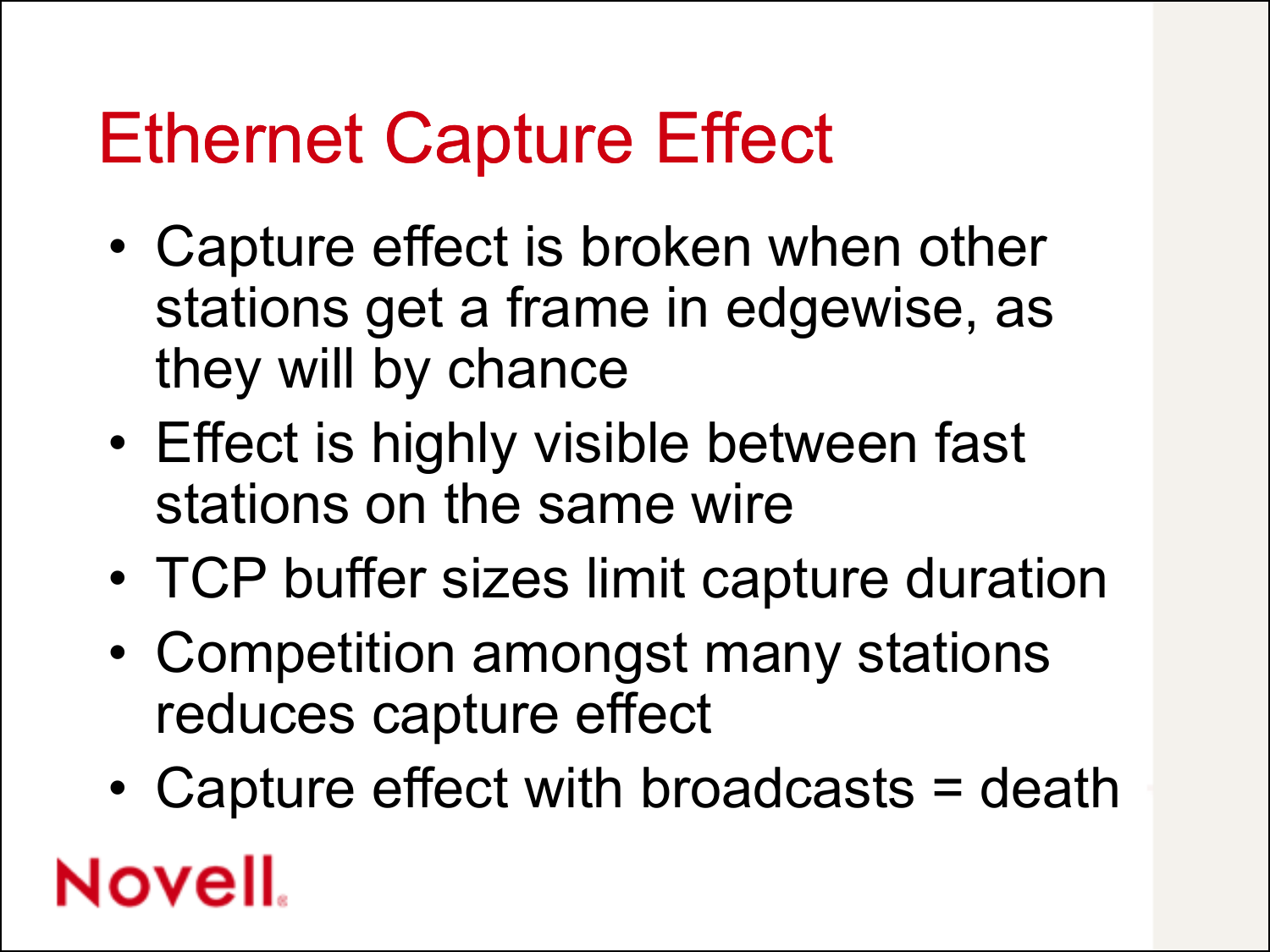# Ten little hubs, all in a row



- Remember those Preamble bits?
- Many are lost as a hub/repeater syncs on an incoming frame
- Lose too many and the SFD byte will not be seen, meaning no frame at all
- Bit shape is more jittery as bits are repeated, meaning poorer signal quality
- Bottom line: limit to two hubs in a row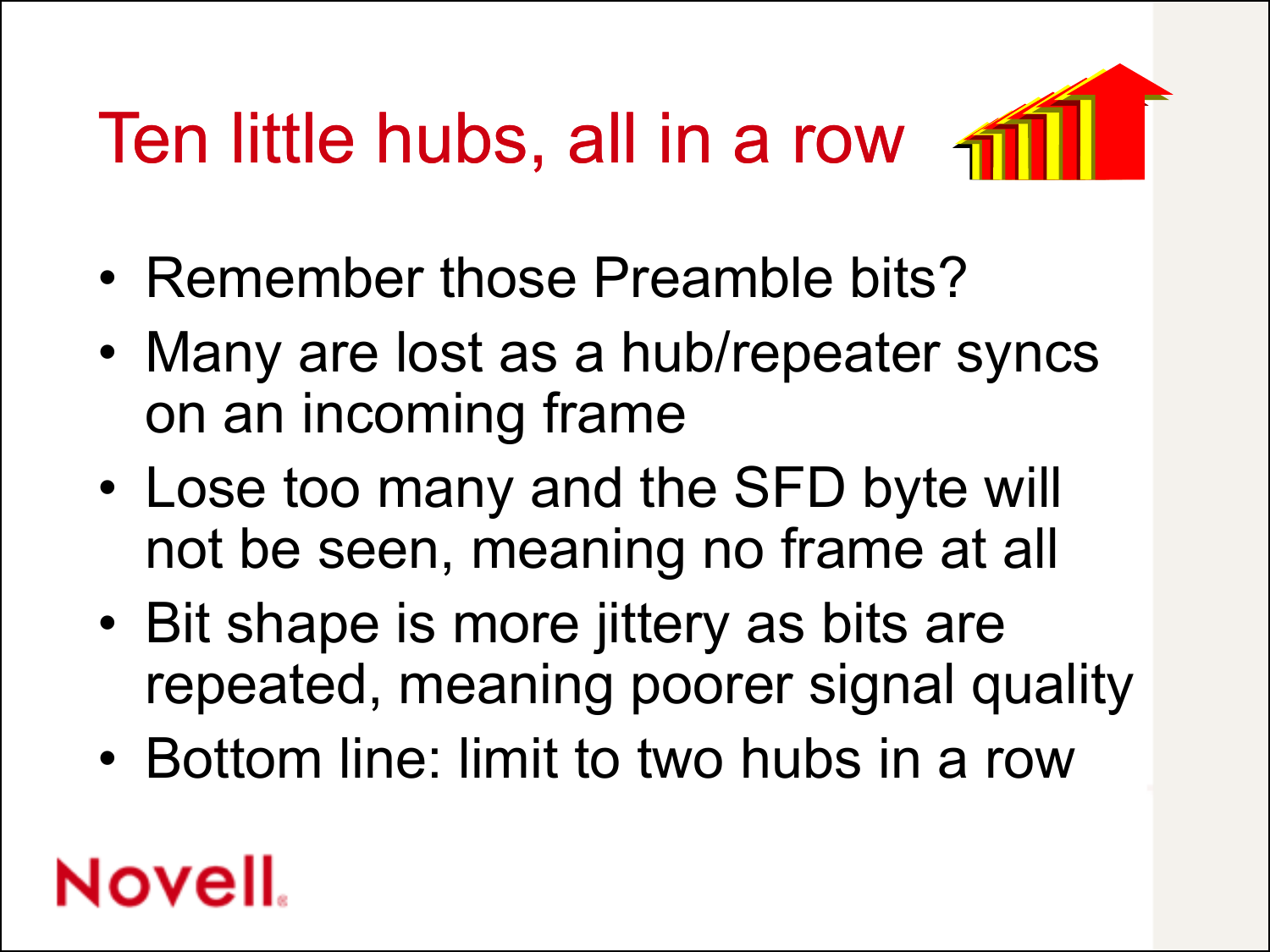## Ten little switches, all in a row

- Bridges and above are store and forward class devices
- They read in a frame and then regenerate a complete new one, as if the box were two Ethernet boards back to back
- Bridges terminate a collision domain
- Store means delay, up to one whole packet time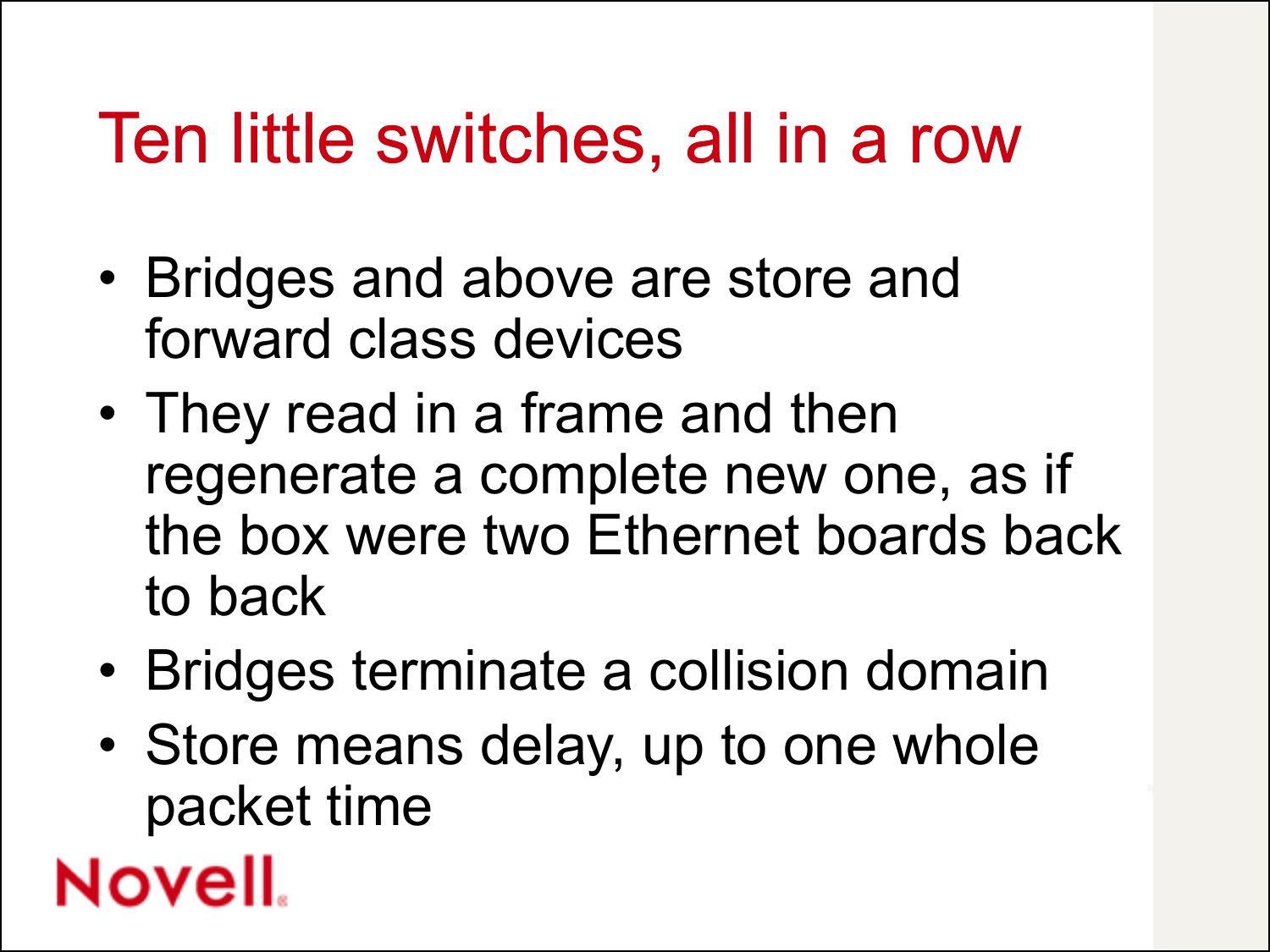### Ten little switches, all in a row

- Bridges/switches learn which MAC addresses are on which ports, thus reducing repeating all traffic to all ports
- Bridges pass broadcast and multicast traffic, because no station has that kind of source address
- VLANs are bridges constructed from software, switches, and raw courage
- VLANs can leak broad/multicast traffic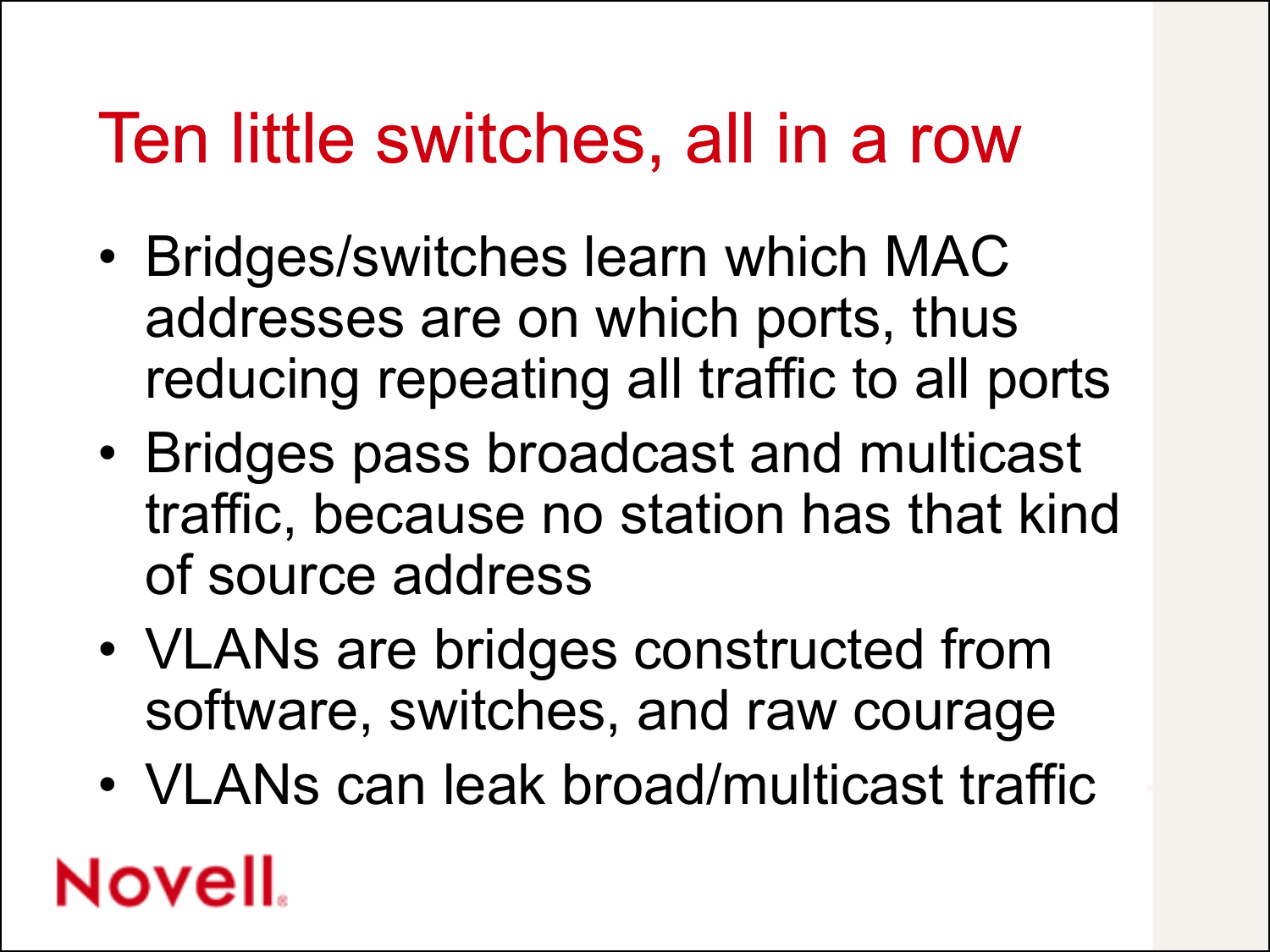## Ten little switches, all in a row

- VLANs "tag" frames by adding two bytes of VLAN info where the Type / Length field was and slides down the original bytes. IEEE 802.1q, 802.1ac
- Bridges/switches can be cascaded to great depth because they store and forward each frame (preamble, bit jitter)
- Excessive broadcast/multicast traffic suggests adding routers selectively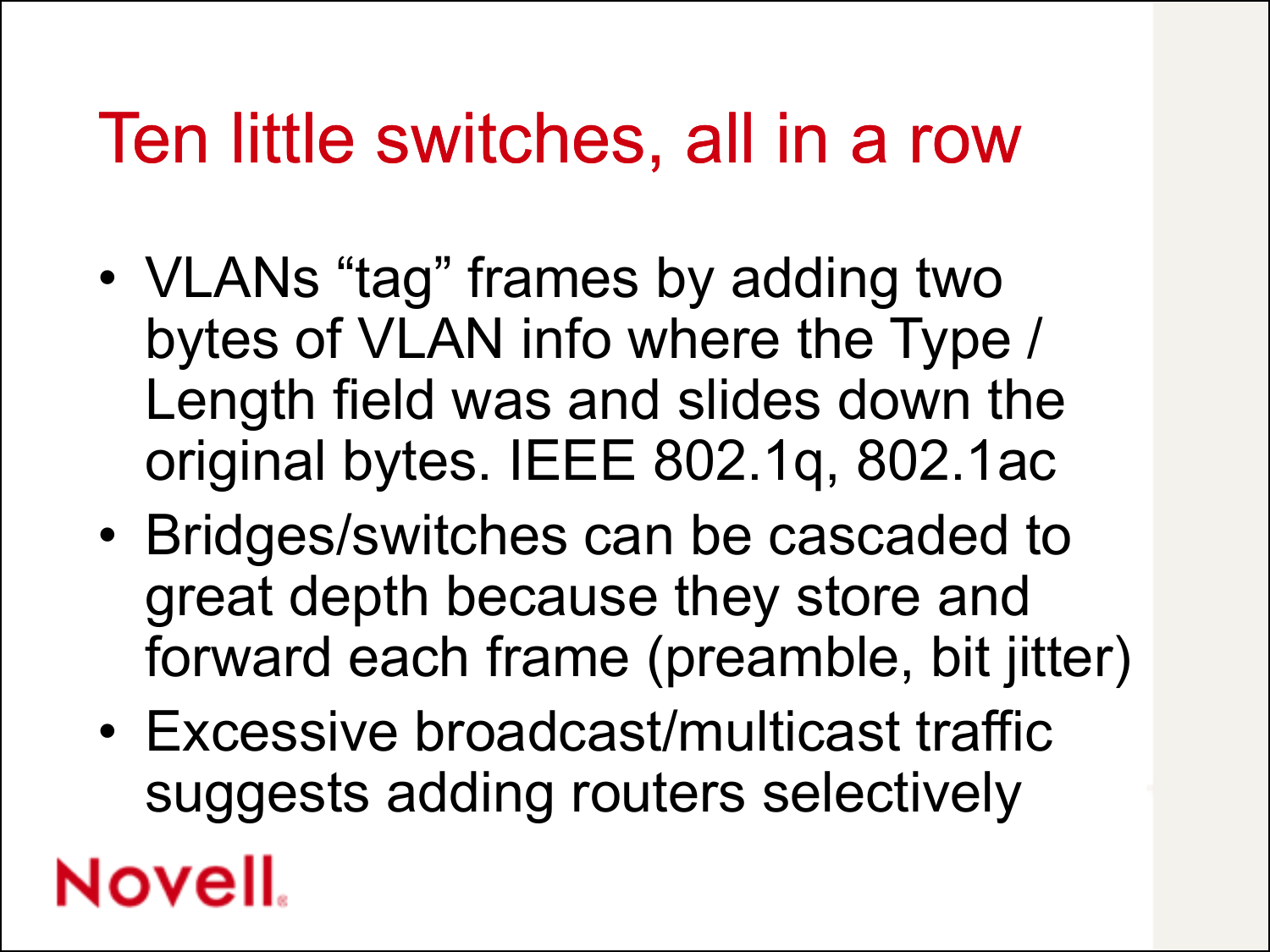### Speed, the conversion problem

- Low speed to high is easy: buffer a low speed frame, repeat it at high speed when an opening occurs
- High speed to low can be difficult:
	- Buffering at the low speed output port means no feedback to the high speed originator
	- Buffering at the high speed input port is wisest, but there is a limit to the memory available
	- Feedback, back pressure is by an artificial collision

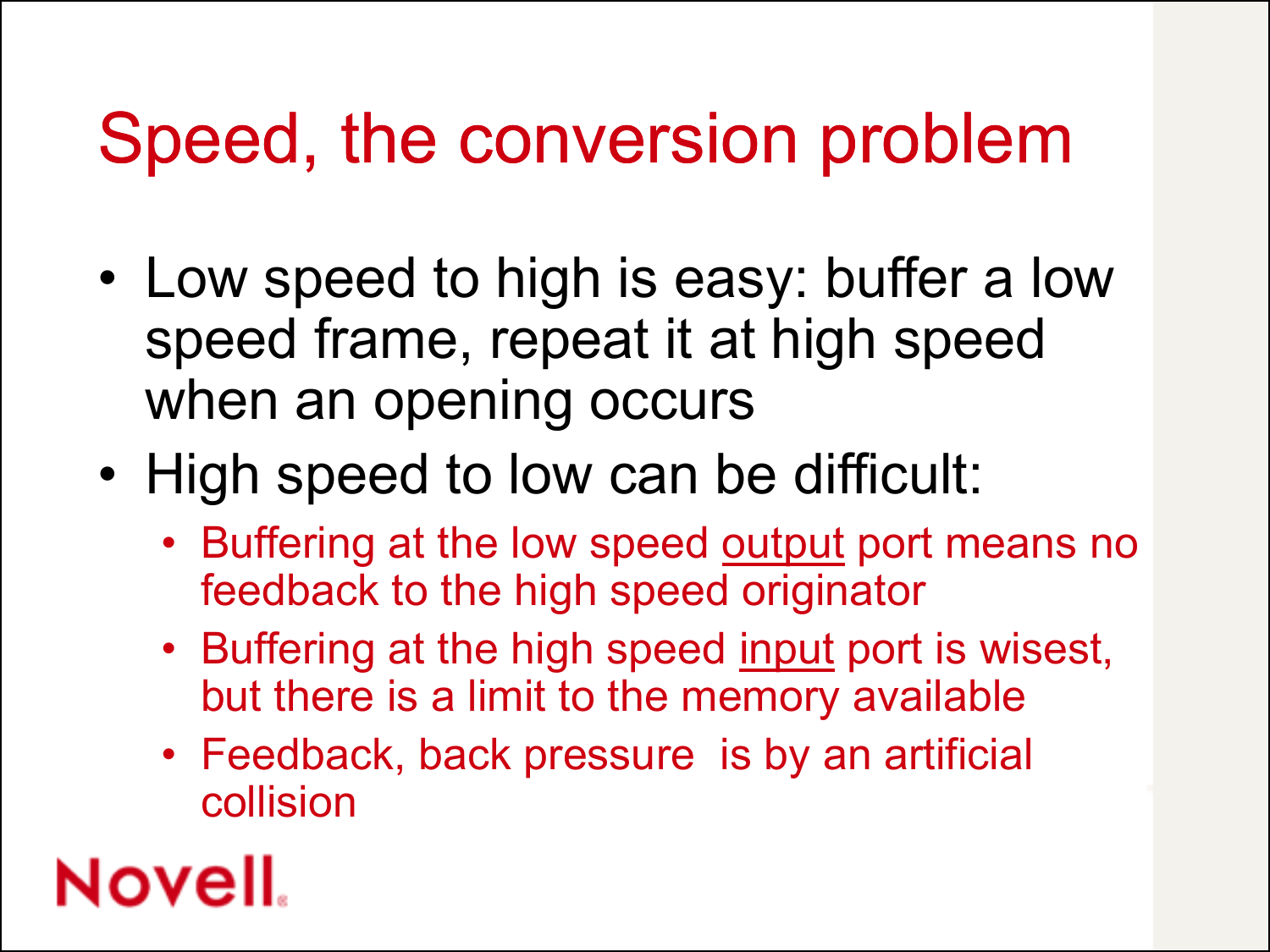# Spanning Tree



- Spanning tree algorithm is to prevent loops amongst bridges
- Packets are exchanged from bridge to bridge to develop a sink tree for the net and then to put selected bridges into standby mode
- DEC spanning tree algorithm works well and fast

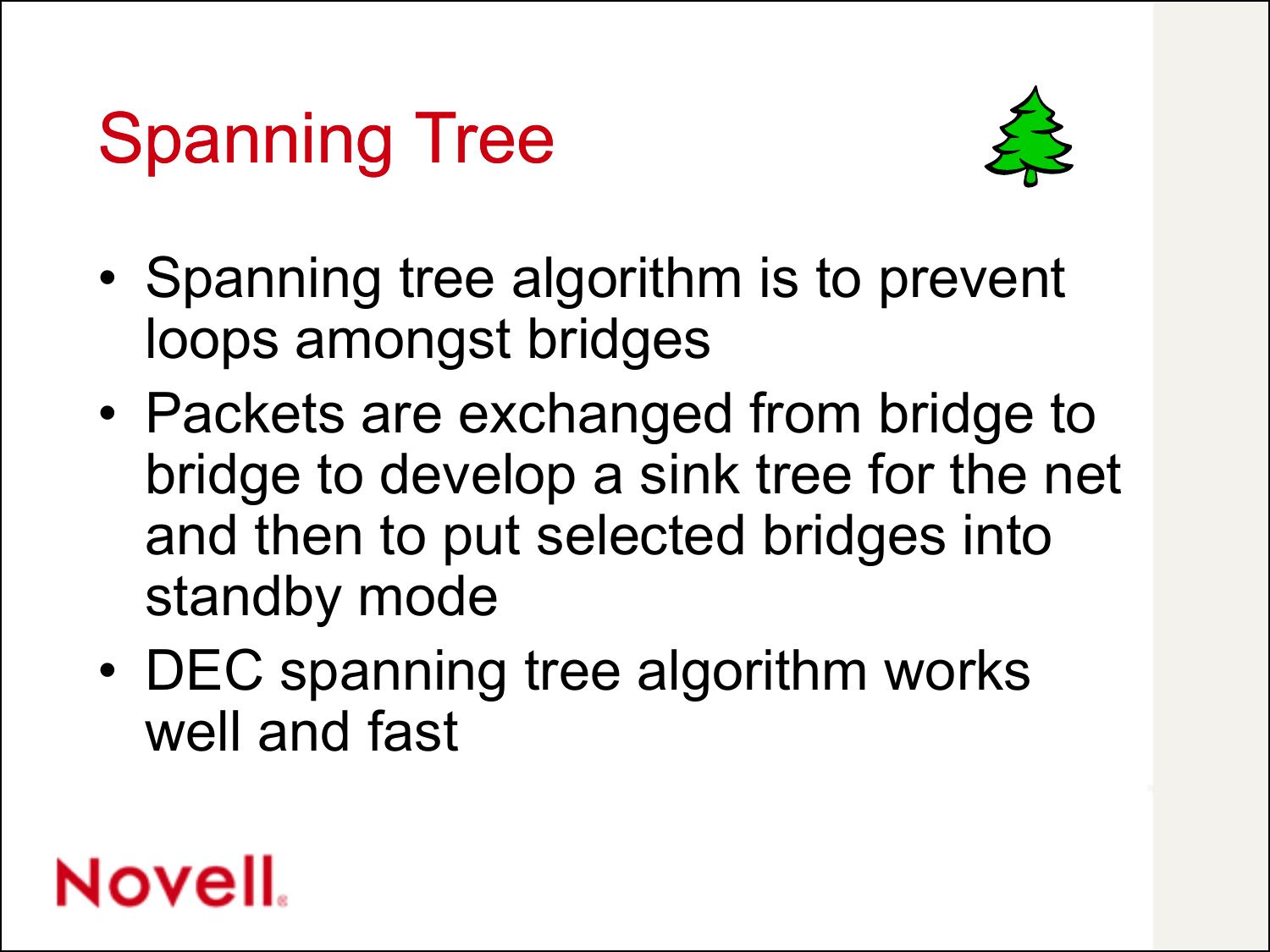# Spanning Tree

- IEEE spanning tree algorithm is trouble
	- It stops all traffic transmission for about 20 seconds while spanning tree chatter reexamines the network topology
	- Turning on a desktop PC can trigger a rescan
	- Such deafness clobbers DHCP and NW logins and more, not to mention bothering everyone with comms outages
	- Use the quick convergence mode (Port Fast)

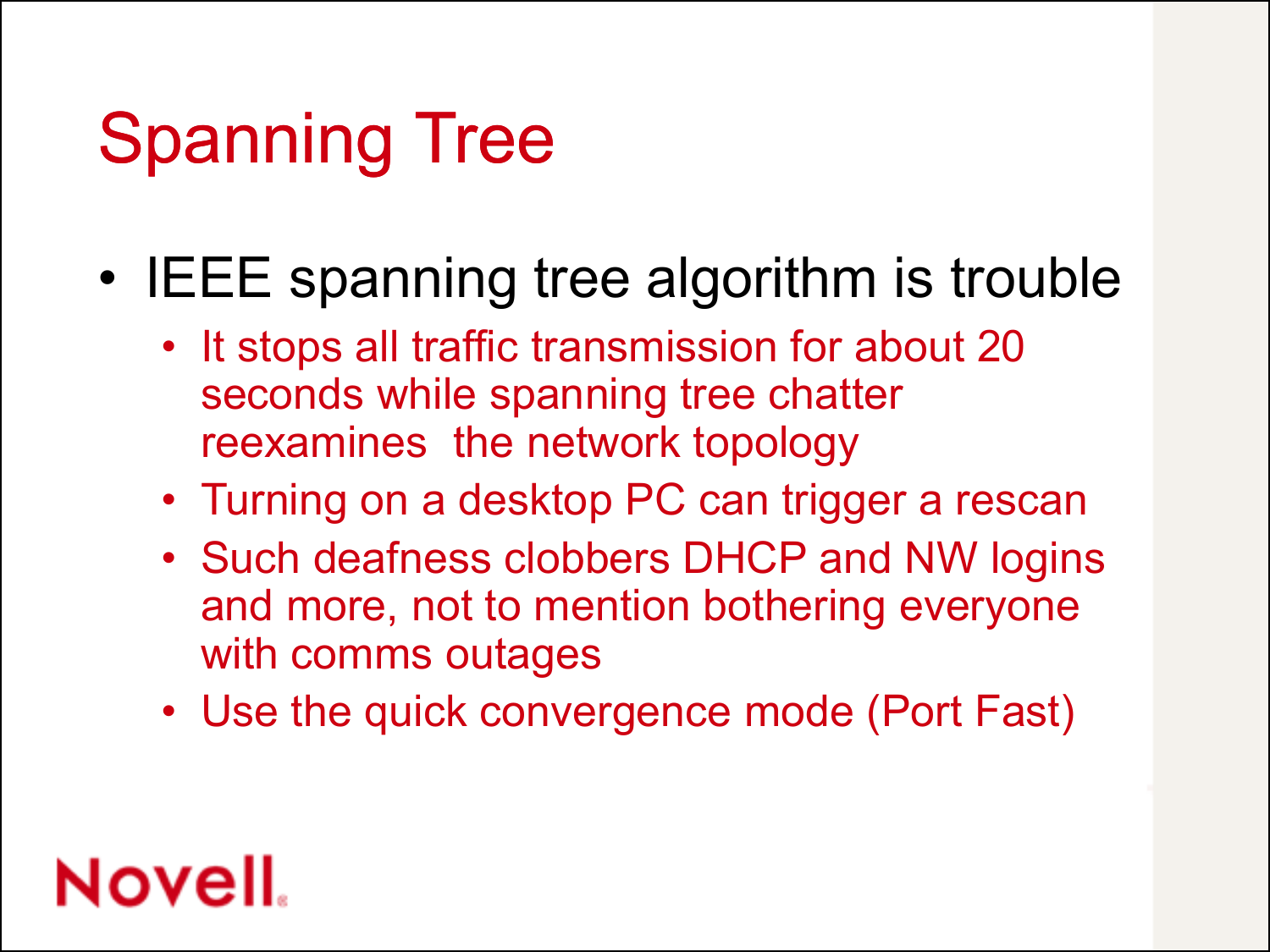## More speed stuff



- A modern PC can easily fill a 10Mbps **Ethernet**
- They can fill a Fast (100Mbps) Ethernet
- They cannot yet fill a Gigabit link. I got only 400Mbps out of regular PCs
- ISA bus boards are not good at 100Mbps and above; use PCI boards
- Turn off early transmit/receive(!)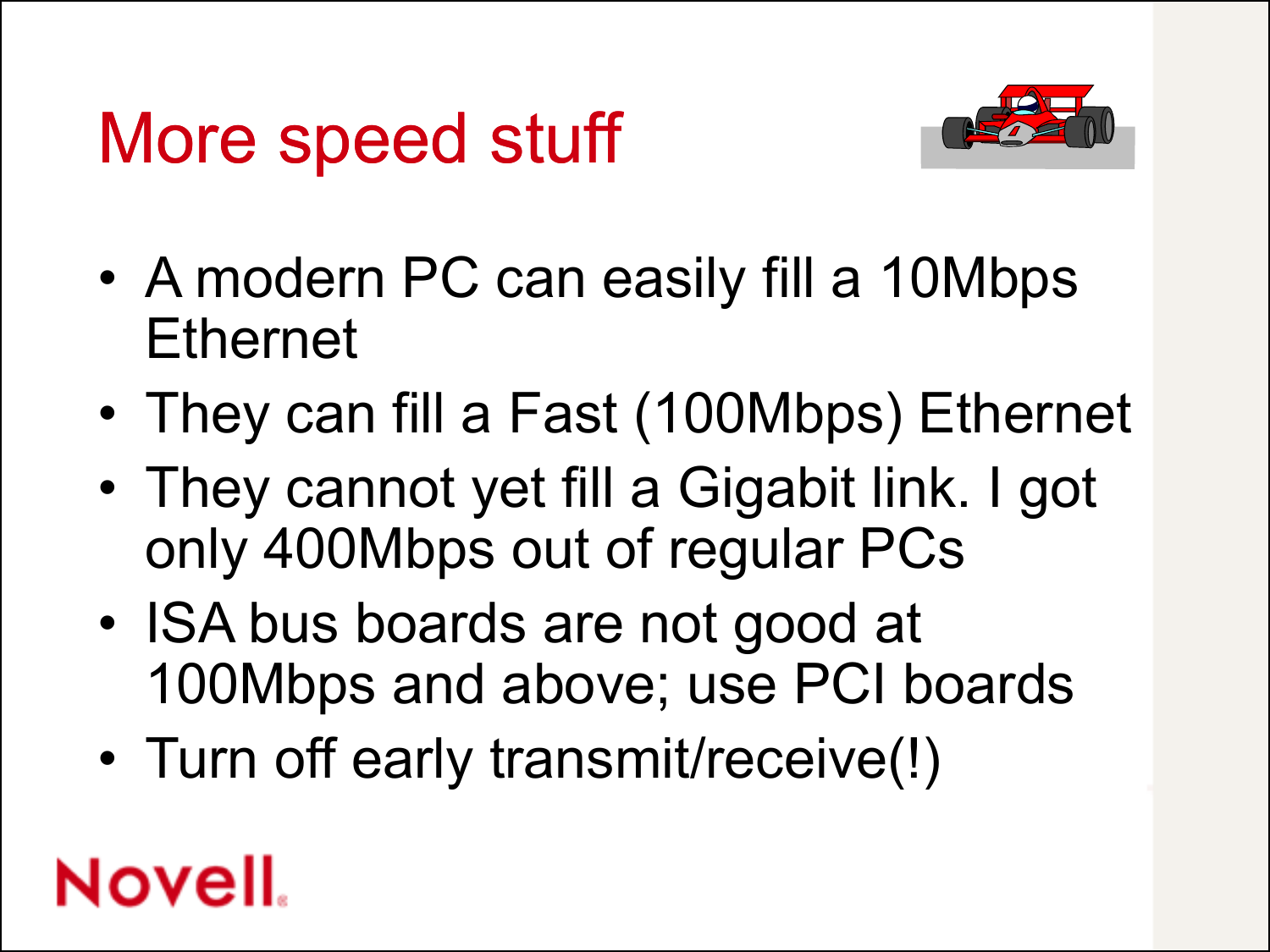#### FDX and auto-destruct mode

- The current sales appeal phrase is Full Duplex Ethernet. "It offers 200Mbps service" they say.
- Such is not the case, and one may readily be worse off than with Half Duplex (regular) work
- Full duplex lacks flow control, and what the IEEE has generated for that task is not necessarily supported well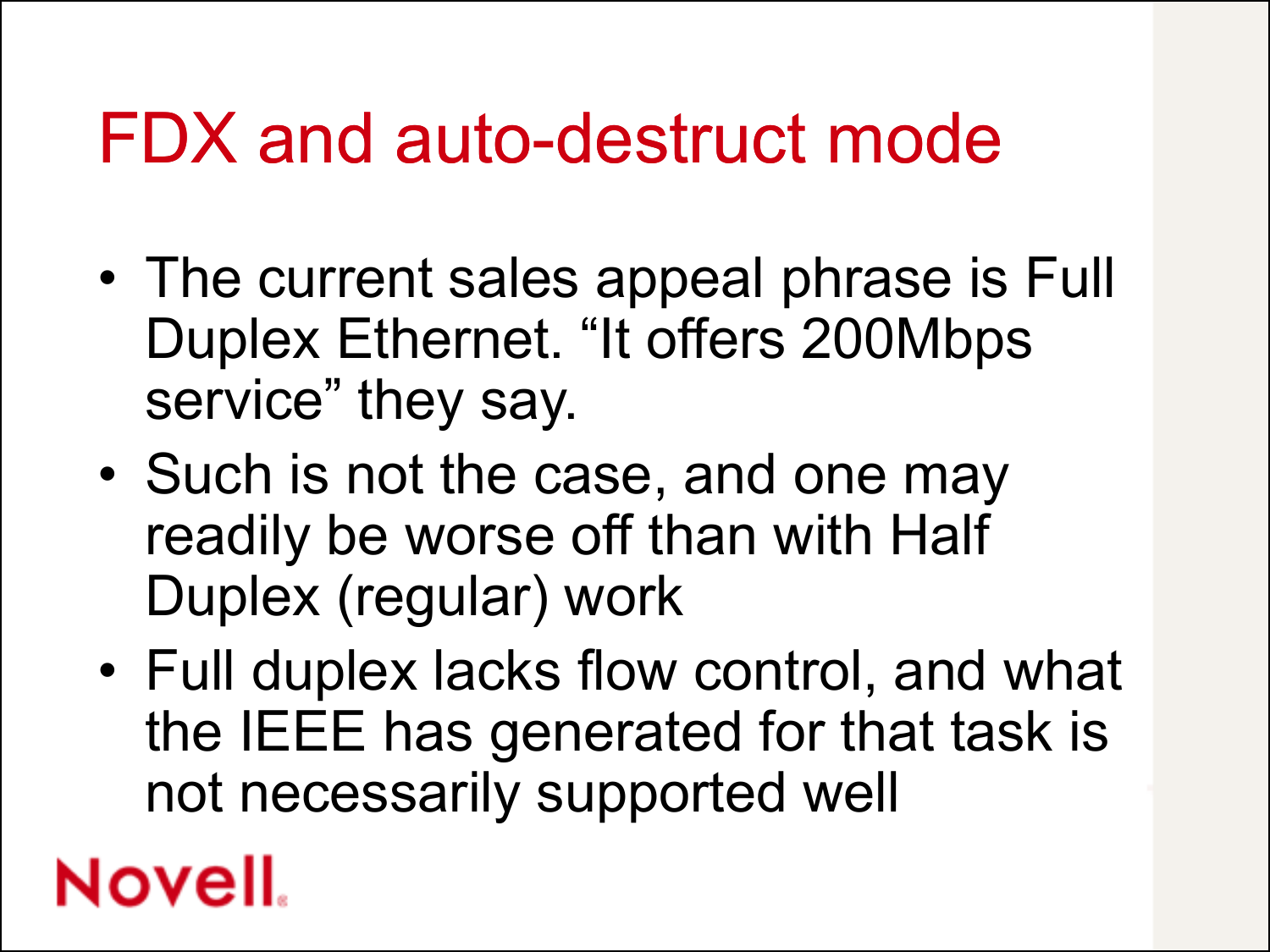#### FDX and auto-destruct mode

- FDX works fine when traffic is light. It does no good then, but it works fine.
- When traffic is heavy is when we want a boost. Alas lack of flow control under those conditions means overflow of buffers in relay boxes and lost packets
- Think of the Internet. It loses packets when overflows occur, and that hurts

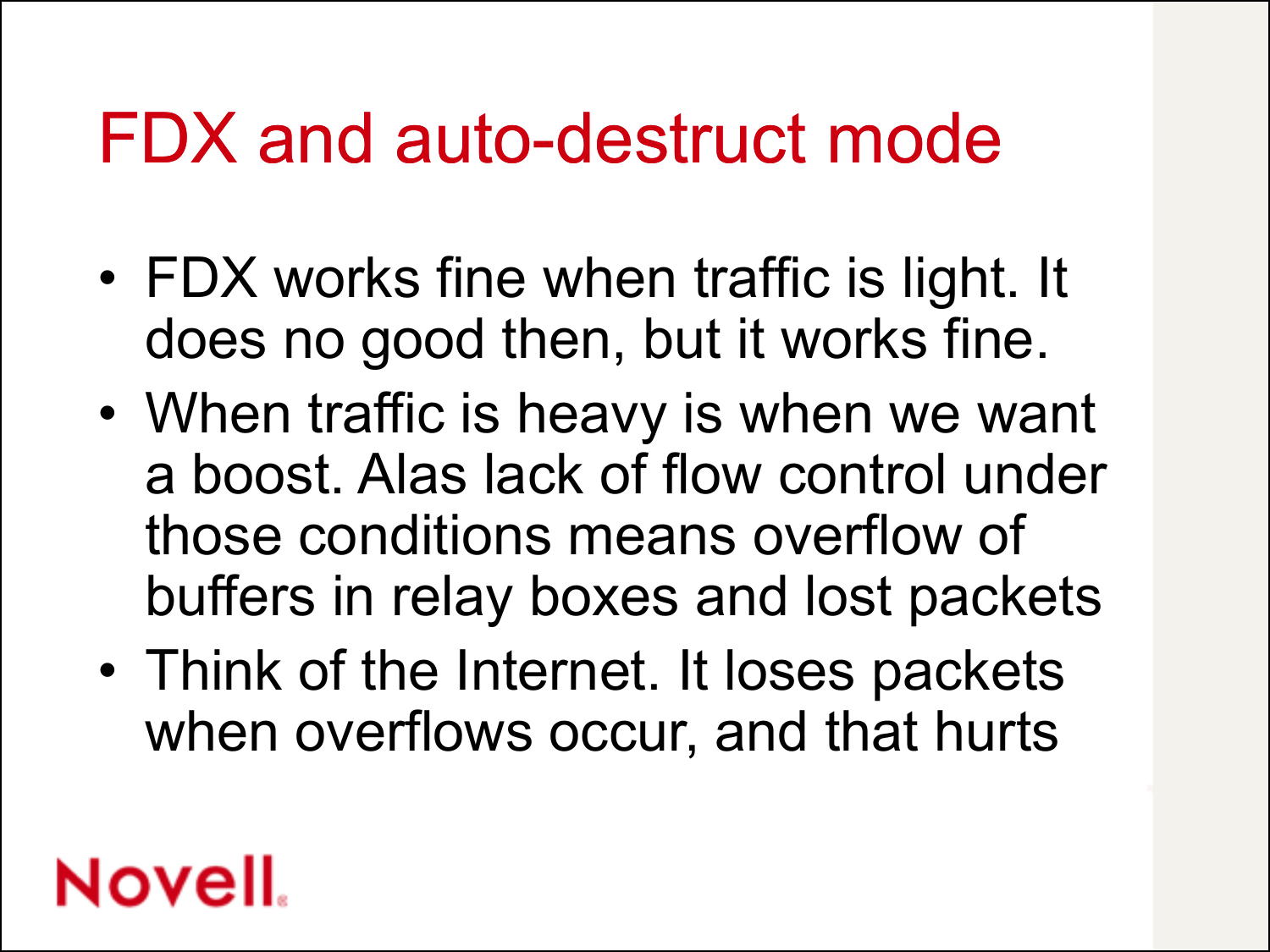#### HDX off the backbone

- HDX uses collisions to indicate a channel is busy, and that can cascade back to the point of origin.
- Retries after a collision are very fast, retries after a packet loss are very slow
- Most transfers are uni-directional: data one way, tinygram ACKs the other, no problem for HDX, no advantage from FDX. Backbones are bi-directional.

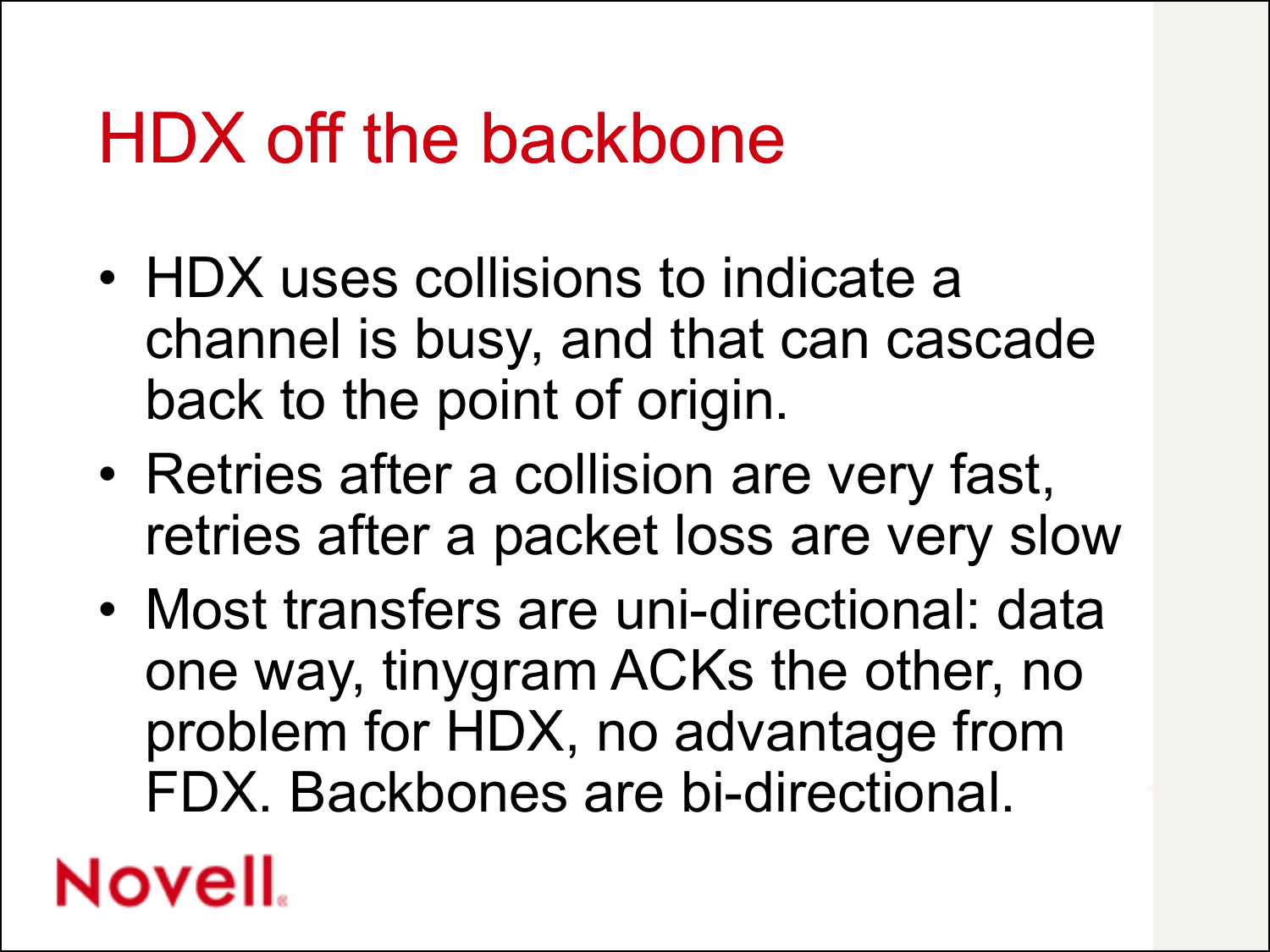#### FDX for the backbone

- If, and only if, equipment is demonstrated to use IEEE FDX-busy signaling then consider FDX
- Autoconfiguration of boards and boxes often results in unwanted operating modes. Thus manually configure them for duplex and speed; do not trust the equipment to get this right.

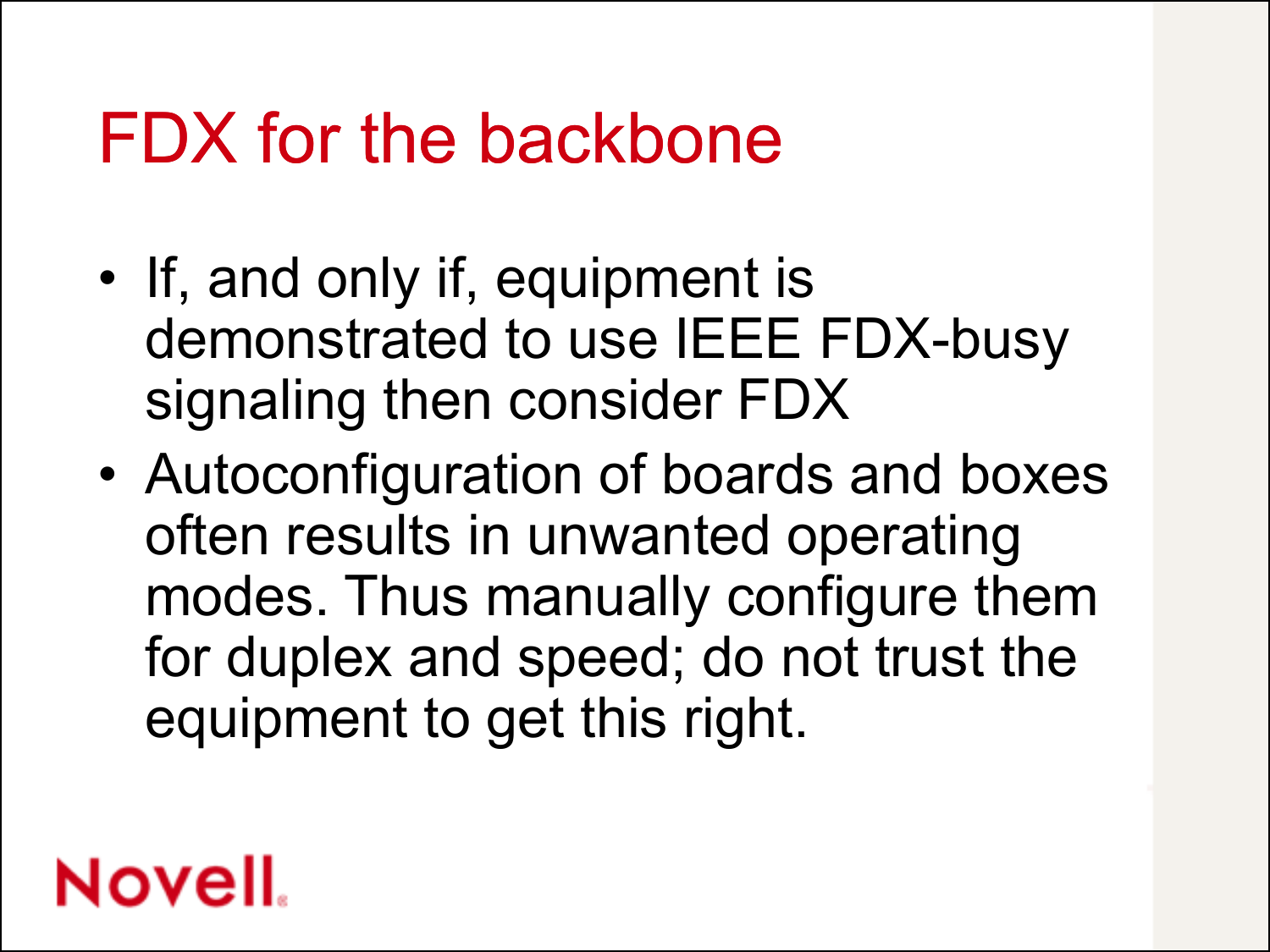## Where to put the slow stuff

- A good practice on network design is to place congestion at the point of origin where it can be dealt with swiftly and effectively
- Thus do not put the slow/congested part of the net in the middle of the system
- Sharing a wire (hubs) may be better than faking missing capacity with a switch, and VLANs disguise congestion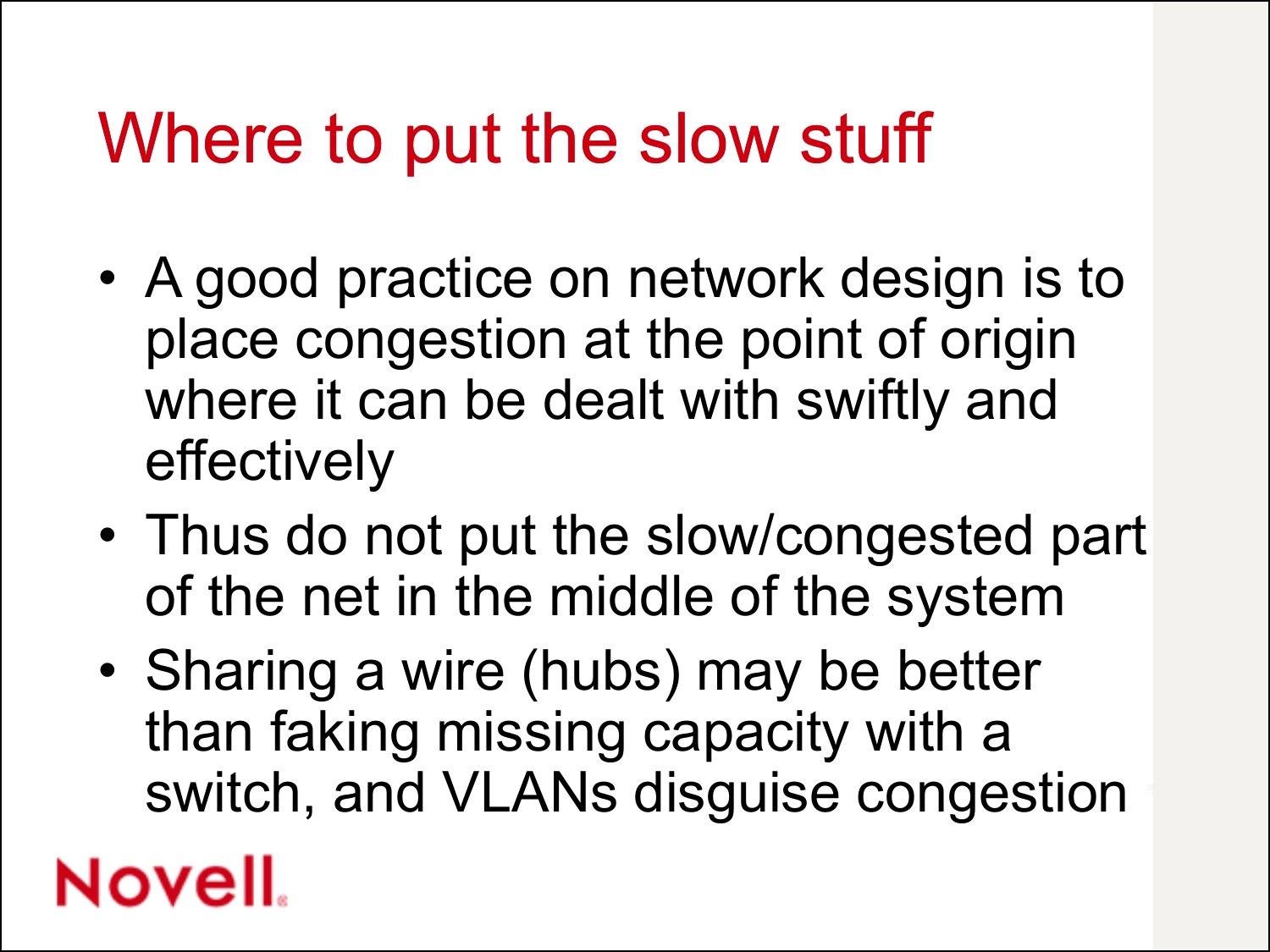# Traffic, how big is big?



- We need quick rules of thumb to judge busy networks from idle ones.
- Keep in mind, the net is either sending bits or not, so the averaging time is important to specify when speaking of percentage utilization and so forth
- Ethernet is able to operate well at up to 90% utilization, but competition suffers

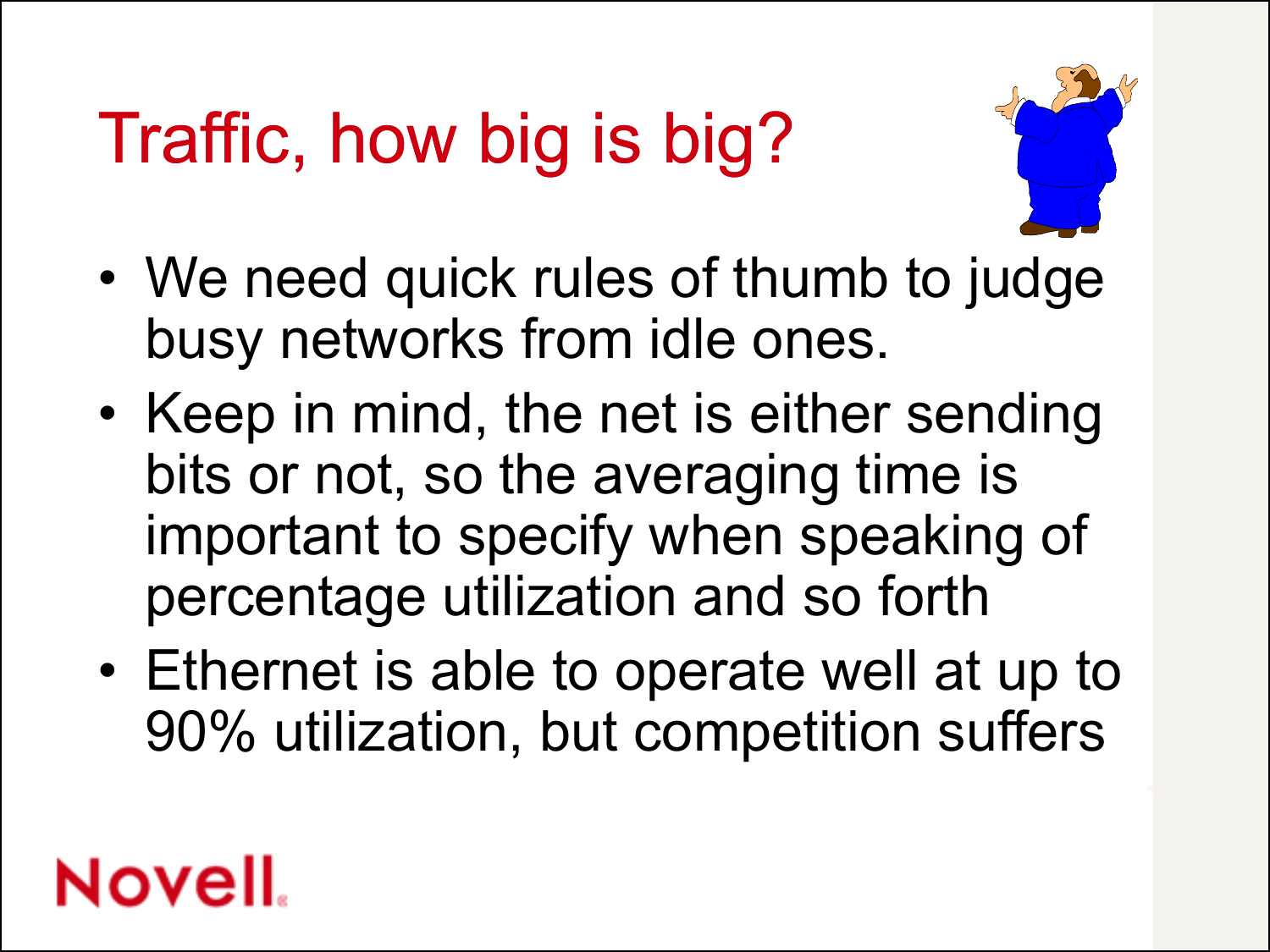#### Bigness, thumb rules upon

- Packets/second cost machine resources to process, and router effort to direct (same for small and large packets)
- For 10Mbps Ethernet 1000 pkts/sec is a nice busy number, with headroom to spare, assumes mixed packet length
- For 100Mbps Ethernet 10000 pkts/sec is a busy wire

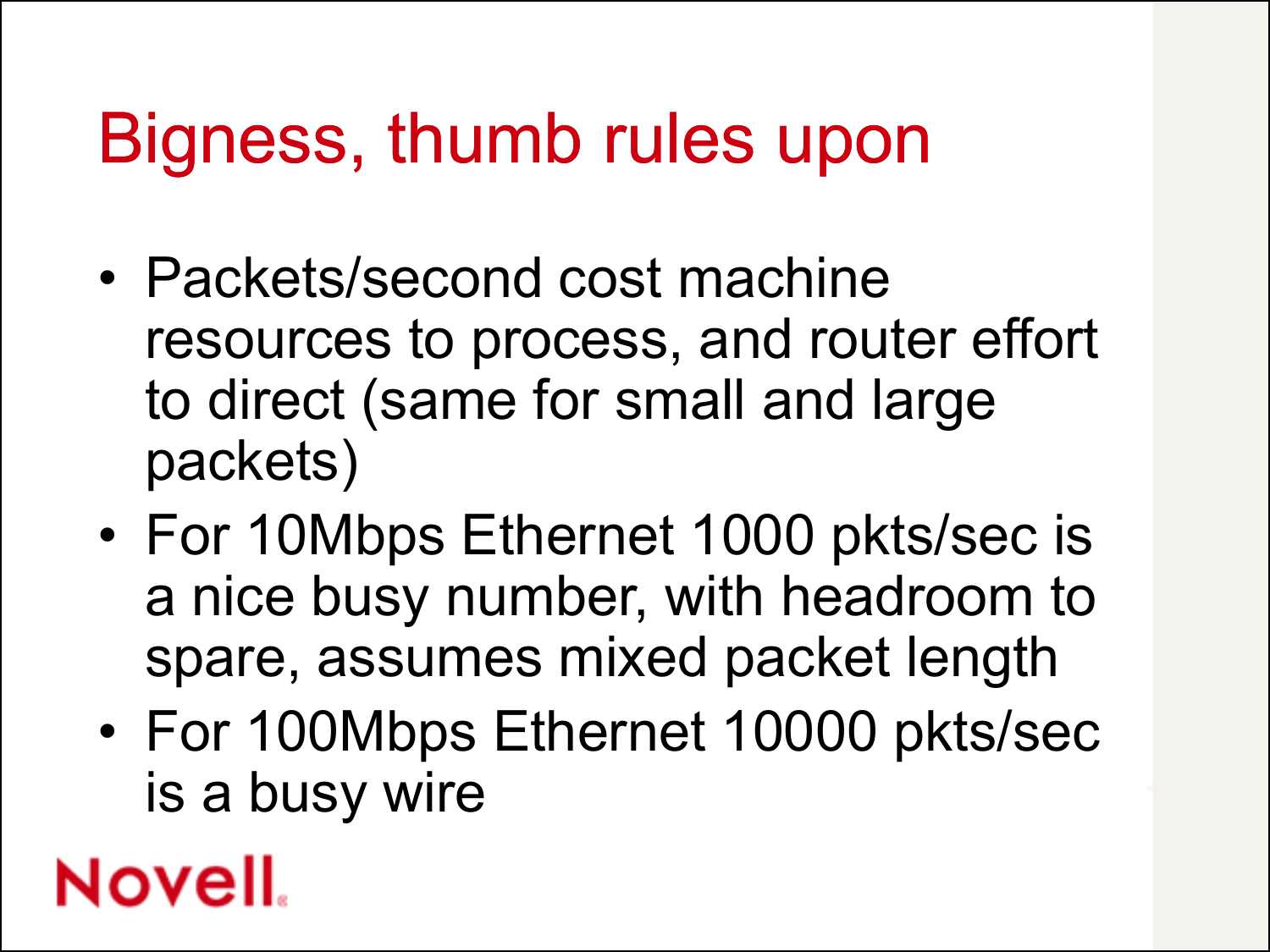#### Bigness, thumb rules upon

- Percentage utilization of the net requires we look more carefully. 20% will be a largely quiet net, 80% will seem sluggish or sticky
- Excessive broadcast traffic will slow down clients to yield a slow appearing network

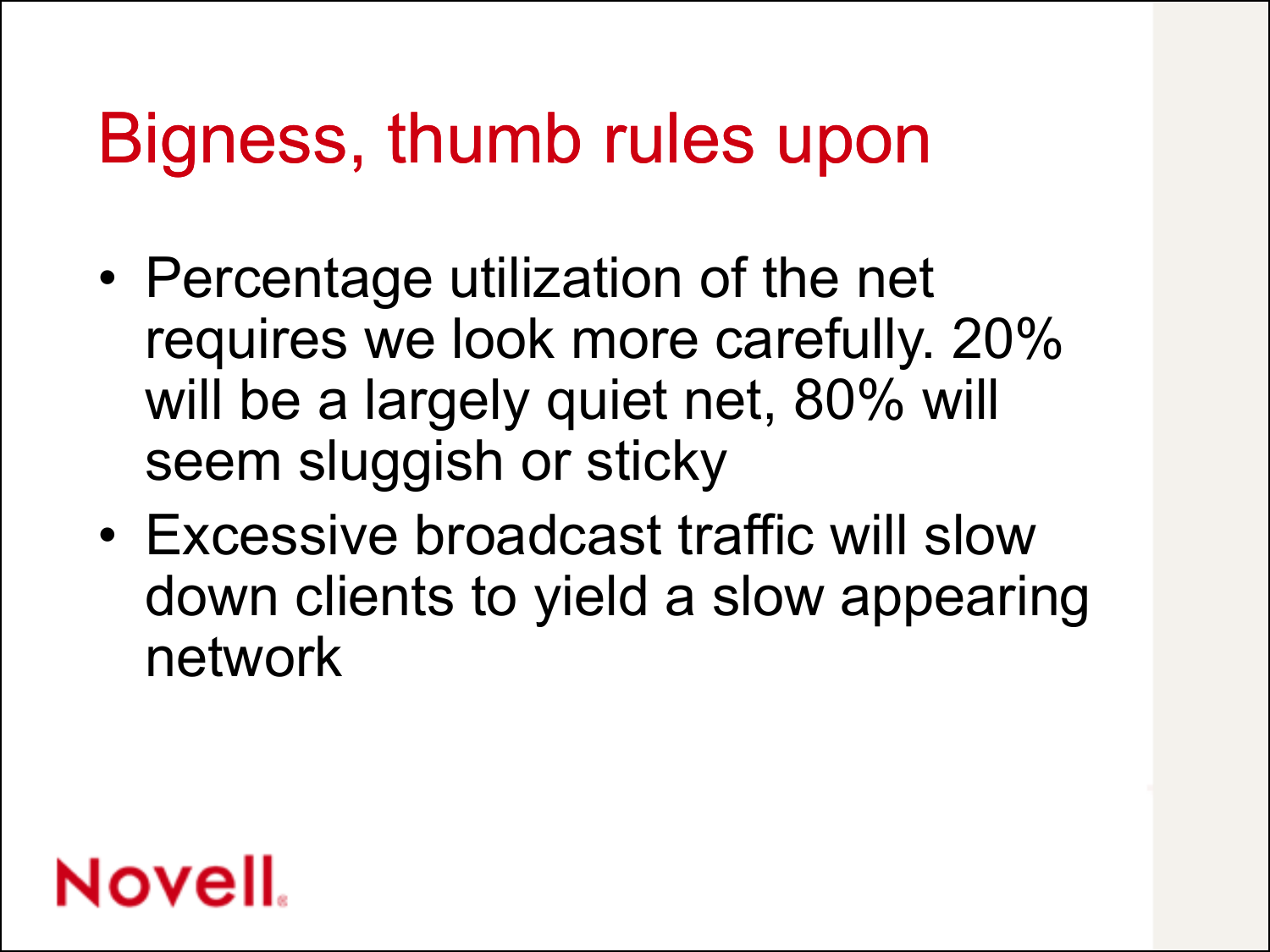

- The pictures which follow are from Novell's Lanalyzer for Windows (LZFW)
- 100Mbps hub, switches are slower
- Traffic was generated artificially
- Real traffic is erratic when averaged over more than a few seconds. Allow headroom for long duration bursts by increasing bandwidth

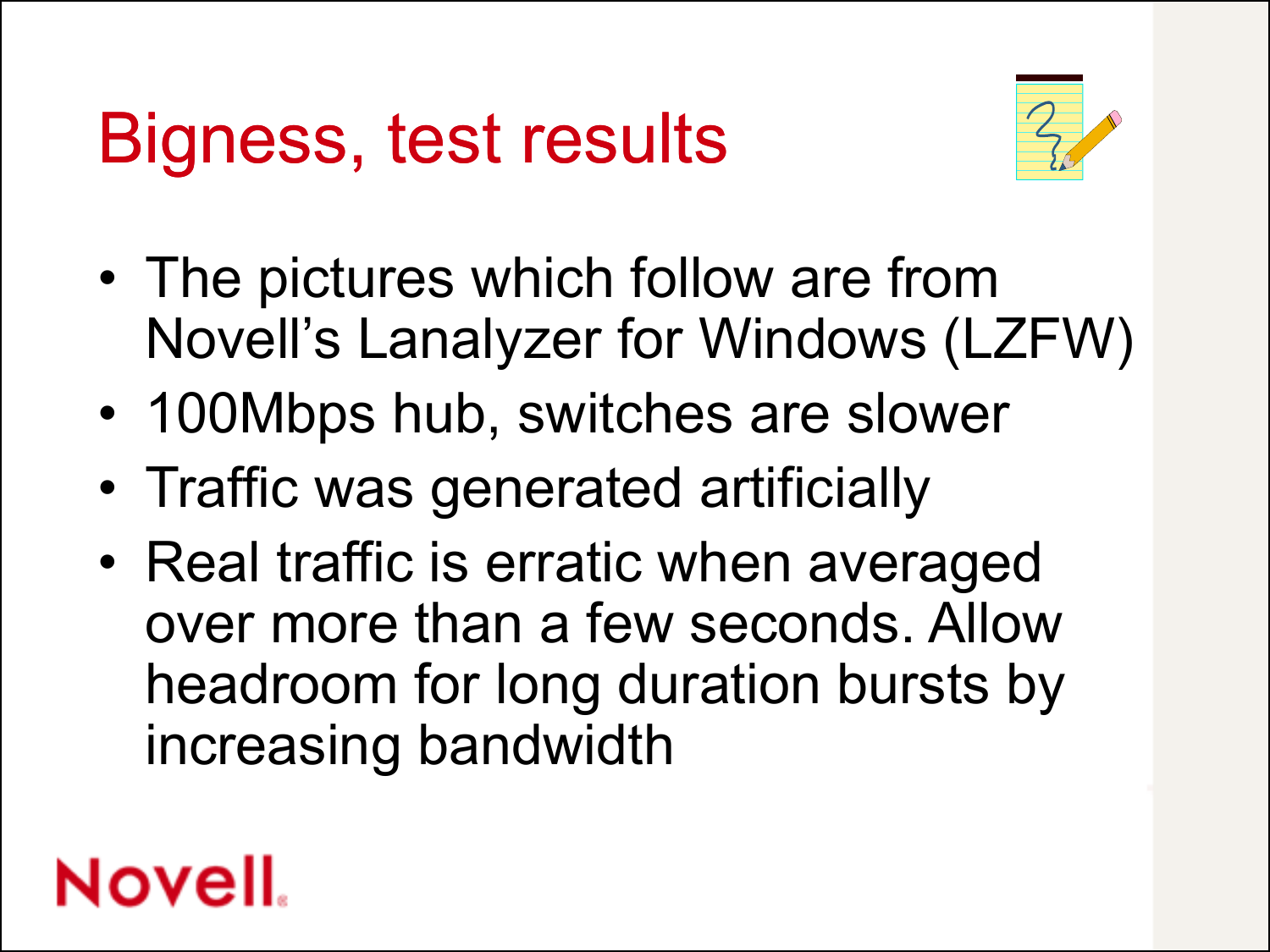# Bigness, test results (watch dials)



#### **Mixture of large but mostly small packets About 2.5MB/sec (20Mbps), 4000 pkts/sec**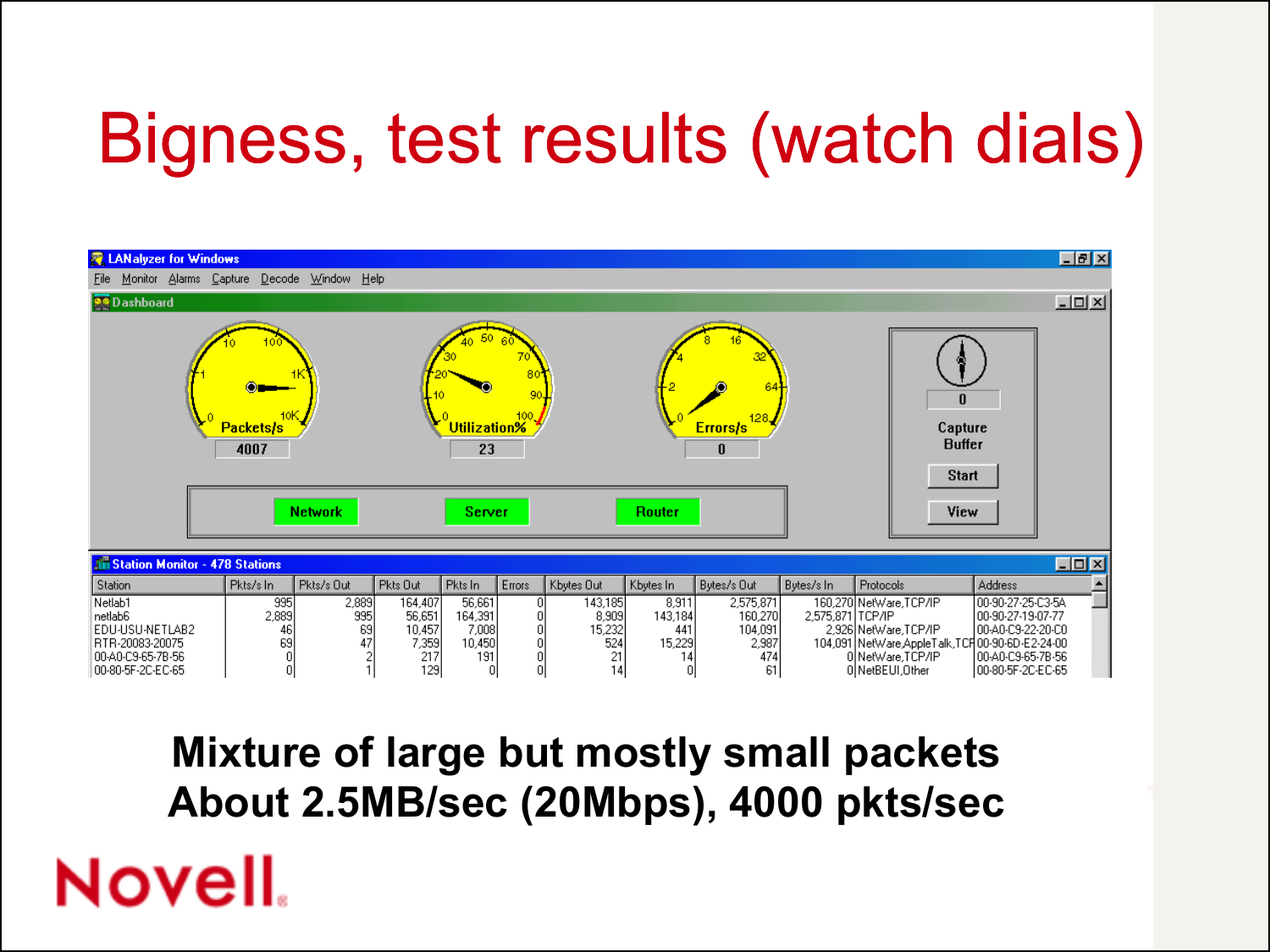

#### **Mostly large packets**

#### **About 5.9MB/sec (48Mbps), 6300 pkts/sec**

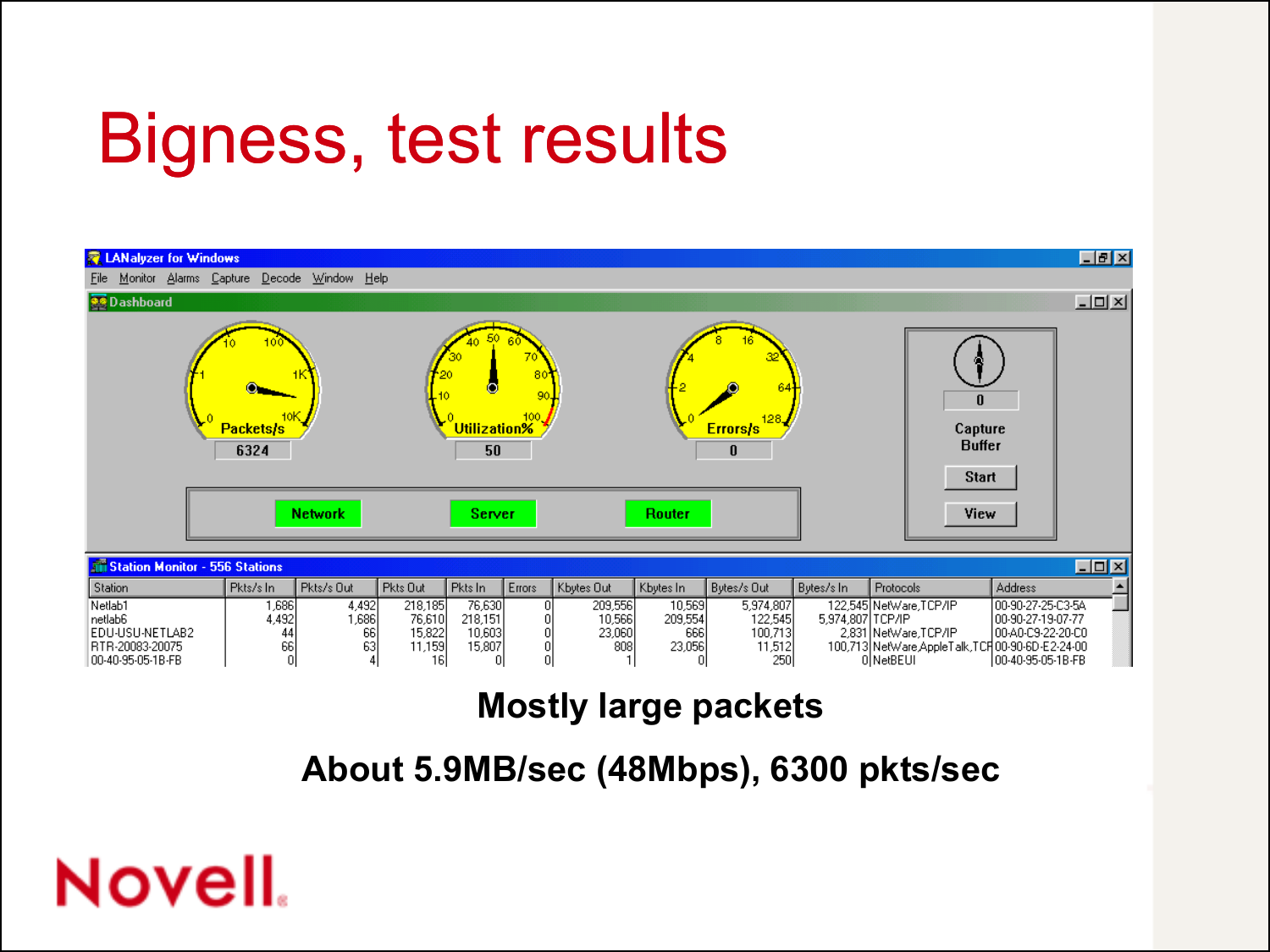

#### **Mostly small packets, more efficient transfer**

**About 4MB/sec (32Mbps), 9500 pkts/sec**

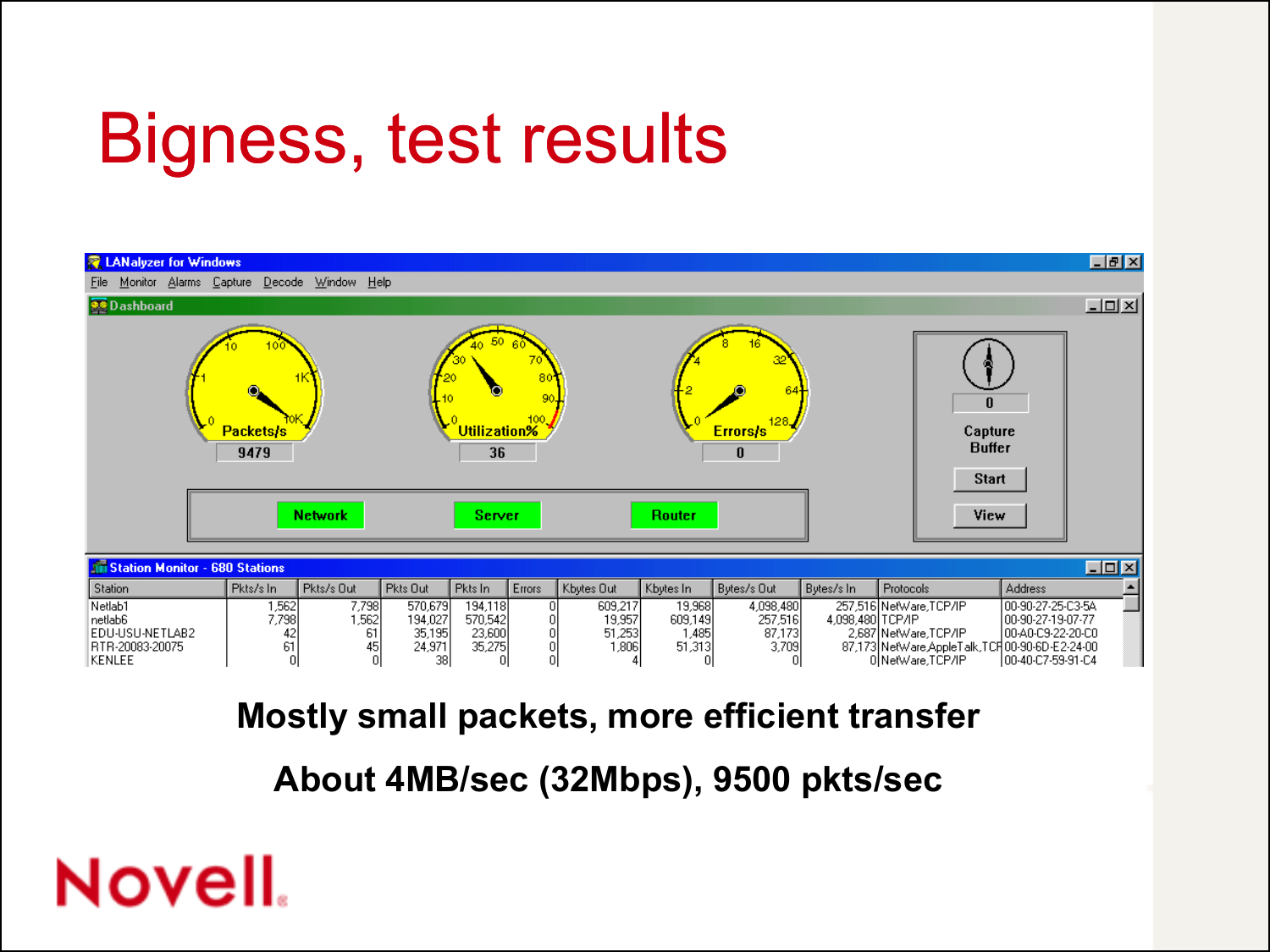

#### **Large packets, more efficient transfer,**

**About 8.9MB/sec (70Mbps), 9500 pkts/sec**

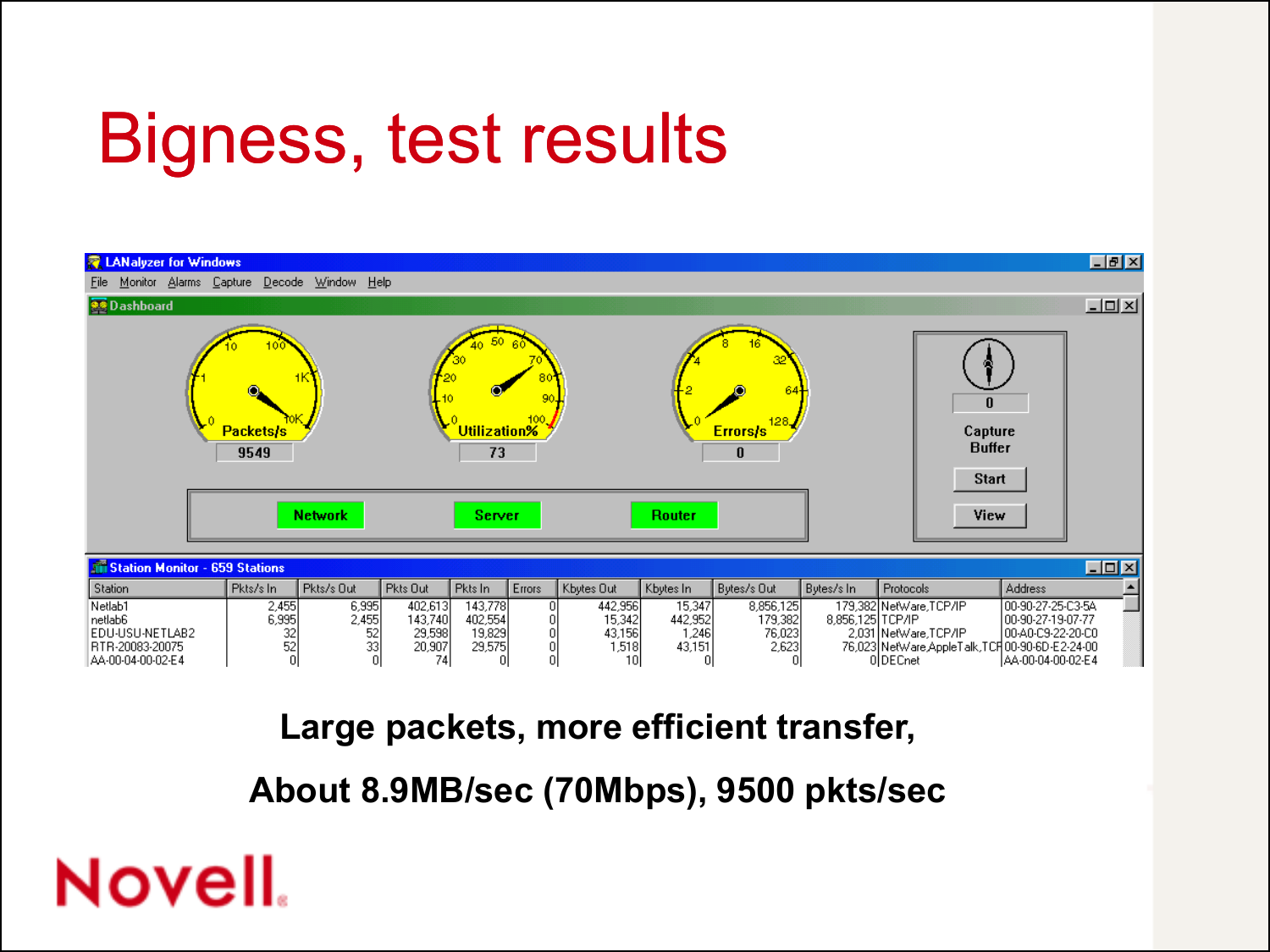# Big, overall rates from tests

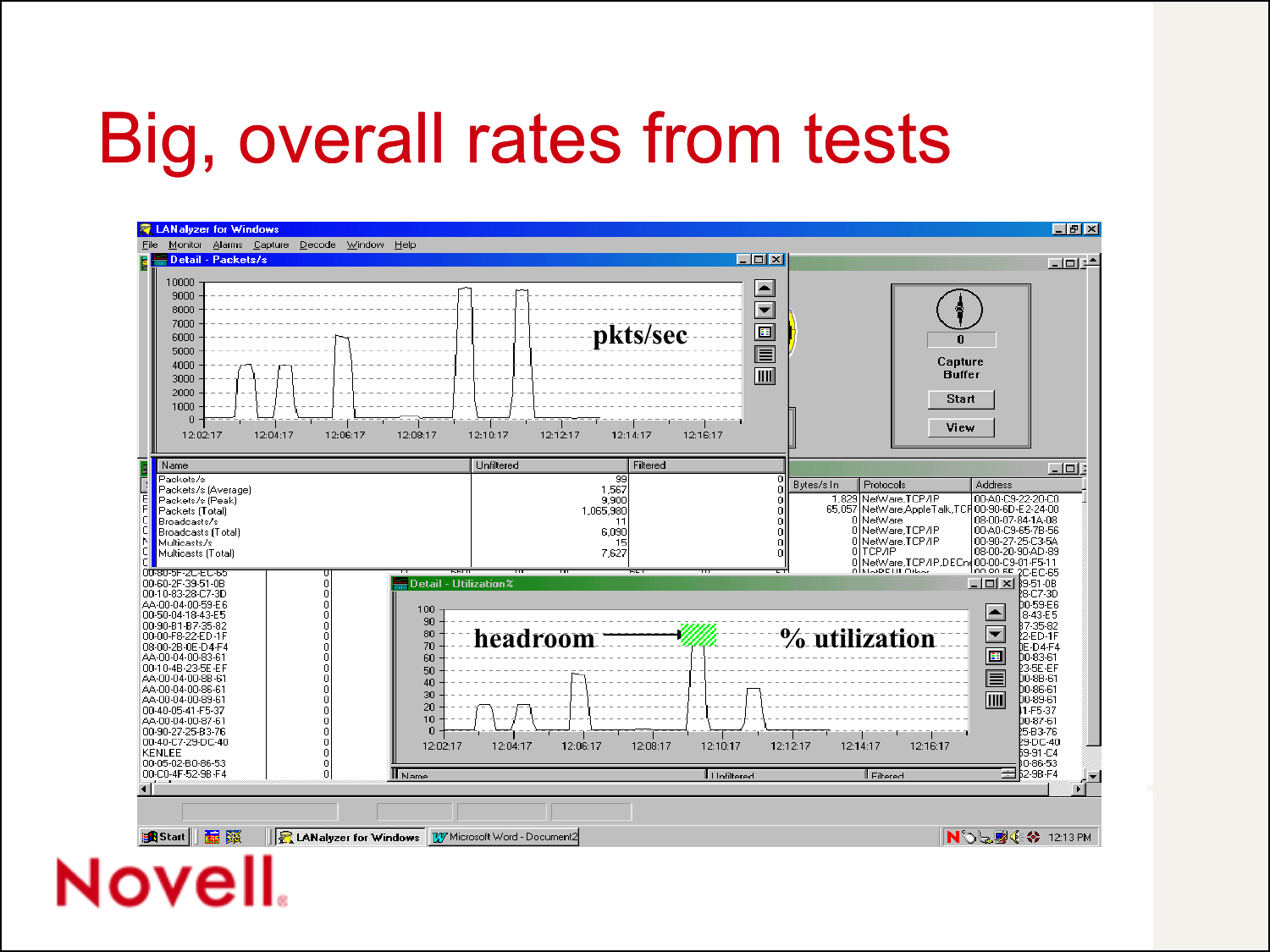#### NetWare Monitor, Lan Statistics

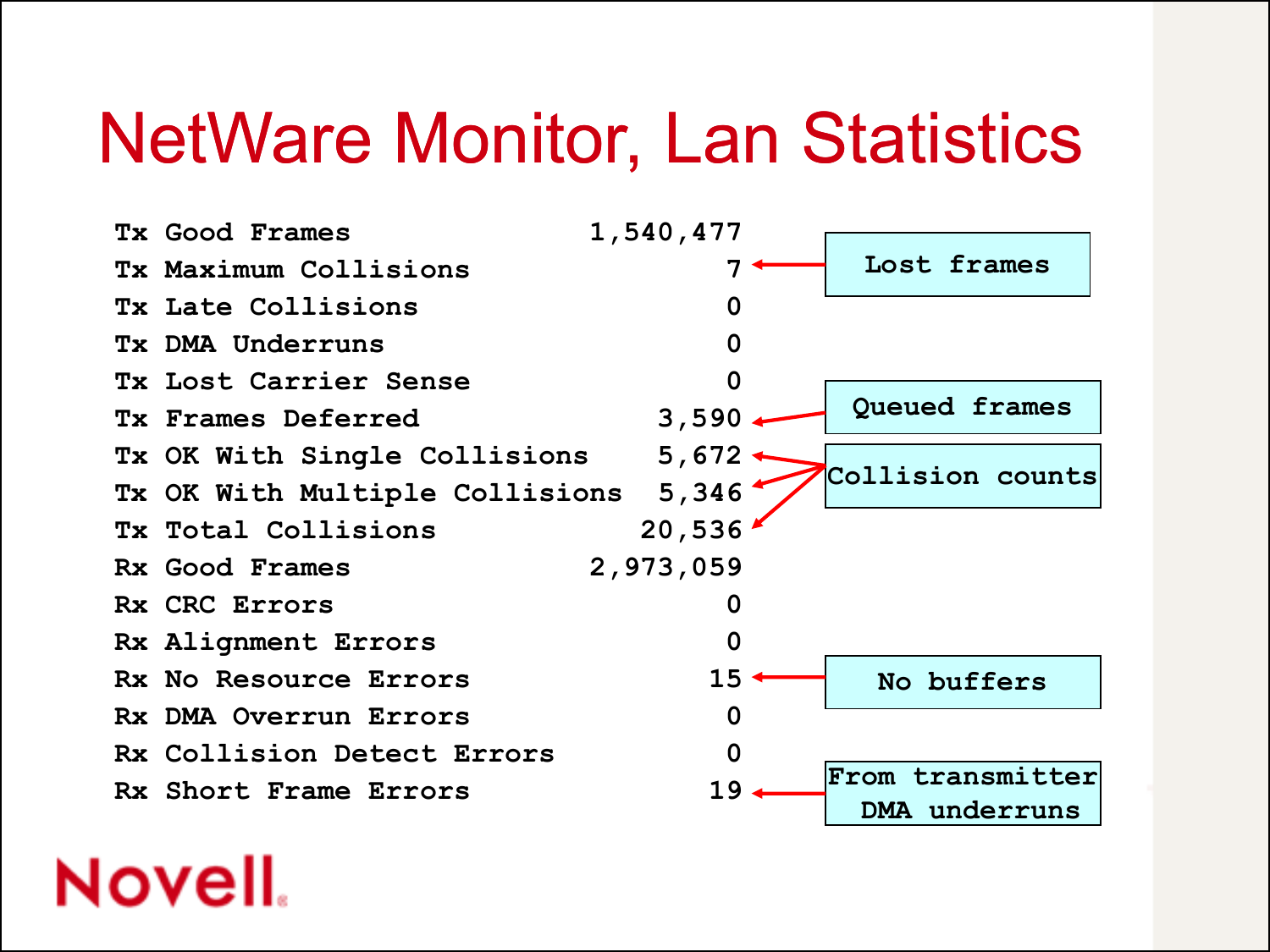# MRTG web graphics (free)

• 5 minute and daily link averages



**Novell**.

http://ee-staff.ethz.ch/~oetiker